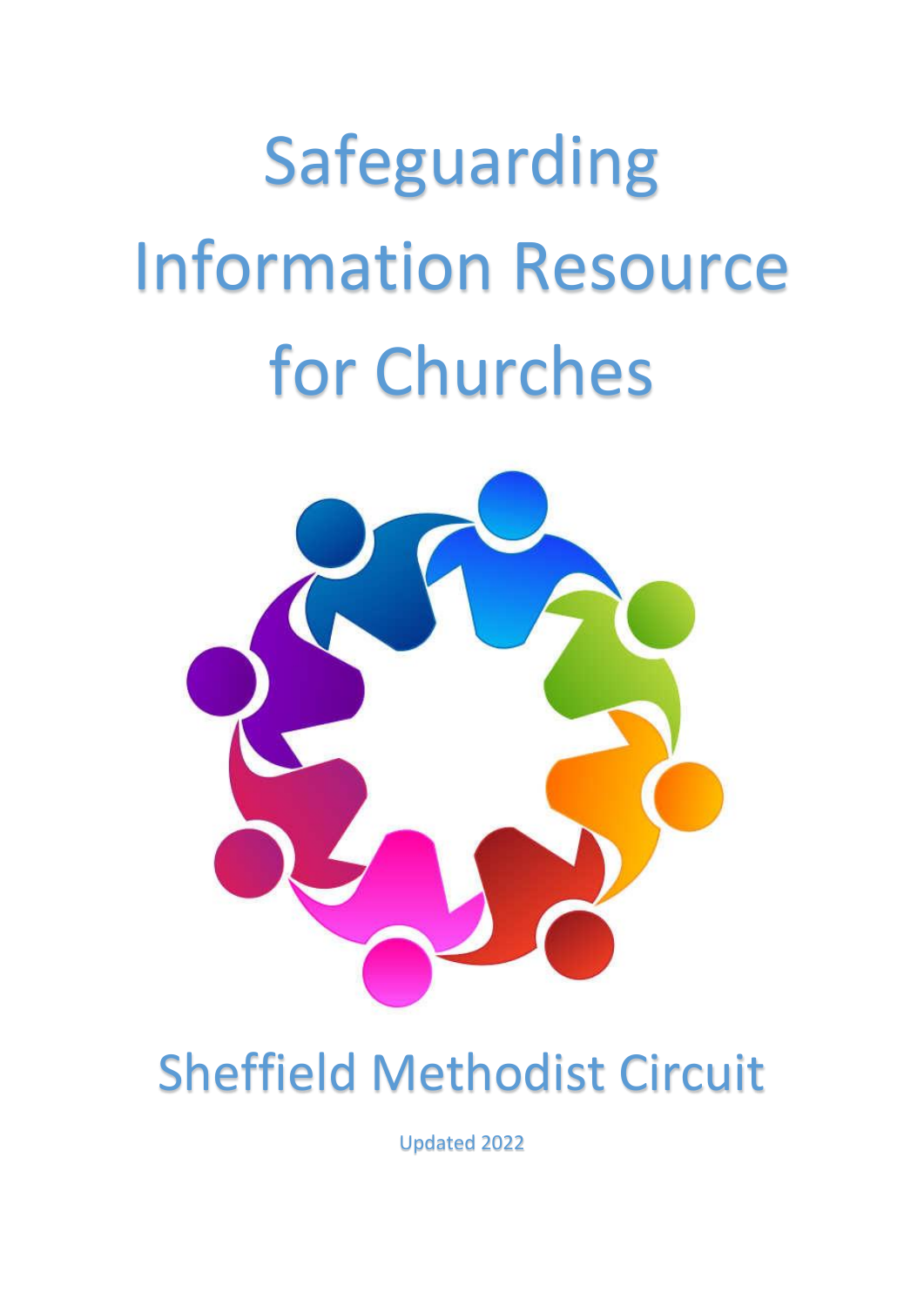## **Introduction**

This folder is designed to be used as a general reference guide. For additional and supplementary information please refer to the Methodist Church in Britain (MCIB) website and Trustees for Methodist Church Purposes (TMCP) website. Contact details of who to speak to regarding safeguarding queries or issues are listed on page 4 of this folder.

The following statement, taken from the Methodist Church Safeguarding Policy Statement, emphasises the obligation we all have to ensure our churches remain safe places for everyone:

'The Methodist Church affirms that safeguarding is a shared responsibility. Everyone associated with the Church who comes into contact with children, young people and adults has a role to play. This is supported with consistent policies promoting good practice across the whole Church'

It goes on to remind us that although policies and procedures are vital safeguarding tools it is people, through training, vigilance and resolution who ultimately protect.

Please note that this folder will be updated online as new information is made available by Connexion. Hard copy versions will usually be updated annually. Hard copy updates will be posted out with the assumption they will be added to the folder in place of out-dated information.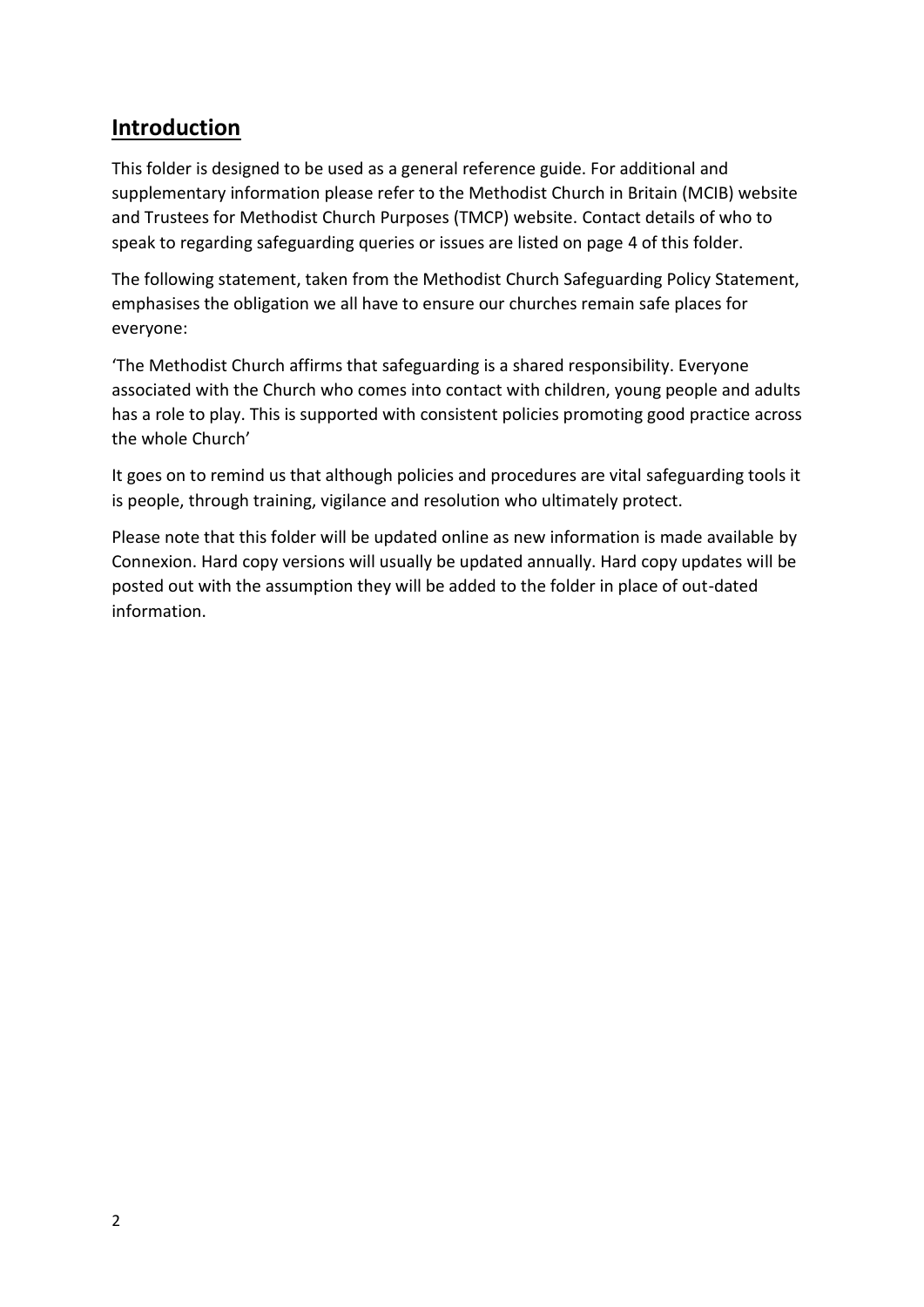## **Contents**

| Responding Well to Concerns - 'Quick Reference Guide' -------------------------10   |  |
|-------------------------------------------------------------------------------------|--|
|                                                                                     |  |
| Procedures for the management of safeguarding information, including                |  |
|                                                                                     |  |
|                                                                                     |  |
|                                                                                     |  |
|                                                                                     |  |
|                                                                                     |  |
| Guidance relating to adults who may be vulnerable -------------------------------38 |  |
|                                                                                     |  |
|                                                                                     |  |
|                                                                                     |  |
|                                                                                     |  |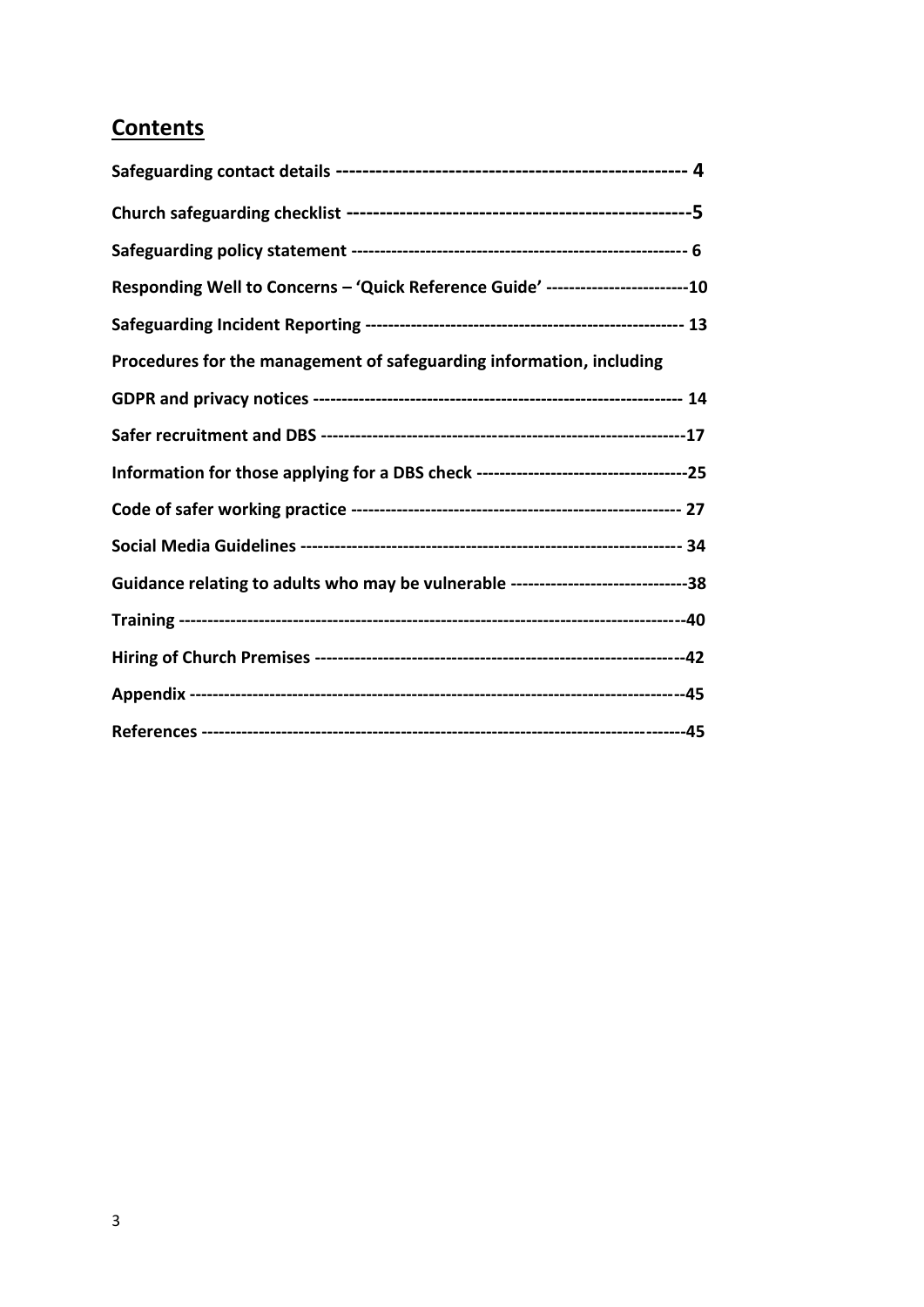## **Safeguarding Contact Details**

**Church SG Officer: -------------------------------------------------------------------------------**

**Minister: --------------------------------------------------------------------------------------------**

**Circuit Safeguarding Officer: Debbie Wheeler, The Furnival, 199 Verdon Street, S3 9QQ. Tel: 0114 2726561 Email: [debbie.wheeler@sheffieldcircuit.org.uk](mailto:debbie.wheeler@sheffieldcircuit.org.uk)**

**District Safeguarding Officer: Alison Hill, Tel: 07483 362735 Email: [safeguarding@sheffieldmethodist.org](mailto:safeguarding@sheffieldmethodist.org)**

**Connexional Safeguarding Team Tel: [020 7467 5189](tel:02074675189) Email: [safeguarding@methodistchurch.org.uk](mailto:safeguarding@methodistchurch.org.uk)**

## **Sheffield**

#### **Local Children's Services:**

Sheffield North Tel: 0114 2039591 Sheffield East Tel: 0114 2037463 Sheffield West Tel: 0114 2734491 Local Out of Hours Safeguarding Hub: Tel: 0114 2734855 (24 hrs)

## **Local Adult Social Care Services:**

Sheffield Adult SG Partnership Tel: 0114 2736870 (24hrs/7 days)

**Local Police Protection Unit:** Tel: 0114 2963968

## **Barnsley**

**Child Social Care Assessment Service:**  Tel: 01226 772423 or Emergency duty team, Tel: 01226 787789

**Adult Social Services** Tel: 01226 773300 or Emergency duty team, Tel: 01226 787789

## **Derbyshire**

**Child Protection Services** Tel: 01629 533190 or 101 (24hrs) **Adults at Risk:** Tel: 01629 533190 or 101 (24hrs)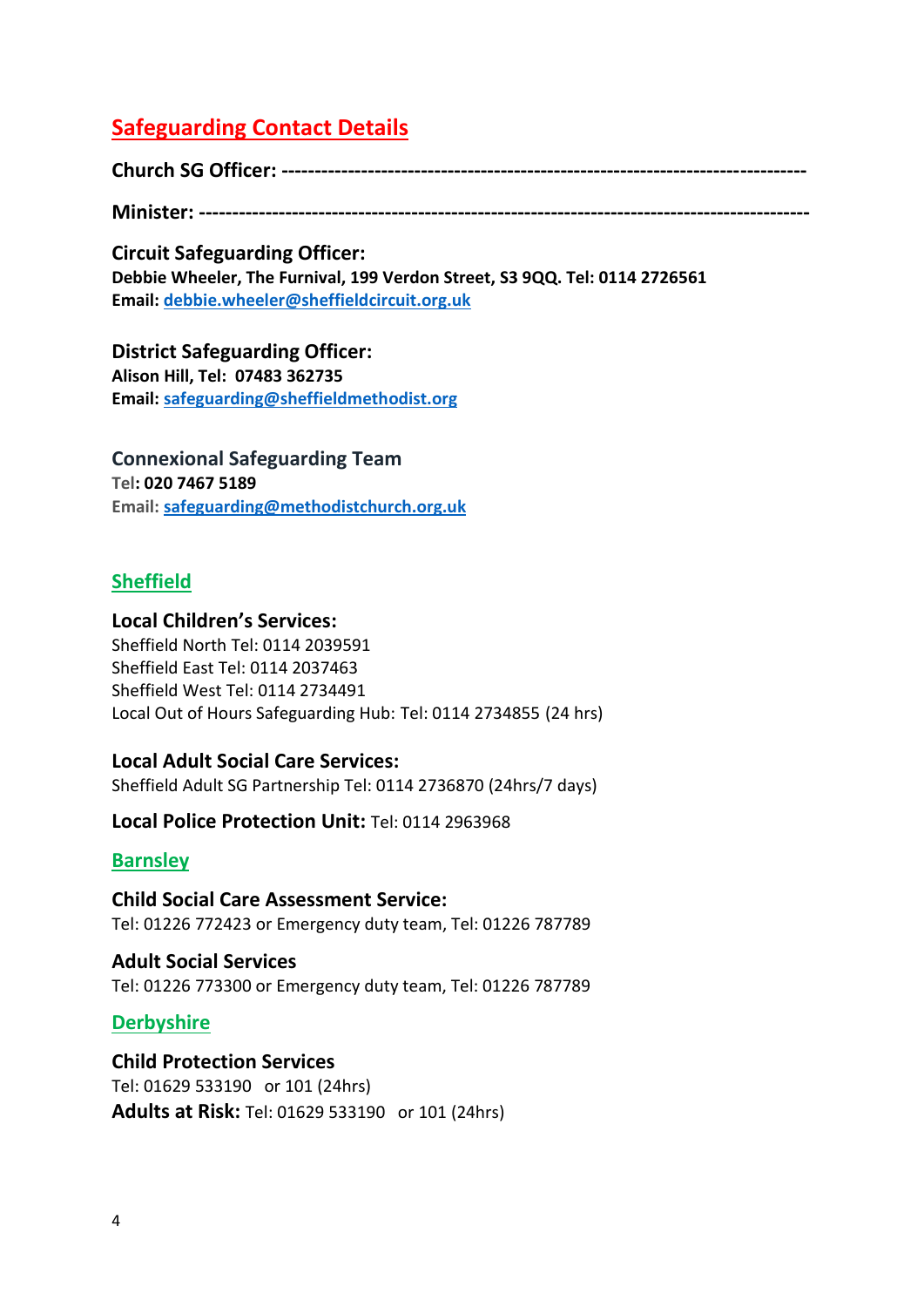## **Other Services**

**Police non-emergency: 101 Childline:** Tel: 0800 1111 **NSPCC:** Tel: 0808 800 5000 **Action on Elder Abuse:** Tel: 0808 808 8141 **National Domestic Abuse Helpline:** 0808 2000 247 **Samaritans:** 116 123

## **Church Safeguarding Checklist**

1. Please ensure you have a named Church Safeguarding Officer/s that they are known to your congregation, and their contact details are accessible.

2. Set out clear guidance about how concerns are to be reported. If someone has a concern or worry about someone, or a situation in church it is important that they speak to someone about it. This may be the minister in pastoral charge or the church safeguarding officer or someone else in a role within the church. They may however prefer to contact someone outside the church and can speak to the Circuit Safeguarding Officer (CSO) and or the District Safeguarding Officer (DSO). Relevant details will be passed onto the DSO who will then decide how to proceed and if the concern should be referred to statutory services. **It is important to note that concerns can be voiced directly to the District Safeguarding Officer, especially if someone is unsure about who to speak to or the situation is complex.** 

3. Ensure your Church Safeguarding Policy is easily located. Following feedback, it was determined that the requirement to put up the church or circuit safeguarding policy on noticeboards did cause some problems. The multi-page document often became detached from notice boards near doorways, and key information was difficult to read. It was agreed that a standard poster should be made available. The poster has now been distributed, and along with church and wider safeguarding contact details, it indicates where the church safeguarding policy may be found within the church building. The posters must be clearly displayed in all rooms where work takes place with children, young people and vulnerable adults. Although the use of the posters is recommended as a focus for safeguarding on notice boards, it is not mandatory and churches may continue to follow current requirements and display their current policy. You can download a poste[r here](https://www.methodist.org.uk/safeguarding/policies-procedure-and-information/posters/) There is also a copy at the rear of this folder.

4. The Church Safeguarding Policy should be agreed annually at the Church Council. Templates are available at the back of this folder, on the Circuit Website and the Methodist Church in Britain Website. A signed copy of the policy should be sent to the circuit safeguarding officer annually.

5. Safeguarding should be a standing agenda item at Church Council meetings.

6. Ensure up to date safeguarding material that includes reference to domestic abuse as well as for children, young people and vulnerable adults is displayed clearly near entrances. In the case of domestic abuse posters these should also be displayed in toilet areas. The Circuit office keeps a stock of up to date posters/leaflets.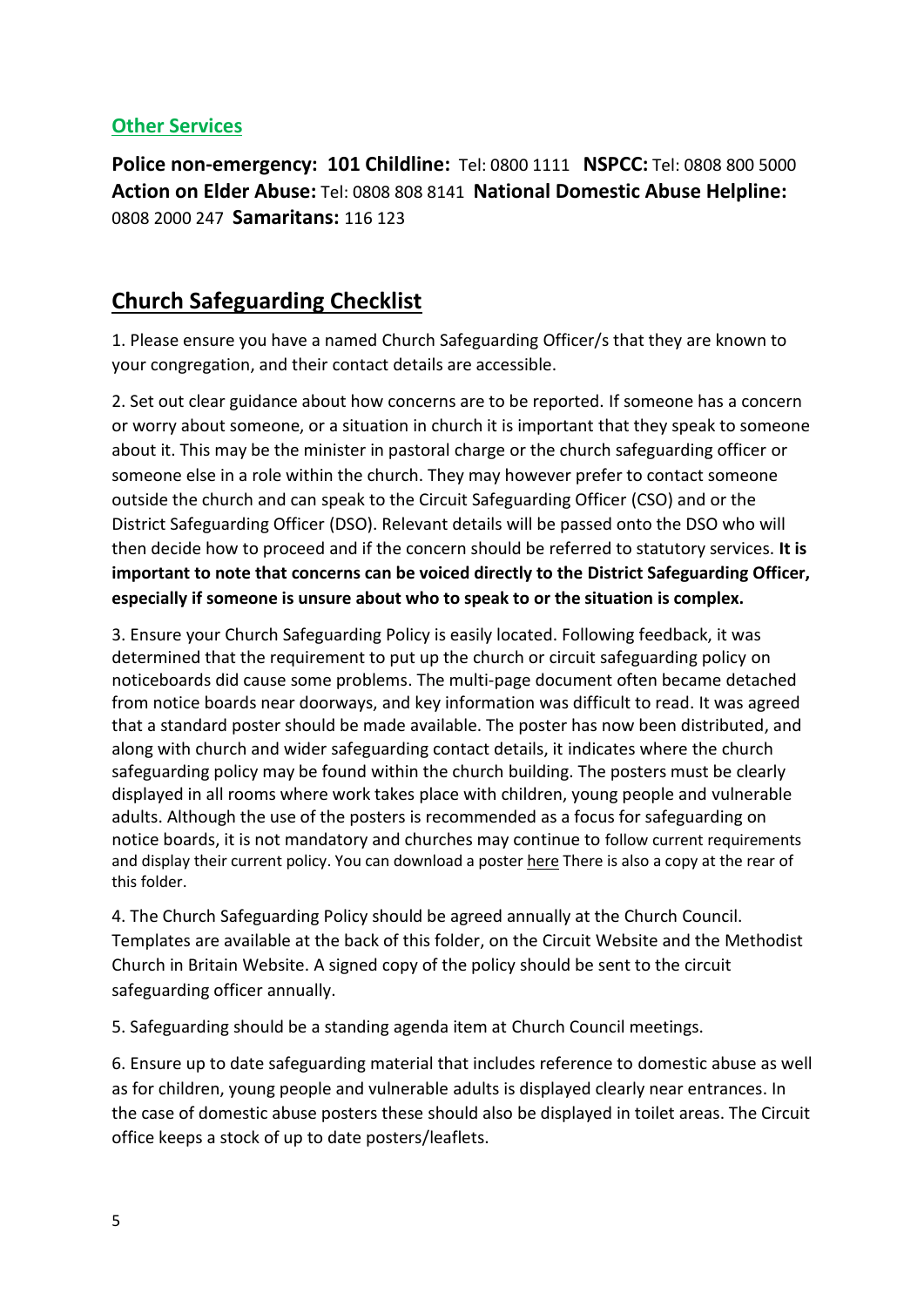7. Always follow the 'Safer Recruitment' process for all appointments including DBS checks, confidential declarations, volunteer forms and references.

8. Ensure everyone who is required to attend the Creating Safer Space Foundation and Advanced Course has done so, and that they attend a Refresher Course every 4 years. Records of those who have attended should be kept securely and updates sent to the Circuit Safeguarding Officer.

9. Ensure records of safeguarding concerns are recorded and stored correctly. It is important that all concerns are passed on to the DSO.

10. When a Minister becomes aware that a Safeguarding Contract, (formally known as a Covenant of Care) is required, a risk assessment must be carried out by the DSO.

11. Planned activities with children, young people and vulnerable adults must be carried out in accordance with the Safeguarding Policy. This includes risk assessments, a register and emergency contact details. All details should be stored securely.

12. Ensure safeguarding principles are promoted within the life of your church.

13. Hirers of Methodist Church premises must either agree to follow the Methodist Church Safeguarding Policy or produce a copy of their own policy. This policy must be reviewed annually.

## **Safeguarding Policy Statement**

The Methodist Church is committed to safeguarding as an integral part of its life and ministry.

Safeguarding is about the action the Church takes to promote a safer culture. This means we will:

- promote the welfare of children, young people and adults
- work to prevent abuse from occurring
- seek to protect and respond well to those that have been abused.

We will take care to identify where a person may pose a risk to others, and offer support to them whilst taking steps to mitigate such risks.

The Methodist Church affirms that safeguarding is a shared responsibility. Everyone associated with the Church who comes into contact with children, young people and adults has a role to play. This is supported with consistent policies promoting good practice across the whole Church.

The Church and its individual members undertake to take all appropriate steps to maintain a safer environment for all. It will practice fully and positively Christ's ministry towards children, young people and adults who are vulnerable and respond sensitively and compassionately to their needs in order to help keep them safe from harm.

## **Commitments based on the foundations above, the Methodist Church commits to:**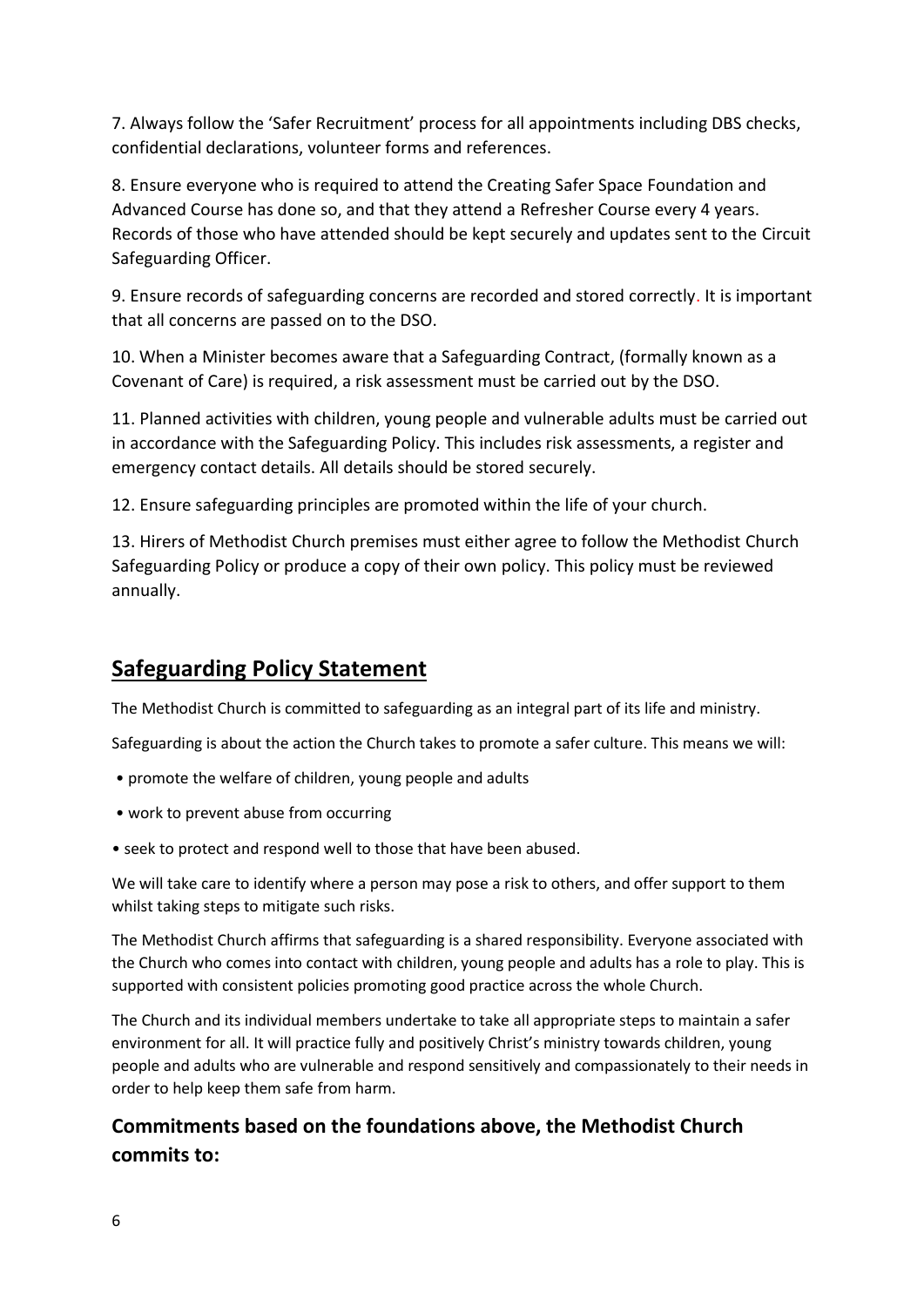## **Promote a safer environment and culture**

Church officers will respect all children, young people and adults and promote their well-being. The Church will create and maintain environments that:

- are safer for all
- promote well-being
- prevent abuse
- create nurturing, caring conditions within the Church for children, young people and adults.

It will work to continue to strengthen and review these environments. This will be done by training, support, communication, learning and quality assurance processes.

## **Safely recruit and support all those with any responsibility related to children and adults within the Church**

The Church will select and scrutinise all those with any responsibility related to children, young people and adults within the Church, in accordance with the Church's Safeguarding Policy and Practice Guidance.

It will train and equip church officers to have the confidence and skills they need to care and support children, young people and adults and to recognise and respond to abuse. This will be done by supporting the roll-out of consistent and accessible Creating Safer Space safeguarding training in accordance with the Church's safeguarding policy and practice guidance.

## **Respond promptly to every safeguarding concern or allegation**

Anyone who brings any safeguarding suspicion, concern, knowledge or allegation of current or noncurrent abuse to the notice of an officeholder within the Church will be responded to respectfully, actively and following the Church's safeguarding policy and practice guidance.

All safeguarding work will be recorded in line with the Church's safeguarding policy and practice guidance. All suspicions, concerns, knowledge or allegations that reach the threshold for reporting to the statutory authorities, will be reported to the District Safeguarding Officer who will direct the concern to the appropriate statutory authorities. This will be done irrespective of the status of the person.

All officeholders and employees within the Church will cooperate with the statutory authorities in all cases.

In responding to concerns or allegations of abuse relating to ministers, the Church will act in accordance with the requirements of the law and the constitutional practice and discipline of the Methodist Church, and so will respect the rights and uphold the safeguards afforded in these, both to the victim/survivor and the subject of concerns or allegations.

## **Care pastorally for victims/survivors of abuse and other affected persons**

The Church will offer care and support to all those that have been abused, regardless of the type of abuse, or when and where it occurred.

## **Responding well to those who might pose a risk**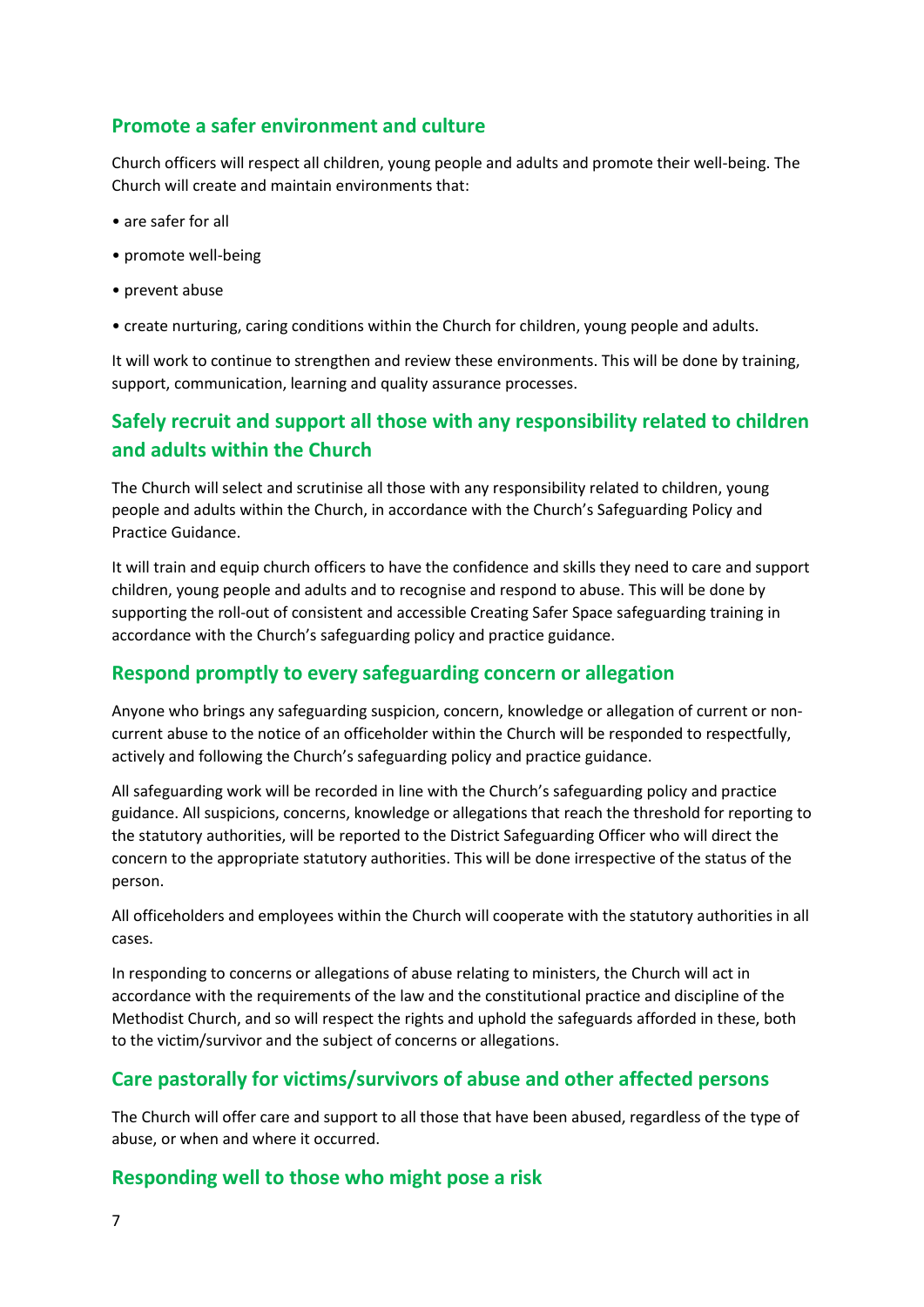The Church aims to provide pastoral care for all its members, including those who are suspected of causing harm or have caused harm to others. However, in this context, such care must be provided in a way that prioritises the safety of other church members, while enabling the person who poses a risk to worship and be a part of the church community.

There are formal processes for managing these situations ranging from 'Covenants of Care', now known as 'Safeguarding Contracts' to less formal agreements. For more information contact your Minister and Circuit Safeguarding Officer. See Section 4.7 in the unabridged Safeguarding Policy and Procedures document on the Methodist Church in Britain (MCIB) [Website](https://www.methodist.org.uk/safeguarding/policies-procedure-and-information/policies-and-guidance/)

## **Putting the policy into action**

Churches, Circuits and District bodies need to ensure that these commitments are integrated into a local safeguarding policy. A model Church Safeguarding Policy, updated Feb 22 can be found [online](https://www.sheffieldcircuit.org.uk/lib/F373331.docx) [here](https://www.sheffieldcircuit.org.uk/lib/F373331.docx) a hard copy can be found at the back of this folder, appendix (I)

#### **Please note that the model Church Safeguarding Policy is designed to be adapted by individual churches.**

The policy is an active statement underpinning safeguarding work within the Church and the drive to improve practice. All church bodies need to:

- ensure that all officeholders have a copy of the policy
- promote and publicise the policy
- communicate the Church's safeguarding message as reflected in the policy

• develop processes to assess how well the policy is being implemented, lessons that are being learnt and what difference it is making

• undertake an annual progress review at Church Council, which is recorded.

## **Safeguarding organisational structure and responsibilities**

#### **Church and Circuit level**

In line with values of cooperation and consultation, all members, employees, office holders and volunteer workers at all levels of church life play a significant role in implementing safeguarding procedures.

#### **It is important to recognise that it is people who protect, not just procedures. The aim is to create a culture of informed vigilance at all levels in the church.**

The Circuit Safeguarding Officer will provide support and guidance for local Churches and Ministers in implementing safeguarding as stated.

Local Churches and Circuits may wish to join together to implement the policy and procedures, but it is important to remember that legal responsibility will continue to rest with the members of the Church Council.

It is recommended that the local Church or Circuit Safeguarding Officer be a member of the Church Council or Circuit Meeting, or have the right to attend at least annually to report on implementation of the safeguarding policy. Connexion have produced [a Template Church Safeguarding Officer job](http://www.sheffieldcircuit.org.uk/doc/D373337.pdf)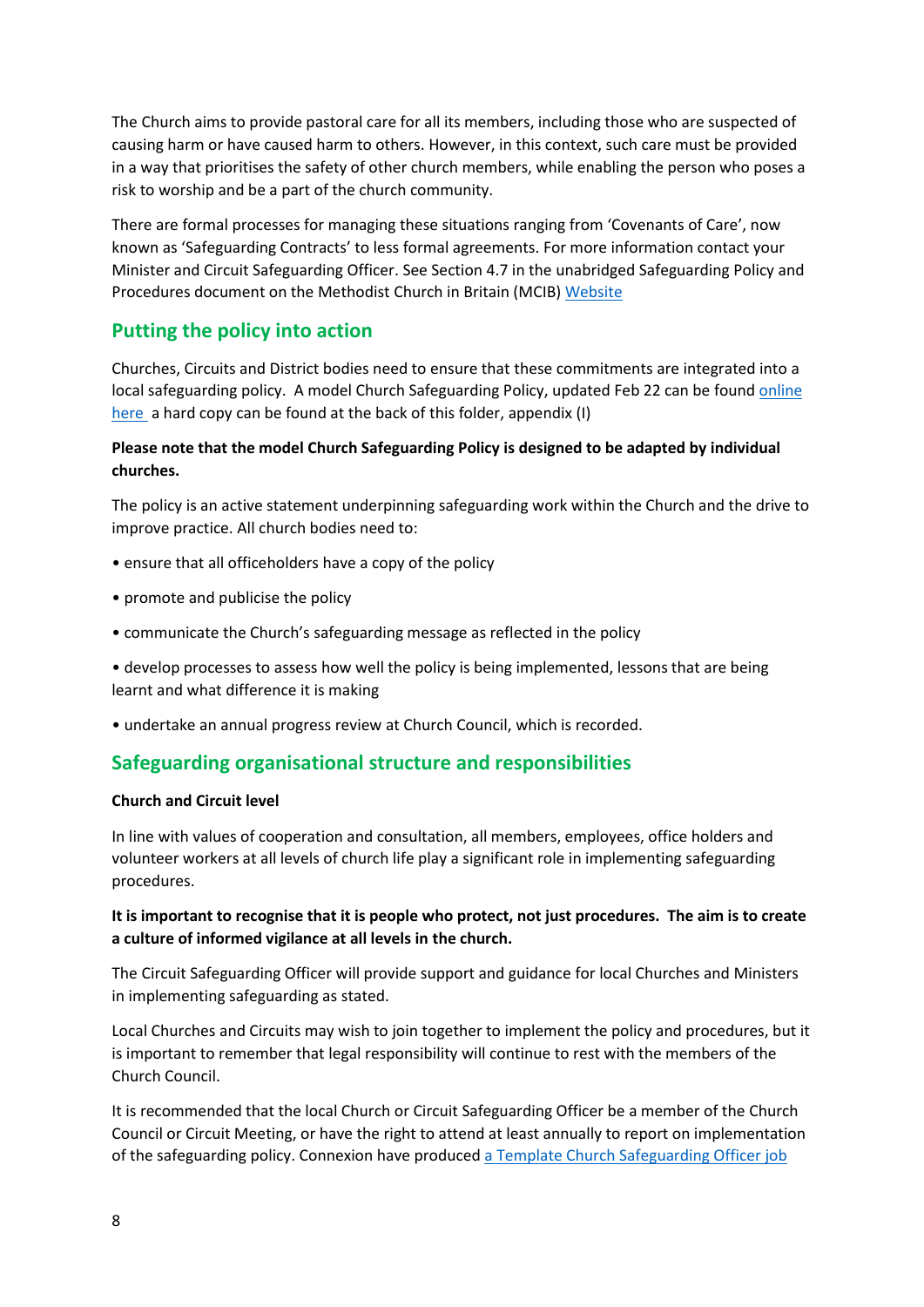[description](http://www.sheffieldcircuit.org.uk/doc/D373337.pdf) which can be found online here and on the MCIB Website under 'Safeguarding'/Policies and Procedures, page 141. A hard copy can also be found at the back of this folder, appendix (II)

#### **District level**

The Chair and the District Policy Committee must provide support and oversight for all Ministers in implementing safeguarding policies and procedures in local churches and Circuits.

The District Safeguarding Officer (DSO) is responsible for advising and following through safeguarding concerns within the district, supported by the District Safeguarding Group (DSG)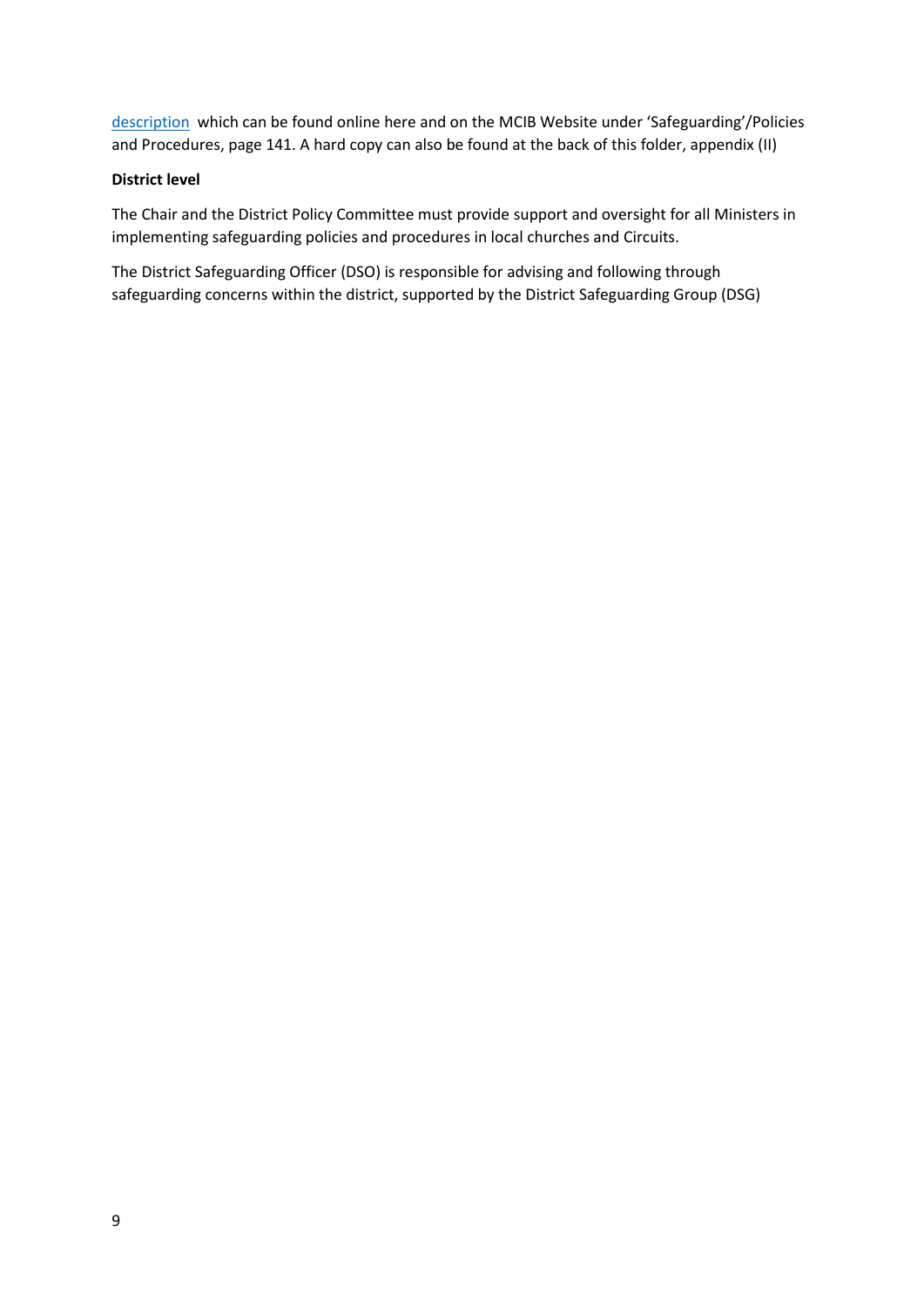## **Responding Well to Concerns - Quick Reference Guide**

#### **What to do if you have concerns about possible abuse.**

- Consult the person to whom you are responsible; line manager, minister/minister in pastoral charge of your Church, Church safeguarding officer. If you prefer to speak to someone outside your church contact the Circuit or District safeguarding officer.
- The Circuit safeguarding office and the District safeguarding officer are available for advice.
- Keep a record of what happened, your concerns and your actions, (use the safeguarding incident reporting form where possible)
- **Under no circumstances should the person who is the subject of the allegation be informed until after the allegation has been discussed with the District Safeguarding Officer.**
- Only tell others who need to know.
- In an emergency respond immediately by contacting the police and or social services.

#### **Responding to a child, young person, parent or other adult who shares with you about abuse.**

- Never promise to keep a secret.
- React calmly; be aware of your non-verbal messages.
- Don't stop someone who is talking freely about what has happened.
- Don't ask leading questions.
- Reassure the person they have done the right thing by telling you.
- Avoid making comments or judgements.
- Tell the person what will happen next.
- Record using the person's own words and noting any important dates and times.
- Report to the person to whom you are responsible.

#### **Remember good practice.**

- Treat everyone with respect, setting a positive example.
- Respect people's personal space.
- Ensure your actions cannot be misinterpreted.
- Challenge unacceptable behaviour in a constructive way.
- Do not put yourself or other people in vulnerable situations.
- Do not have inappropriate physical contact with others.
- Always share safeguarding concerns with your Church safeguarding officer or minister or if you prefer the Circuit or District safeguarding officer.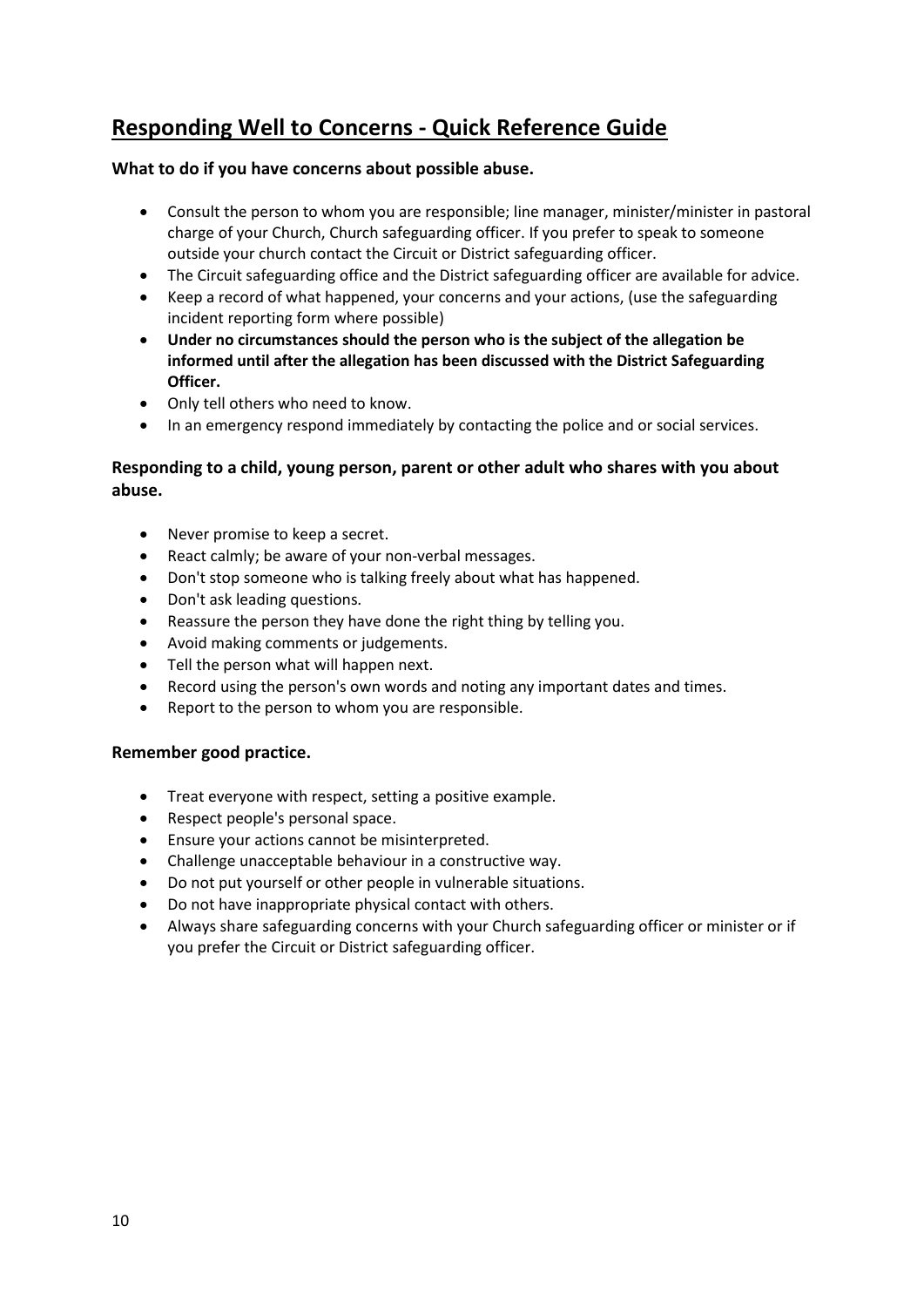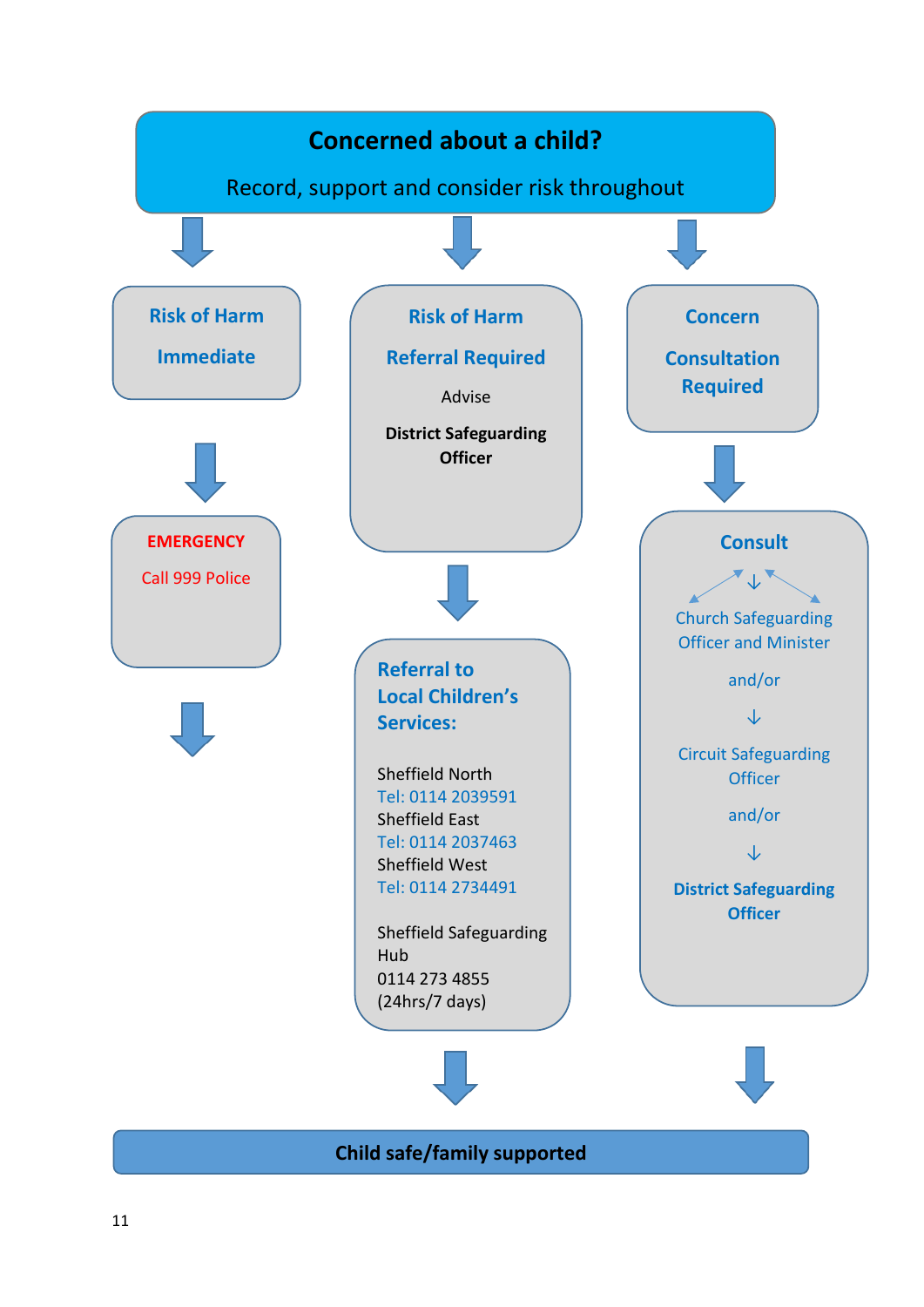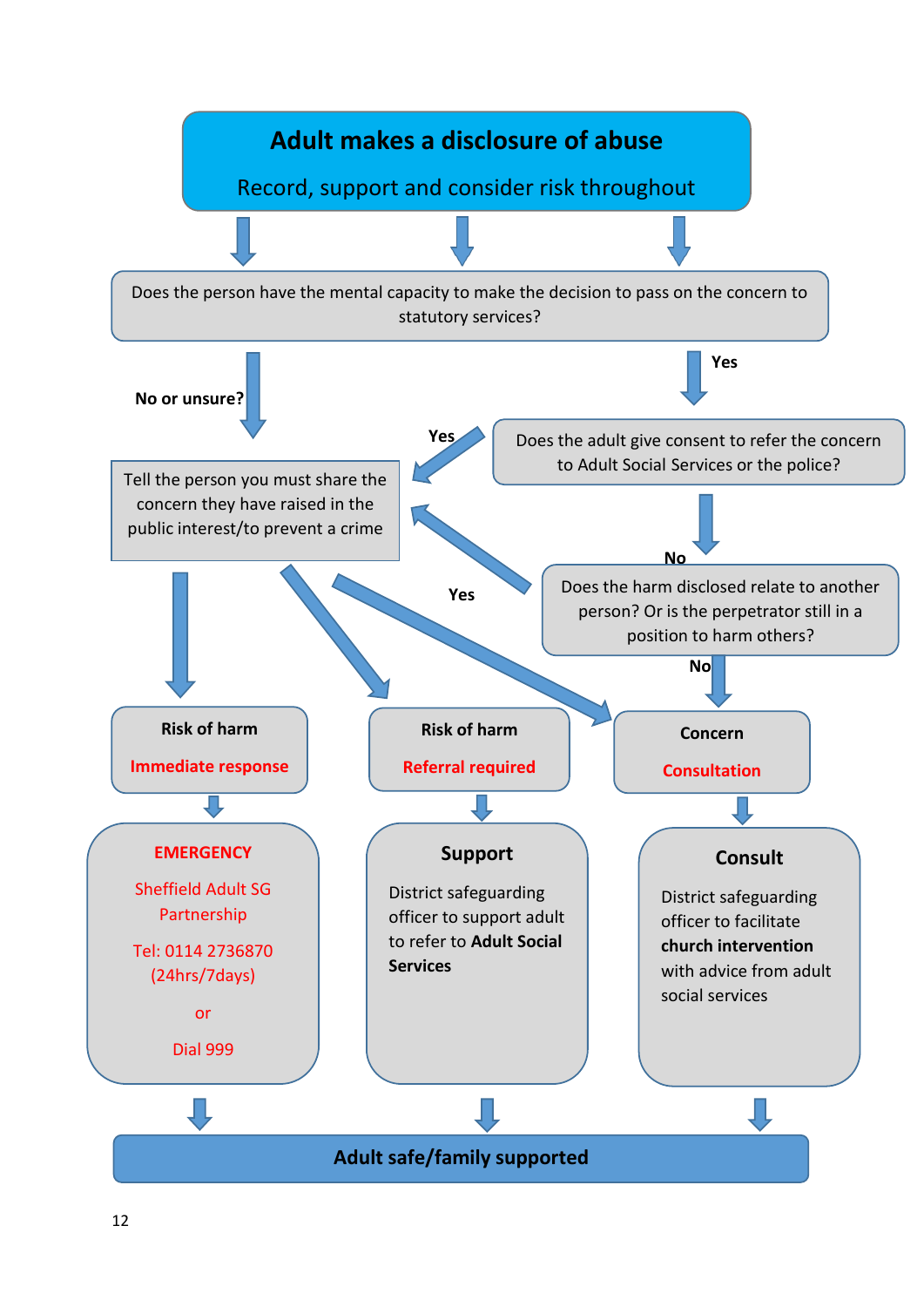## **Safeguarding Incident Reporting**

Whenever a safeguarding concern has been raised about a child or adult, anyone receiving a concern or responsible for dealing with the situation, must keep clear and comprehensive records in order to ensure there is:

- A history of events
- Continuity when there are changes of personnel
- Accountability
- Evidence in case of proceedings

• Issue a Safeguarding Concern Privacy Notice (Contributor or Reporting Person) to those providing personal information in connection to the incident, (see section on Privacy Notices, page 16, for more information) A hard copy of all privacy notices are to be found at the rear of this folder and on the MCIB website under Safeguarding/policies & procedures/forms.

It is important that all records are kept in a secure place and only shared in accordance with legislation, government guidance, Methodist Church Policy, Procedure and Guidelines (see Section 5 in the unabridged policies and procedures document on the MCIB [Website](https://www.methodist.org.uk/safeguarding/policies-procedure-and-information/policies-and-guidance/)

When making records the following practice should be followed:

- Wherever possible, take notes during any conversation (or immediately after if more appropriate).
- Ask consent to make notes, taking age and understanding into account.

• Explain why you would like to take notes, and that they will have access to the information they have shared with you, (this is further emphasised in the Privacy Notice).

- Include:
- i) Who was involved names of key people
- ii) What happened facts not opinions
- iii) Where it happened
- iv) When it happened
- v) How it happened
- Keep a log of all actions you have taken
- Make sure your notes are legible, clear, concise, relevant, thorough, jargon free and use the

person's own words and phrases. Do not attempt to sanitise language or improve grammar.

- Ensure they are up to date, signed, dated and timed.
- Where possible ask the person to review the notes and confirm that they are an accurate record.

• Pass records to the church safeguarding officer and or minister. Records must also be passed to the district safeguarding officer. If the concern relates to a minister then records must be passed straight to the DSO. In all cases the DSO must be informed of incidents and concerns within 24 hours.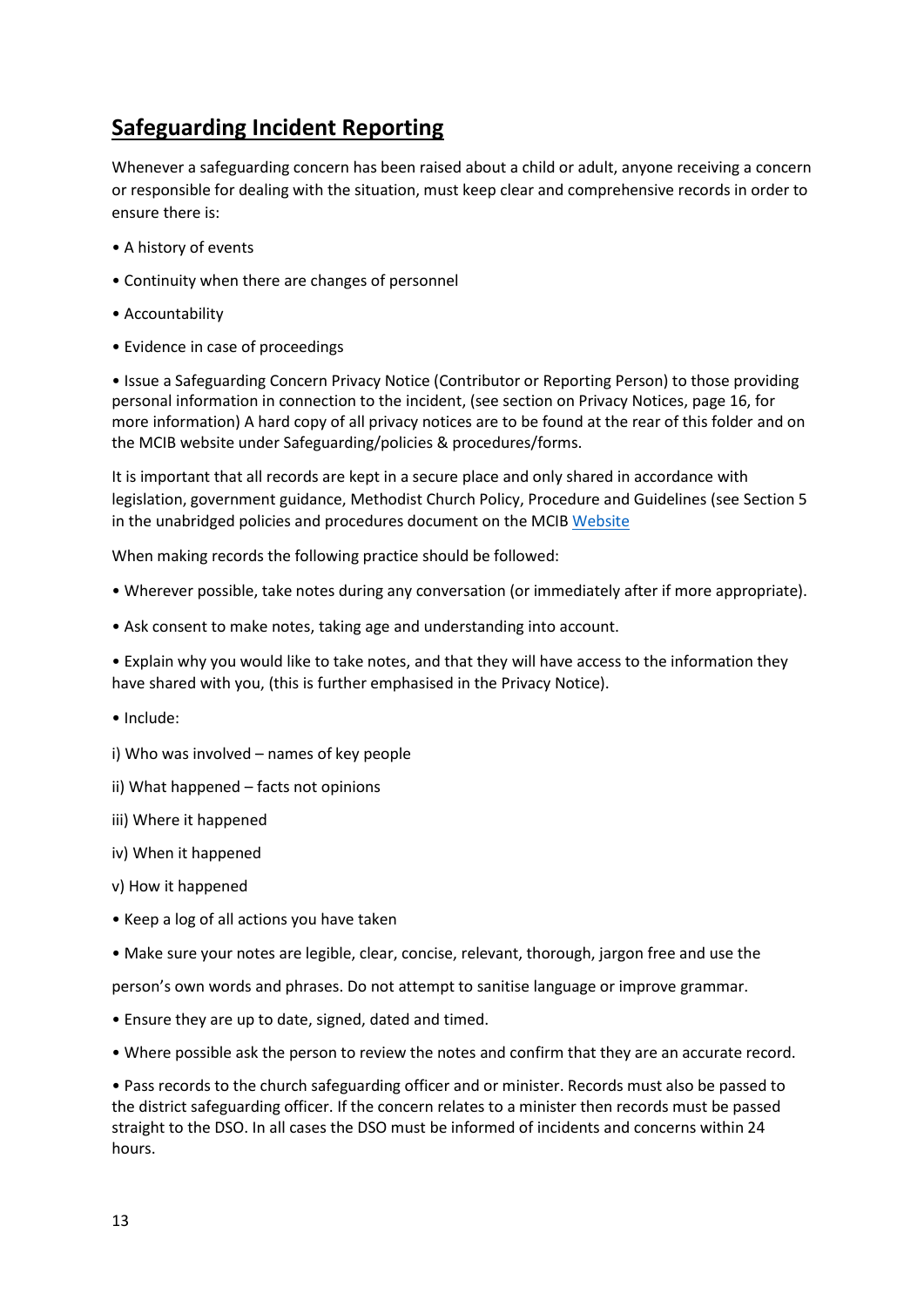A [safeguarding incident recording template](https://www.sheffieldcircuit.org.uk/lib/F373177.docx) can be found at the rear of this folder, appendix (III) and on the circuit website under 'Safeguarding'

## **Procedures for the management of safeguarding information**

Careful attention should be paid to the storage, use and sharing of data held by the Church relating to other people.

Safeguarding records should only be seen by those who need to have proper access to them. There should be a written protocol about who has access to the records and how records are accessed in an emergency or in planned or unplanned absences of the record holder. Paper files should be contained in a lockable fire proof cabinet. It is inappropriate for safeguarding incident concerns to be kept in the safe used for marriage registers as this is accessible only by an authorised person. Electronic files should be password protected and backed up regularly. Systems should be virus protected. Data must never be stored on pen drives or other removable media unless encrypted. No letter containing confidential information and identifying details should be sent other than by 'Special Delivery' (which tracks documents online together with signed proof of delivery) Always use the double envelope safeguard (relevant information is contained within an inner envelope marked confidential, but no classification details shown on the outer envelope). All incidents and concerns must be passed onto the District Safeguarding Officer

The Methodist Church has put procedures for information sharing and confidentiality in place to safeguard the welfare of children, young people and adults in our churches by ensuring that information is shared appropriately, in accordance with the law and related good practice guidance.

## **The General Data Protection Regulation (GDPR)**

The GDPR outlines the rights of individuals regarding the information that is held and used by organisations. Many of the provisions were included in the Data Protection Act 1998, but the new requirements call for greater transparency. It is important that everyone within the Church understands their responsibilities under GDPR and complies with its requirements.

#### **Key Terms**

There are several key terms that help to understand the new requirements;

• Personal data

Any information relating to a person.

• Data subject

The person the information refers to, this could include details such as DOB and address.

• Special categories of personal data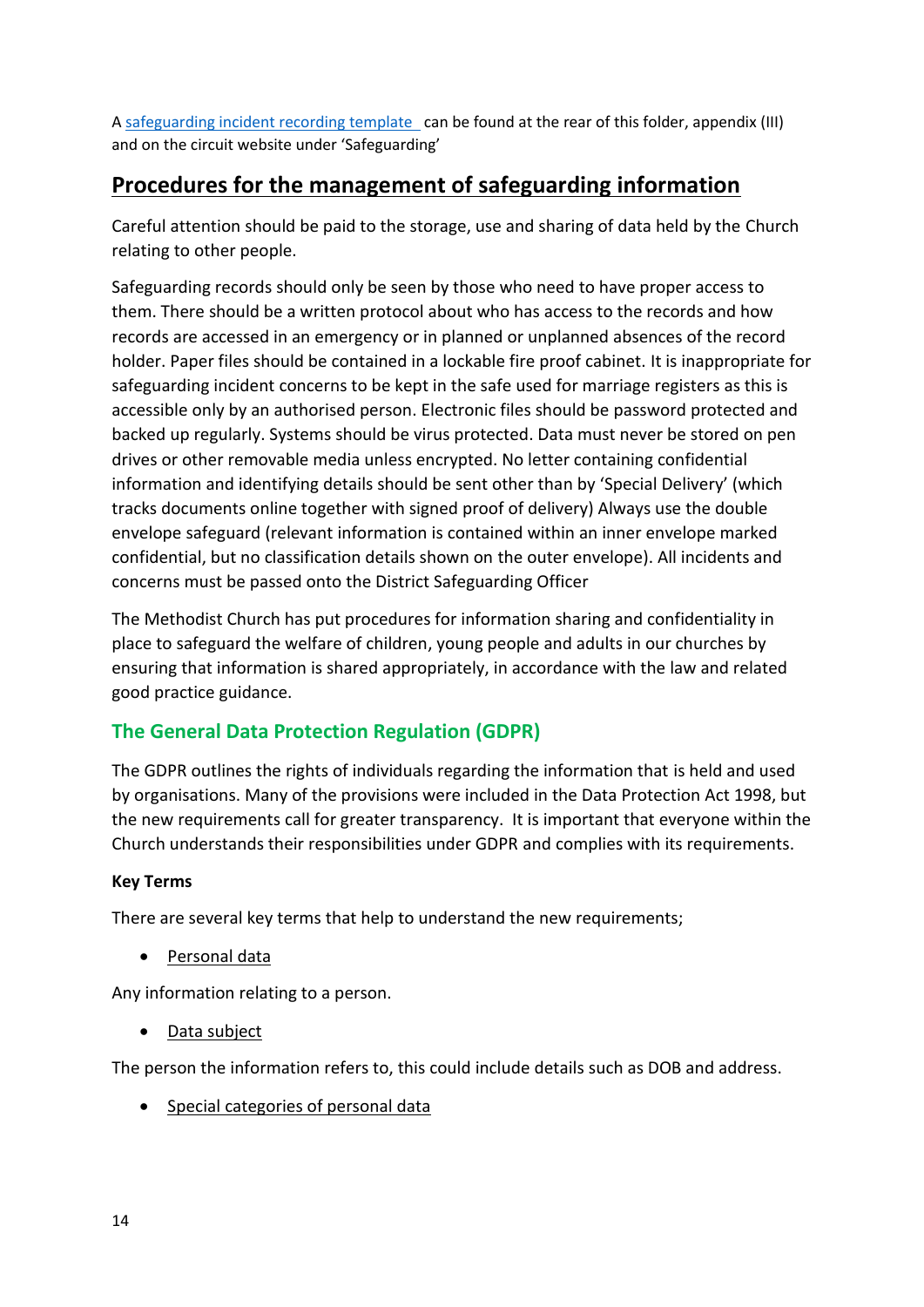This includes special categories of information such as religious beliefs and health information. In the majority of cases because of its nature, safeguarding concerns will include special category personal data.

## • Criminal offence data

This comes under a separate category with additional requirements relating to how this information is processed.

## • The Controller

The legal body responsible for ensuring compliance with GDPR requirements. For safeguarding purposes this is the Methodist Church Council.

## • The Processor

Anyone who processes safeguarding information.

• Privacy Notice

This is a notice to individuals about why personal data is being collected, how it will be used, a person's right of access to see the information being held, and their rights of complaint. A signed copy should be retained as evidence it had been received. Safeguarding Concern Privacy Notice templates are available on the MCIB website and hard copies can be found at the back of this folder.

• Data Mapping

How different categories of information are used and stored, for how long it is kept, disposed of, which organisation or department is keeping and collecting the information and who the personal data has been disclosed to.

## **How do these new regulations affect safeguarding?**

Privacy Notices (PN) should be provided to everyone involved in a safeguarding concern or incident if their personal details are being collected. This will include a person reporting a concern, a third party who is relating a concern shared with them, and the subject of the concern. **Take advice from District Safeguarding Officer, prior to sending a privacy notice to anyone other than the party reporting the issues to ensure that the safety of the survivor, any children or other parties will not be compromised. Examples of this would be in cases of domestic abuse or modern slavery.**

The nature of the PN should be explained clearly and concisely at the time they are given so that individuals do not become alarmed by them. Standard safeguarding privacy notices are available on the Methodist Church website and hard copies are located at the back of this folder. Using this document will ensure that all the information required by GDPR will be provided. NB. Children must also be provided with a privacy notice but they must be age appropriate, (seek advice from the District Safeguarding Officer). Other things to consider;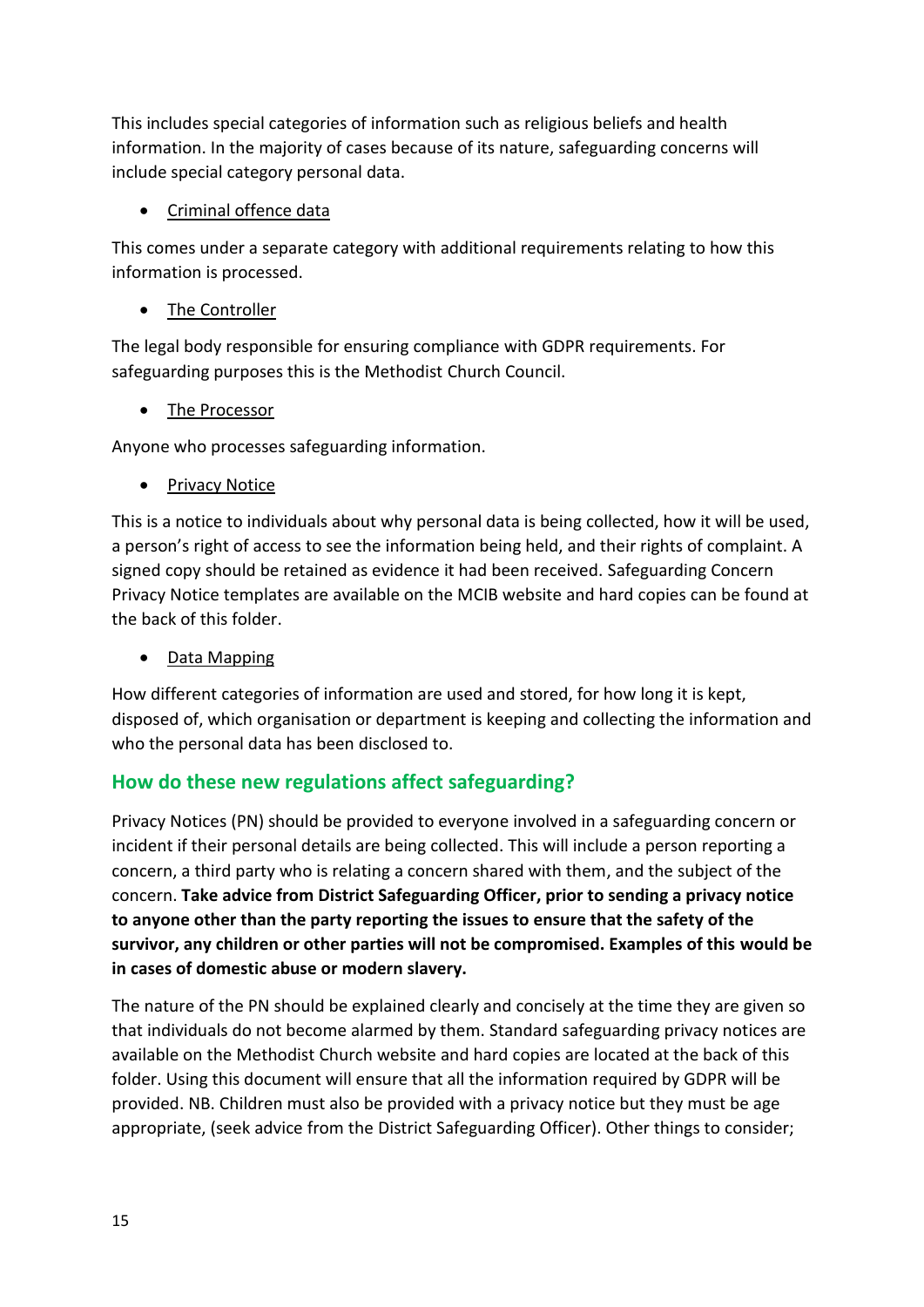If information has been provided by a person to whom it relates, a privacy notice should be supplied at the time, however disclosures are often made on the basis of trust in an individual, who may or may not be familiar with data protection. It also may be that the person disclosing a concern is not emotionally in a place where they are able to take in the information about a privacy notice. In such circumstances the District Safeguarding Officer should be contacted at the earliest opportunity to provide support. It is important to recognise that the use of PN's will become familiar practice, but initially may be regarded with concern.

Privacy notices are not only used for safeguarding concerns. There are many roles where personal data is collected and it is important individuals are made aware how and why their information is being collected, and how it will be used and stored. There are specific PN's for different situations. Privacy Notices are to be given in the following situations to ensure an individual's rights are protected under GDPR;

- [Safeguarding Concern \(Subject of Concern\) PN](http://www.sheffieldcircuit.org.uk/doc/D373354.pdf)
- [Safeguarding Concern Privacy Notice \(Contributor or Reporting person\)](http://www.sheffieldcircuit.org.uk/doc/D373358.pdf)
- [DBS Verifier PN](http://www.sheffieldcircuit.org.uk/doc/D373370.pdf)
- [Safeguarding Training Participant PN](http://www.sheffieldcircuit.org.uk/doc/D373371.pdf)
- [Key holder PN \(this is in addition to the key holder declaration form\)](http://www.sheffieldcircuit.org.uk/doc/D373372.pdf)
- [Monitoring and Support Group Member \(this is in addition to the Confidentiality](http://www.sheffieldcircuit.org.uk/doc/D373374.pdf)  [Agreement\)](http://www.sheffieldcircuit.org.uk/doc/D373374.pdf)
- [Monitoring and Support Group Privacy Notice \(Subject\)](http://www.sheffieldcircuit.org.uk/doc/D373517.pdf)
- [Volunteer PN for those working with children, young people and vulnerable adults.](http://www.sheffieldcircuit.org.uk/doc/D373520.pdf)  [\(this is in addition to the registration form\)](http://www.sheffieldcircuit.org.uk/doc/D373520.pdf)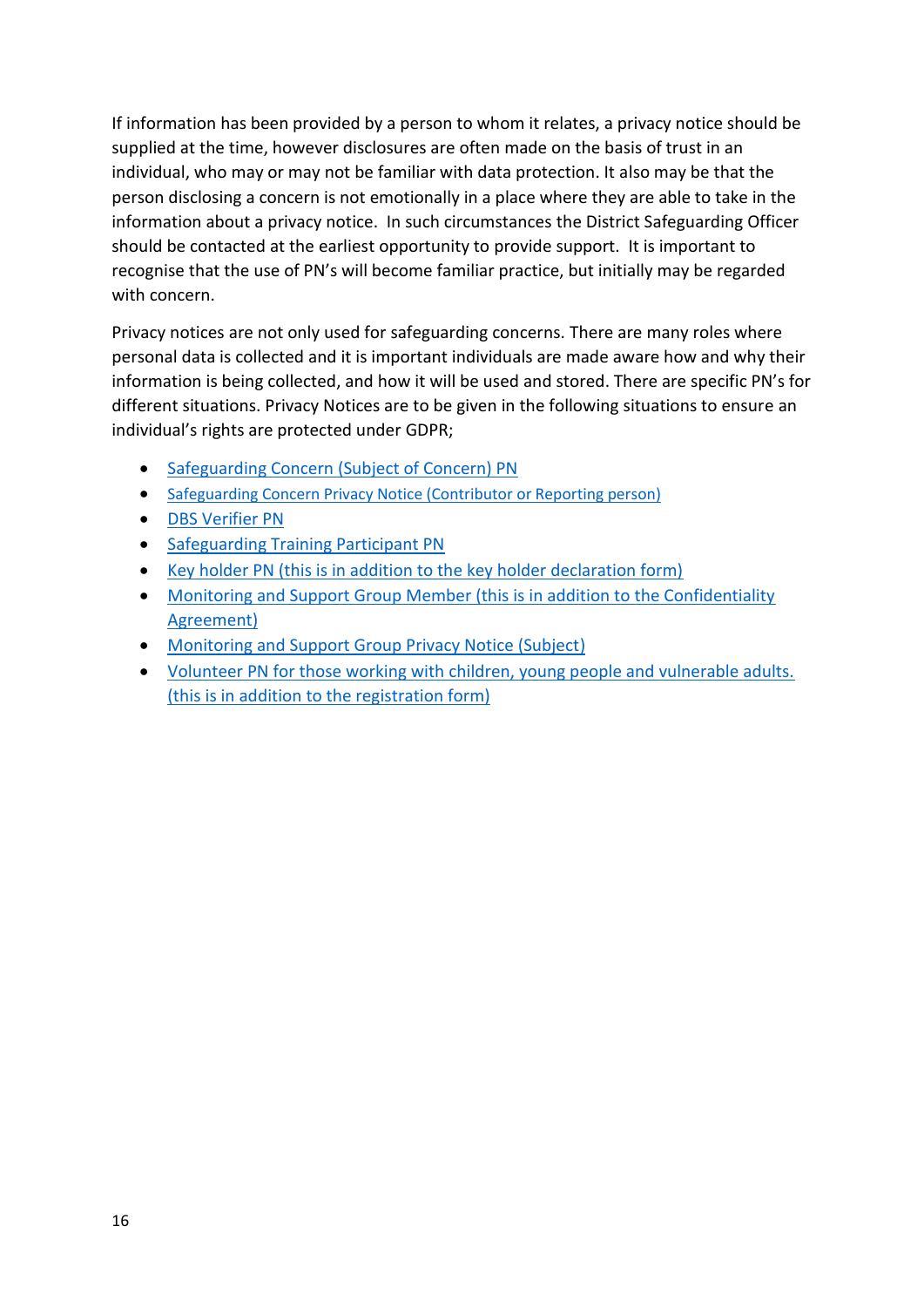## **Safer recruitment and DBS**

## **Joint Policy Statement on Safer Recruitment**

The Church of England and Methodist Church are committed to the safeguarding and protection of all children, young people and adults, and the care and nurture of children within our church communities. We will carefully select, train and support all those with any responsibility within both churches, in line with Safer Recruitment principles. This means that we will;

• Ensure that our recruitment and selection processes are inclusive, fair, consistent and transparent.

• Take all reasonable steps to prevent those who might harm children or adults who may be vulnerable, from taking up in our churches positions of respect, responsibility or authority where they are trusted by others.

• Adhere to safer recruitment legislation, guidance and standards, responding positively to changing understandings of good safer recruitment practice.

• Produce and disseminate practice guidance on safer recruitment for both churches, ensuring that such practice guidance is compatible, and keep it updated.

• Ensure training on safer recruitment practice guidance.

• Introduce systems for monitoring adherence to the churches' safer recruitment practice guidance and review them regularly

## **DBS (Disclosure and Barring Service) checks**

The following is an abridged guide, for more information please refer to [The Methodist Church in](http://www.sheffieldcircuit.org.uk/doc/D515619.pdf)  [Britain Practice Guidance on Carrying out Disclosure and Barring Service Checks f](http://www.sheffieldcircuit.org.uk/doc/D515619.pdf)ound on the MCIB website.

The information below sets out safer recruitment practices in relation to DBS checks for people working or volunteering in a Methodist Church setting, primarily with children and adults who may be vulnerable. It can also be used as a model of good practice for other posts.

The guidance should be used in the appointment to all new paid posts, including people moving from one Methodist Church employing body to another one, and to new volunteers working with children or adults who may be vulnerable. It may be used to inform any review of people previously in post.

It should not be forgotten that only a small proportion of adults who abuse are caught and still fewer are convicted, so organisations must **never** rely solely on the DBS check, which, although crucial, remains only one element of safeguarding and safer recruitment. **DBS checks should be renewed at least every five years.**

#### **Please note;**

#### **Pre-existing check from outside the Church;**

**To accept a criminal record check from a body outside the Church all the following requirements must be met. The pre-existing check must be:**

• completely clear (no record of cautions, convictions or additional information)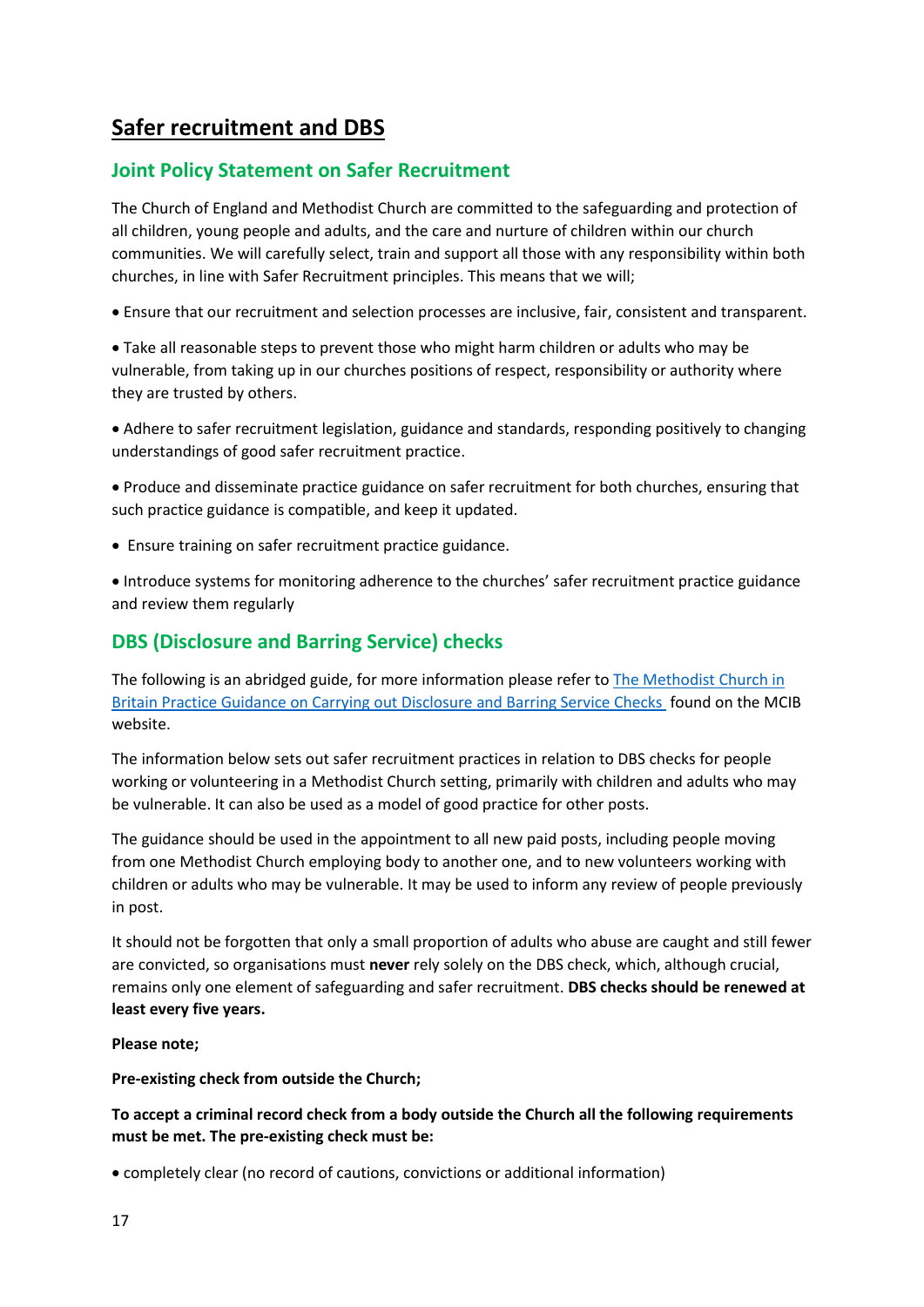- less than 2 years old
- for a role in the same workforce
- for regulated activity if the new role is regulated activity.

And,

- the applicant's identity must be verified
- the applicant must still be in the post for which the check was obtained

• a reference from the previous employer or appointer must be obtained to ensure the applicant was appointed following receipt of the check

• the issue date and serial number of the check must be recorded together with the applicant's name and date of birth.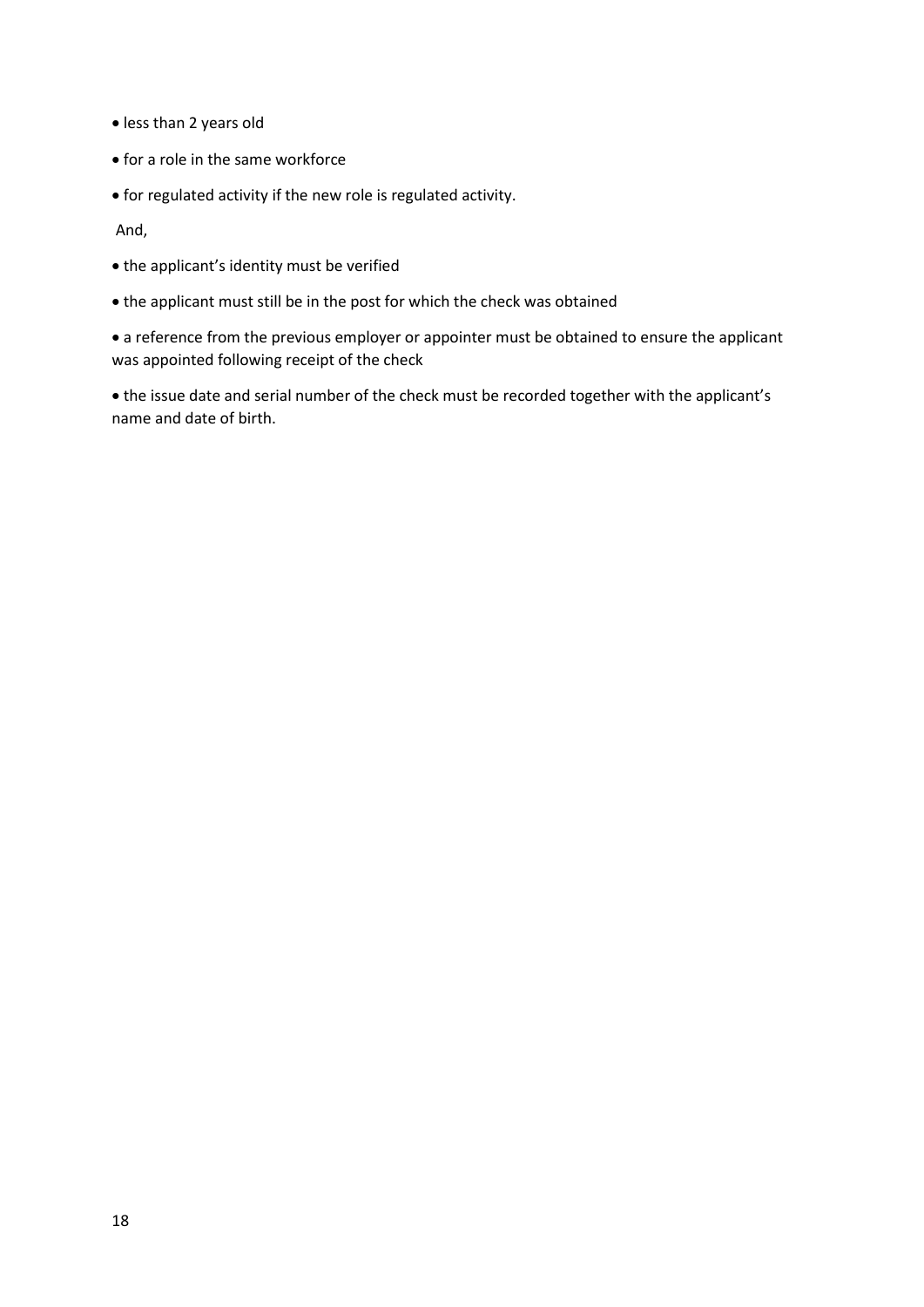## **Criminal Record Check Eligibility Circles**

**NB (Not everyone requires a DBS check or indeed is eligible for one)**



#### **There are 3 types of check you can carry out as an organisation:**

- a standard check shows spent and unspent convictions, cautions, reprimands and final warnings
- an enhanced check shows the same as a standard check plus any information held by local police that's considered relevant to the role
- an enhanced check with barred lists shows the same information as an enhanced check plus whether the applicant is on the list of people barred from certain roles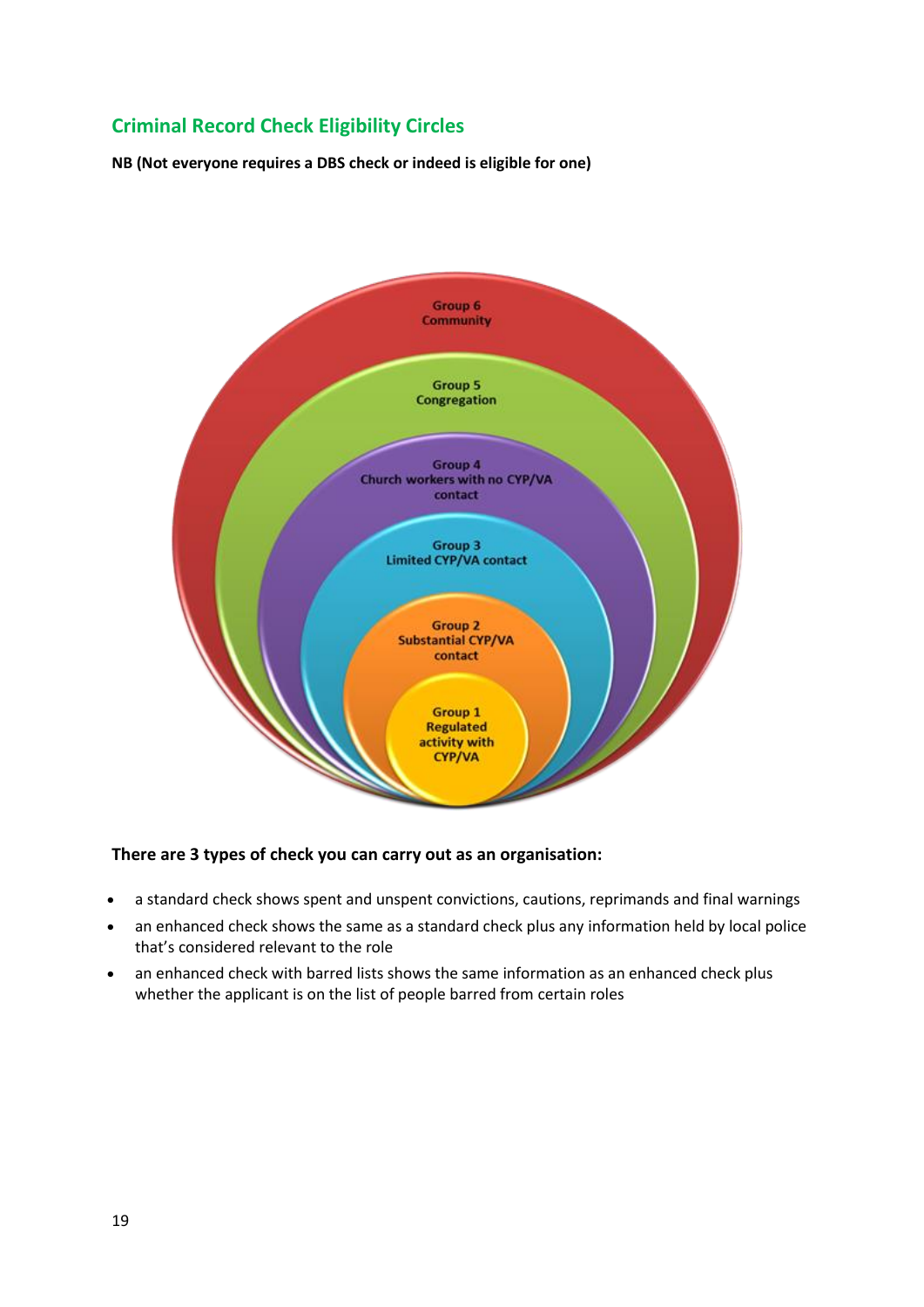#### **In the Methodist Church we are mainly concerned with two types of DBS check:**

- **Enhanced DBS Checks**
- **Enhanced DBS checks (With Barred List Checks);** employers have the option to include a barred list check if applicable. This means a check will be made against either the children's or vulnerable adults barred list, or both, to confirm whether the applicant is barred from working with these vulnerable groups.

All DBS checks on behalf of the Methodist Church are carried out by Due Diligence Checking Ltd (DDC)

#### **Those Eligible for a Disclosure and Barring Service (DBS) Check:**

#### **Group 1 (Yellow)**

#### **Those who undertake 'Regulated Activity' with children or adults who may be vulnerable.**

Regulated activity is classed as working regularly with these groups, for instance every Sunday, and doing so unsupervised. This would apply for example to a Sunday school leader or a Lunch Club organiser. It also applies to those who work with these groups intensively, for example someone who volunteers to join the annual summer camp or holiday project and work for more than 4 days in a row. **This group is eligible for an Enhanced DBS check (with barred list checks)**

#### **This group will include the following;**

All clergy, presbyters and deacons Lay workers with a brief to work with children and families Youth leaders Children's group leaders Holiday project volunteers Sunday school leaders Music leaders where the group is mainly children and young people Drivers for youth and children's activities Pastoral visitors who visit vulnerable adults (this is as a church appointed pastoral visitor, as opposed to helping out as a friend)

As part of the recruitment process this group will also be required to complete a **Confidential Declaration**. Volunteers must also complete **Form 'A'**. References must be always be requested and checked. Templates of all recruitment forms are to be found at the rear of this folder. Please also see P.21 'other recruitment documentation'

#### **Group 2 (Orange)**

#### **Those who have substantial contact with children, young people or adults who may be vulnerable but do not generally do so unsupervised.**

This group are eligible for an **Enhanced Check**. There does however need to be some discretion as it may be the case that an individual may occasionally run a group unsupervised if the group leader is away for example. In this case it would be prudent to apply for an Enhanced check with Barred List Check. If unsure which group an individual falls into please check with the Circuit Safeguarding Officer.

#### **This group will include the following;**

Lay preachers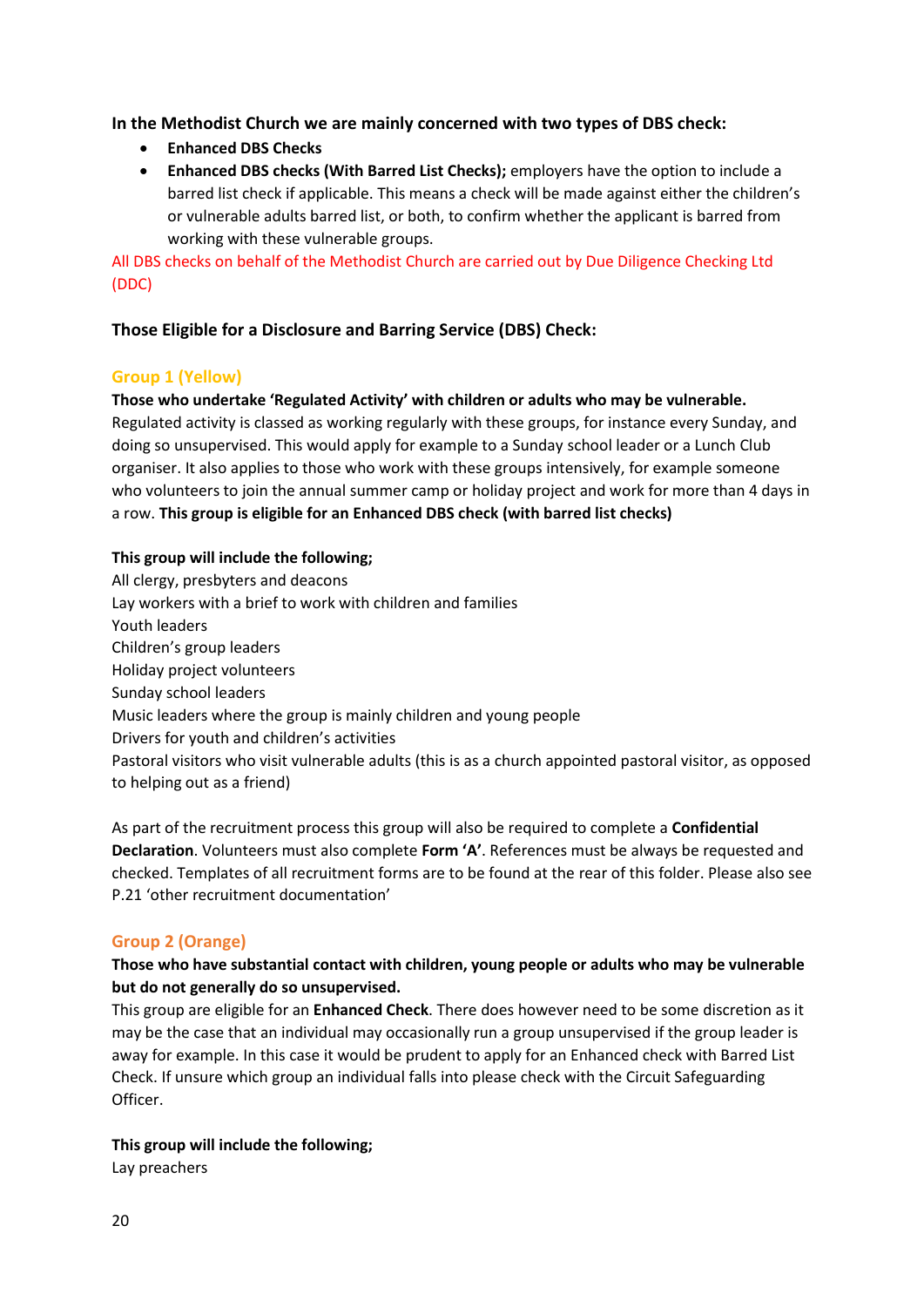Worship leaders Youth workers Children's group workers Crèche workers Parent and toddler group helpers (where parent not attending)

**Applicants in groups 1 and 2 should never start in the role until the criminal record check has been received and they have been approved for the work. This applies to both voluntary and paid roles.**

#### **Those NOT Eligible for a Disclosure and Barring Service (DBS) Check:**

#### **Group 3 (Blue)**

Those who have limited contact with children and adults who may be vulnerable through their role but their contact is insufficient to cross the threshold for eligibility. Enhanced criminal record checks cannot be carried out for this group. Examples include; gardener, church shop assistant. It is however possible to obtain a Basic Criminal Record check through DDC for two specific roles; 'church administrator' and 'premises worker without substantial contact with vulnerable groups' If in doubt please speak to the Circuit or District safeguarding officer.

#### **Group 4 (Purple)**

Work does not relate to children, young people or adults who may be vulnerable. These groups do not generally need a DBS check. Examples of roles in this category include; Refreshment servers Caretaker Welcome stewards Church stewards Church warden Choir leaders for an adult choir Church council members Church welcome team

#### **Group 5 (Green)** & **Group 6 (Red)**

People within the congregation or known through community engagement.

**Note**: there could be a significant risk when a member of one of these groups becomes known and trusted within the church, and then allowed to move into GROUP 1 or 2 without checks, because of the sense of trust the person has engendered. This can be understood as part of the process known as grooming. This is one of the main reasons for the emphasis on safer recruitment processes in all situations.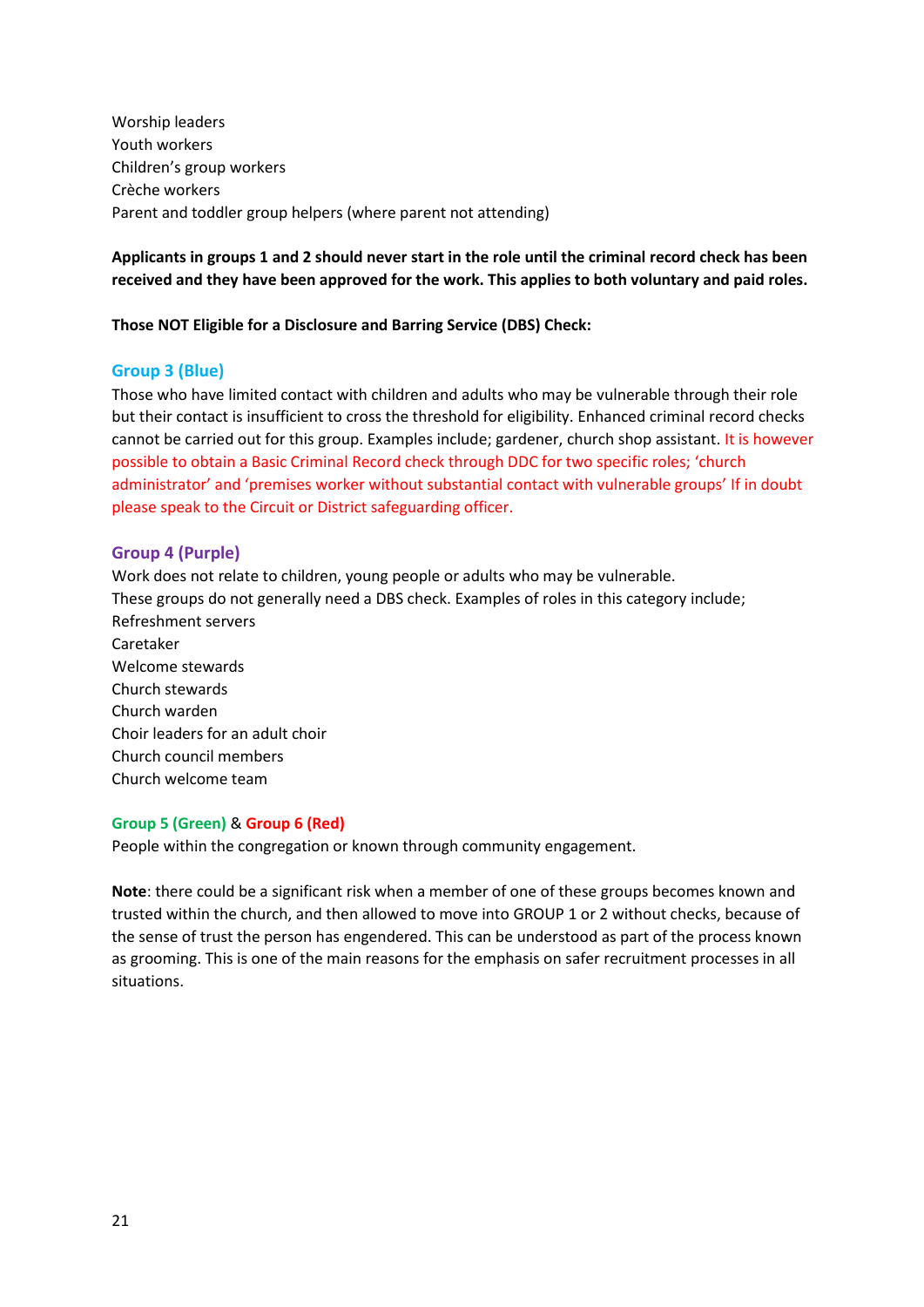## **When applying for a DBS check;**

Use the eligibility circle to determine whether or not a person requires a check.

DDC (Due Diligence Checking Ltd) <https://www.ddc.uk.net/> is the Registered Body that processes all DBS applications for the Methodist Church. Further information about DDC can be found on the MCIB Website.

A few points to take note of with the new system:

- Document checkers (Lay verifiers) will be added onto the system by ministers who wish them to verify on their behalf
- All DBS applications will be done electronically
- Unlike the previous system document checkers are not advised by DDC when an applicant has been sent a DBS certificate. Document checkers are now asked to enquire if an applicant has received their certificate after a time lapse of approximately two weeks, and ask to have sight of it. A note of the date of issue and certificate number should be recorded
- When choosing a role from the drop-down list on the online application form please note that these have been agreed by the Methodist Church, please avoid creating 'other' roles. It is also important to ensure you don't choose a 'worker' role for a volunteer position, as checks for paid roles incur a cost to Church or Circuit.

#### **Criminal Record Checks – Guidance for Specific Situations**

#### **16-18 Year Olds**

No young person under 18 should be expected to take on a role of sole responsibility. If they assist others in leadership roles, support and supervision must be given in proportion to their requirements. Therefore no 16-18 year-old should be in a role within GROUP 1. Please note that the minimum age someone can be asked to apply for a DBS check is 16 yrs.

#### **Rehabilitation of Offenders**

While the Methodist Church fully supports the principle of rehabilitation and applies it to all recruitment practice, the Methodist Church has set restrictions about the roles that can be undertaken by those who pose a risk to children and vulnerable adults

#### **'One-off' events visitors or helpers**

When helping at a day or evening event, the above recruitment measures would be unnecessary provided that the person is known to the organisation and is always **supervised**. It is not necessary to obtain a criminal record check for visitors who will only have contact with children on an ad hoc or irregular basis for short periods of time. However, this does not apply to day outings where it would be impractical to supervise a volunteer in such circumstances.

It is good practice to ensure that visitors sign in and out and are escorted whilst on the premises by a member of staff or appropriately vetted volunteer.

#### **Self-help arrangements**

Family members, self-help groups or other vulnerable adults, do not require a criminal record check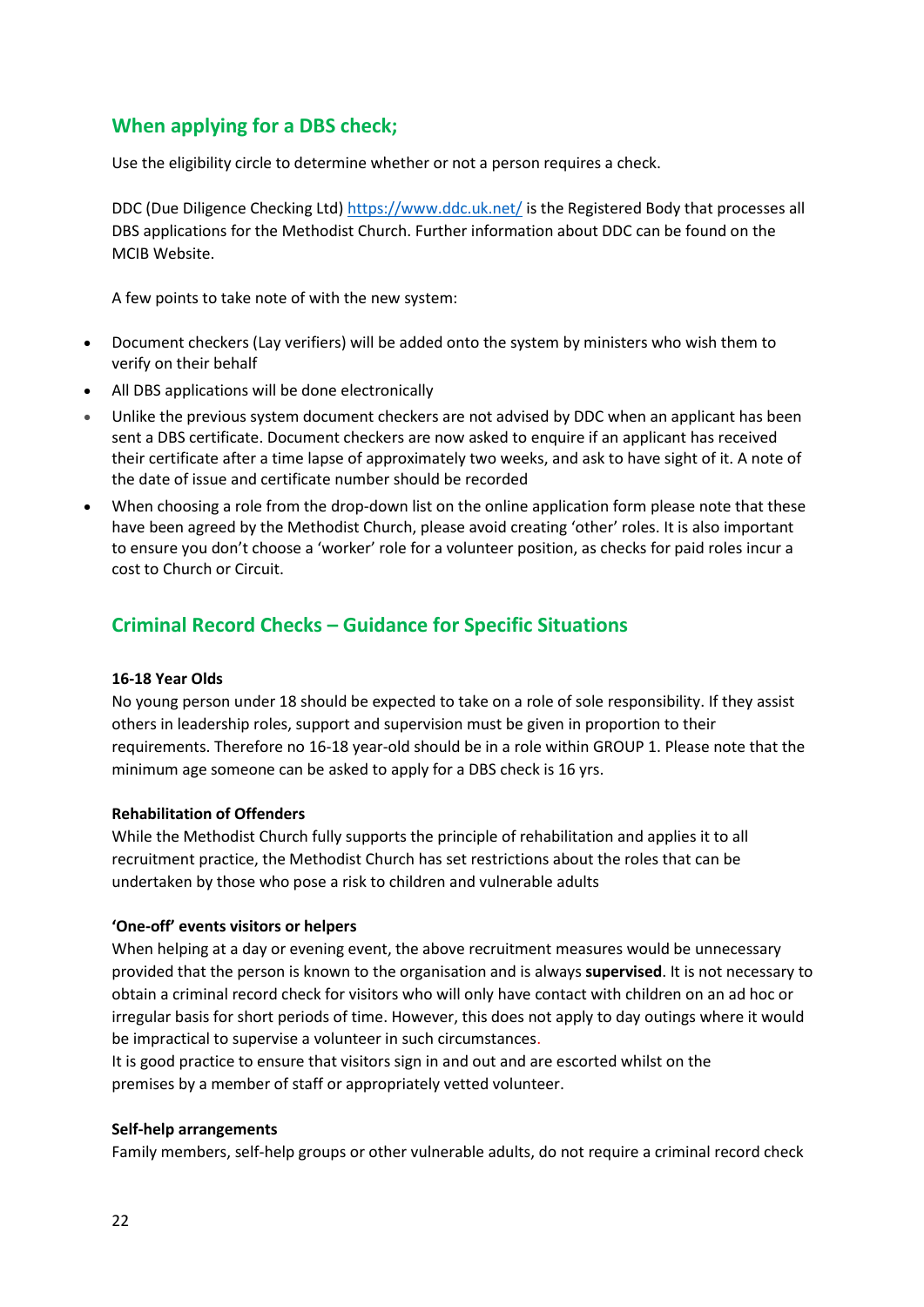where they are assisting a leader in providing an activity for people who experience the same situation as themselves or their relative/close friend.

#### **Student placements**

When offering student placements for professional or vocational training where there is a practice placement element, a criminal record check should be applied for as soon as the place on the programme has been accepted, so that the information is received prior to the student commencing the work-based elements of their training. No student should ever start a placement where part of the role would fit within GROUPs 1 or 2, without first having a DBS check.

#### **Caretaker / administrator / food bank workers**

Most caretakers / administrators and food bank workers fall into GROUP 3 and are therefore not entitled to a criminal record check. Where the caretaker simply opens and locks the building, the administrator has no contact with vulnerable people or where the food bank worker simply parcels up food and hands it out, no check is required and they are not eligible. Where the role involves substantial contact with vulnerable groups for example some food bank workers, this must be highlighted in the job specification. The role should then be classed as 'premises worker or caretaker, specified place' (vol) or vulnerable adults volunteer.

#### **Ecumenical events:**

For an occasional event, a decision should always be made about which body is 'hosting' the event. This matters both for safeguarding and for insurance arrangements. When recruiting the workers (either paid or volunteer), suitable assurances should be obtained from the 'home' church or organisation which first recruited them, that the person has been recruited safely with a criminal record check if required.

#### **Other Recruitment Documentation**

#### **Forms;**

#### **[CSD/1 Safeguarding Declaration for applicants with substantial access to vulnerable groups](http://www.sheffieldcircuit.org.uk/doc/D532839.docx)**

This is the form most commonly completed: All applicants with substantial access to vulnerable groups will need to complete it before the enhanced DBS Check is applied for or renewed.

It should be completed prior to the submission of any enhanced DBS check for both new applicants and those renewing certificates. **This one form replaces the 'Methodist Confidential Self-Declaration Form' and the 'Applicants Renewing Their Criminal Record Check Form**' Aug 2020

#### **[CSD/2 Safeguarding self-declaration for office holders without substantial contact with vulnerable](http://www.sheffieldcircuit.org.uk/doc/D534119.pdf)  [groups](http://www.sheffieldcircuit.org.uk/doc/D534119.pdf)**

**This form is rarely used as the Methodist Church generally are only concerned with DBS checks for Enhanced Disclosures, and Enhanced Disclosures with Barring checks**. It is however possible to obtain a basic check for two groups of workers or volunteers, and these are 'Church Admin workers' and 'Premises Workers without substantial contact with vulnerable groups' This form should be completed prior to application or renewal. Aug 2020.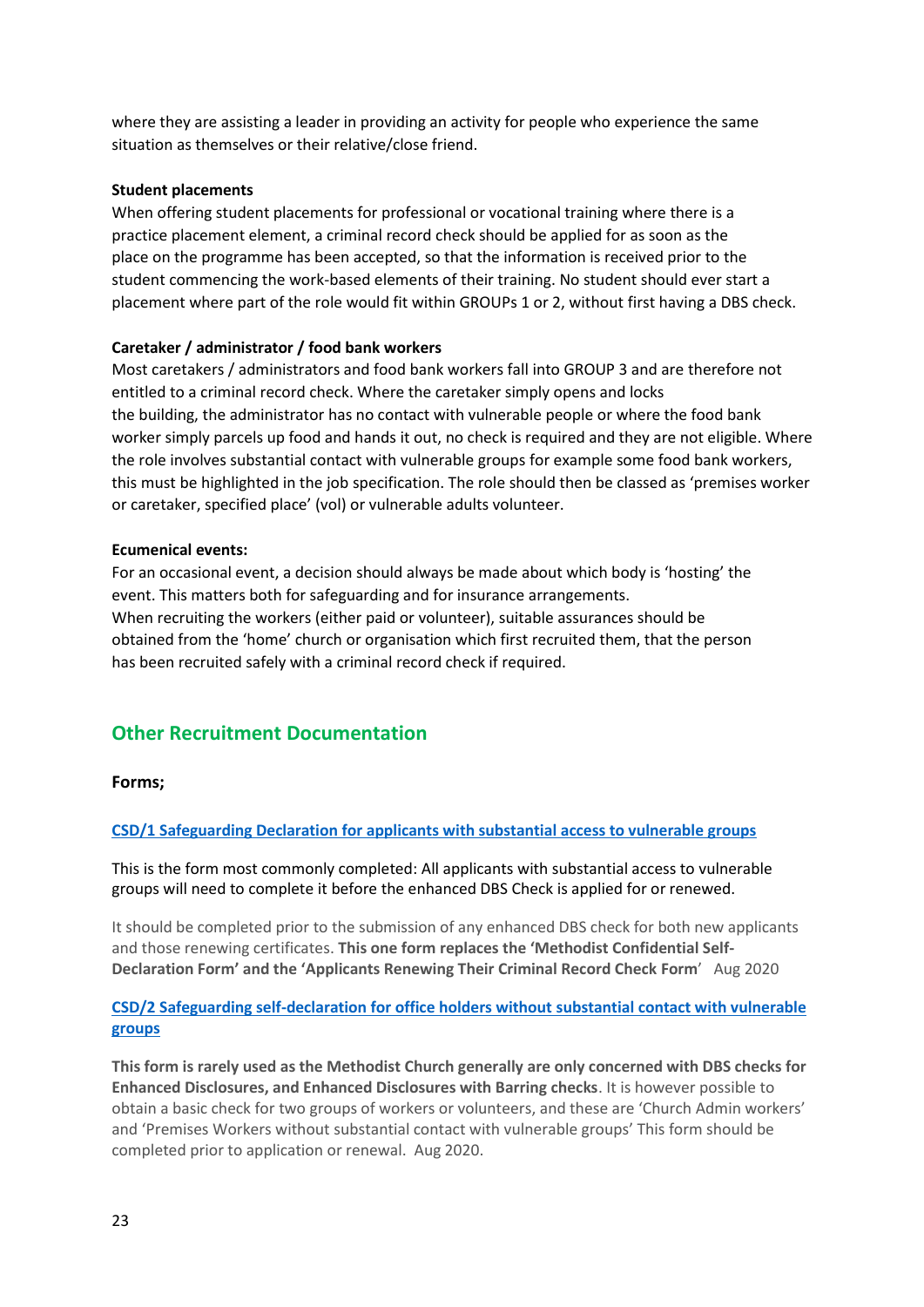#### **[SD/3 Safeguarding self-declaration for Methodist Council members](http://www.sheffieldcircuit.org.uk/doc/D534124.pdf)**

All members of Methodist Council should complete this form. Aug 2020

**[SD/4 Safeguarding self-declaration for members of church bodies](http://www.sheffieldcircuit.org.uk/doc/D534152.pdf)**

Members of church bodies (**e.g. church council members**) should complete this form. This form replaces Form C. Aug 2020

**Note**. References are required as part of the safer recruitment process for paid **and** voluntary roles.

#### **1. Form A**

There are additional forms that need to be completed **along with** the confidential declaration for **volunteers** working with C, YP and VA's;

This form is in two parts, both need to be completed;

Part 1 [Registration for Voluntary Workers, including Privacy Notice](https://www.methodist.org.uk/safeguarding/recruitment-dbspvg-forms-etc/forms/volunteer-with-vulnerable-groups-form-a/)

Part 2 [Volunteer Agreement Including Role Outline](http://www.sheffieldcircuit.org.uk/doc/D373541.pdf)

#### **2. Ministers DBS Exemption Form**

[Exemptions](https://www.methodist.org.uk/safeguarding/recruitment-dbspvg-forms-etc/forms/dbs-exemption-forms-for-ministers-and-local-preachers/) from DBS checks for Ministers no longer exercising a public ministry.

All recruitment forms are available at the rear of this folder, appendix (V) and on the MCIB Website.

## **Information for those applying for a DBS check**

**If you are asked to apply for a DBS check or to renew your existing certificate you should be given the name of someone within your church who can start the application process for you. This person will be a 'document checker' (lay verifier) or your Minister.**

**If you are happy to complete the online process yourself you don't need to see this person face to face at this stage, you can email or telephone them**. They will ask you for your full name and address, date of birth, email address, the role for which you are applying for a DBS check, and which church you worship at (this will be added as your 'location ID') You will also be asked for your role title from a drop down list (please avoid creating 'other' roles) It is also important to distinguish between paid/worker roles and volunteer roles, as the latter do not incur a cost. You will then automatically receive an email containing a link to the online application form. The system is designed to guide you simply through the process.

On the application form you will be asked to input details from **three separate** original identity documents. The full list of acceptable documents will be displayed. Once you have done this you will need to contact your document checker to arrange to take your identity documents to show them. The document checker will then verify the documents online whilst you are present. Once this has been done, the document checker will submit your application.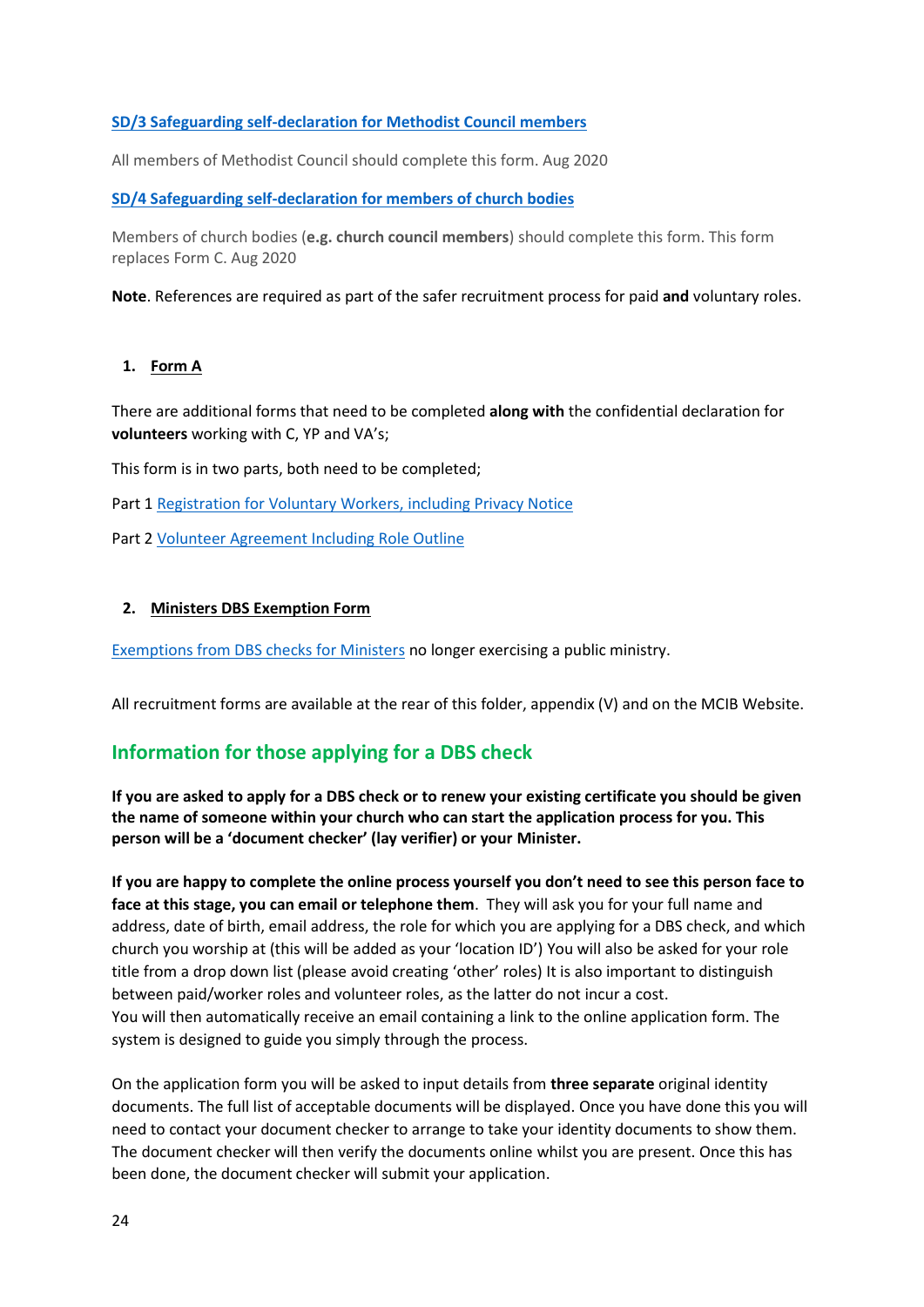Once your certificate has been issued you will be sent a paper copy to your home address directly from the DBS. **You need to take the certificate to the person who is or will be your line manager, or the person responsible for your recruitment**. This is the same for paid and voluntary roles.

**If you don't have an email address or would rather not complete the process online**, you can arrange to meet the document checker, and they will complete the online form on your behalf. You will need to take in your identity documents with you which can be inputted in to the system and verified at the same time. The document checker will then submit your application.

#### **Information you will need to hand to fill in the application form:**

- Your current full name and address
- Any other names you have used, along with the dates you started and stopped using them
- A full and continuous address history for the past 5 years, including UK postcodes, where applicable
- Your passport details, if you have one
- Your UK driving licence details, if you have one
- Your UK National Insurance Number, if you have one

#### **Specific Identity documents you will need:**

The DBS have created a **3-tiered document identification process** that dictates which documents must be presented in support of your DBS Check application. The valid document types and combinations are listed [here](http://www.sheffieldcircuit.org.uk/doc/D373548.pdf) and on the DDC Website, www.ddc.uk.net/methodist 'Help & Advice - Guidance for Applicants'

Route **1** must be exhausted before **Route 2** can be attempted. **Route 3** exists for those who do not have the required identity documents for the route 1 or 2 and is used as a last resort. You will need to speak to your document checker or Minister before you continue with this route.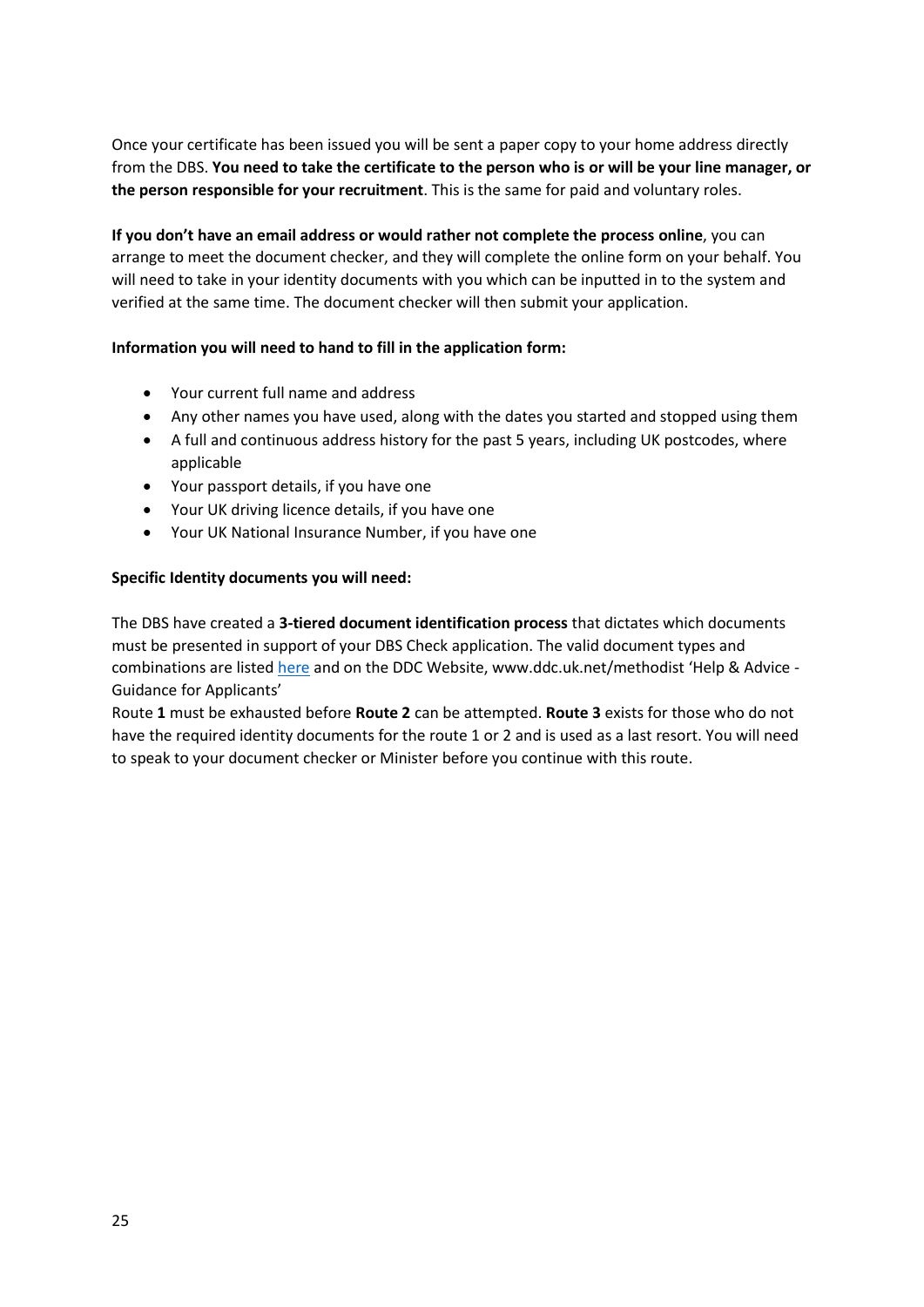## **Code of safer working practice**

## **Good practice guidelines for church-sponsored activities for children and young people**

| You should:                                                                                                                               | You should not:                                                                                                                  |
|-------------------------------------------------------------------------------------------------------------------------------------------|----------------------------------------------------------------------------------------------------------------------------------|
| • treat all children and young people with<br>respect and dignity                                                                         | • initiate physical contact; any necessary contact (e.g.<br>for comfort, see above) should be initiated by the child             |
| • ensure that your own language, tone of<br>voice and body language is respectful                                                         | • invade a child's privacy whilst washing or toileting                                                                           |
|                                                                                                                                           | • play rough physical or sexually provocative games                                                                              |
| • always aim to work with or within sight<br>of another adult                                                                             | • use any form of physical punishment                                                                                            |
| • ensure another adult is informed if a<br>child needs to be taken to the toilet (toilet<br>breaks should be organised for young          | • be sexually suggestive about or to a child, even in<br>fun                                                                     |
|                                                                                                                                           | • touch a child inappropriately or obtrusively                                                                                   |
| children)                                                                                                                                 | • scapegoat, ridicule or reject a child, group or adult                                                                          |
| • ensure that children and young people<br>know who they can talk to if they need to<br>speak to someone about a personal<br>concern      | • permit abusive peer activities (e.g. initiation<br>ceremonies, ridiculing or bullying)                                         |
|                                                                                                                                           | • show favouritism to any one child or group                                                                                     |
| • respond warmly to a child who needs<br>comforting but make sure there are other<br>adults around                                        | • allow a child or young person to involve you in<br>excessive attention seeking that is overtly physical or<br>sexual in nature |
| • if any activity requires physical contact,<br>ensure that the child and parents are                                                     | • give lifts to children or young people on their own or<br>on your own                                                          |
| aware of this and its nature beforehand                                                                                                   | • smoke tobacco in the presence of children                                                                                      |
| • administer any necessary first aid with<br>others around                                                                                | · drink alcohol when responsible for young<br>People                                                                             |
| • obtain consent for any<br>photographs/videos to be taken, shown or<br>displayed                                                         | • share sleeping accommodation with children                                                                                     |
|                                                                                                                                           | • invite a child to your home alone                                                                                              |
| • record any incidents of concern and give<br>the information to your group leader<br>(records must be signed and dated)                  | • arrange social occasions with children (other than<br>family members) outside organised group occasions                        |
| • always share concerns about a child or<br>the behaviour of another worker with<br>your group leader and/or the safeguarding<br>officer. | · allow unknown adults access to children<br>(visitors should always be accompanied by a known<br>person)                        |
|                                                                                                                                           | • allow strangers to give children lifts.                                                                                        |
|                                                                                                                                           |                                                                                                                                  |
|                                                                                                                                           |                                                                                                                                  |
|                                                                                                                                           |                                                                                                                                  |
|                                                                                                                                           |                                                                                                                                  |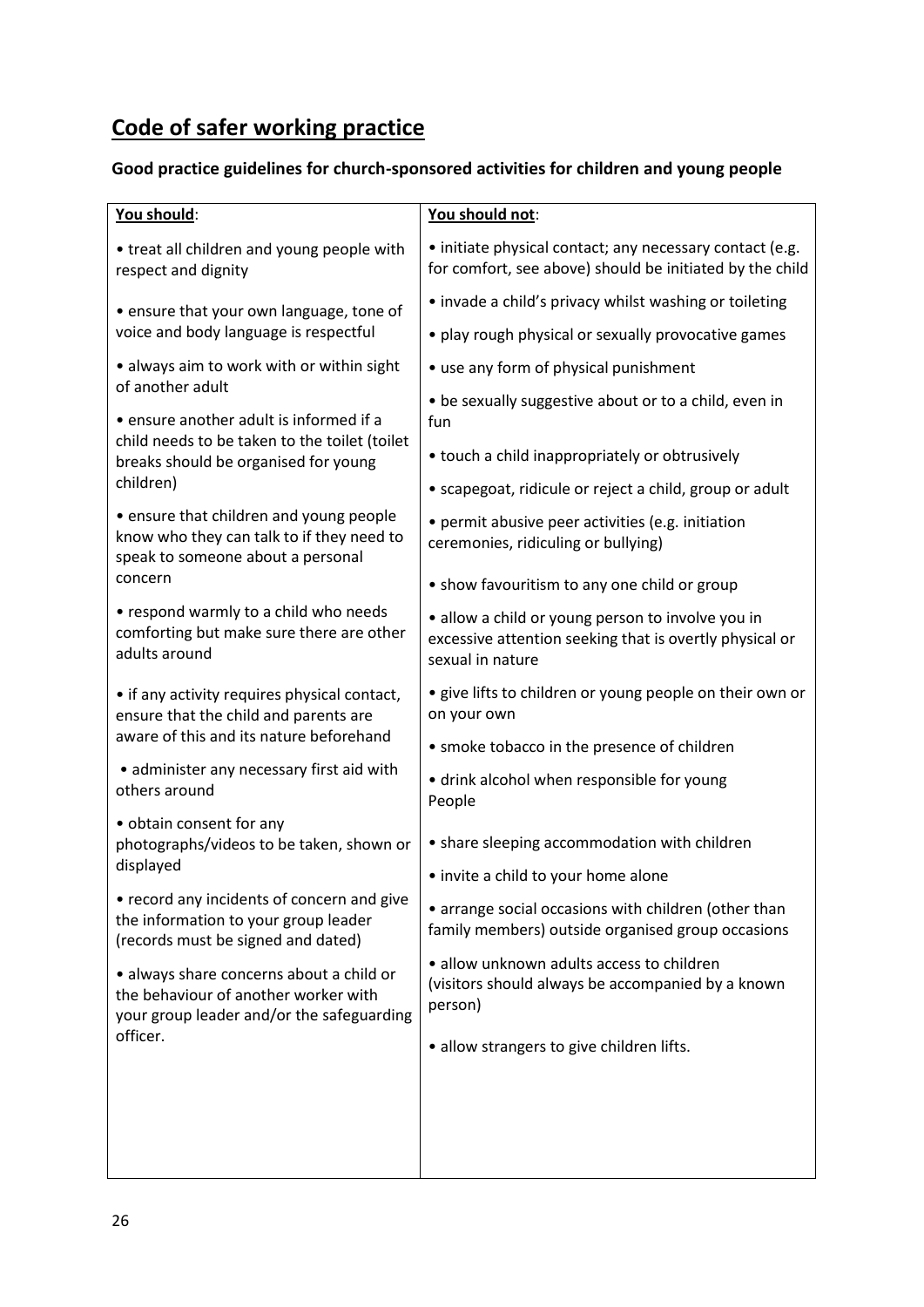#### **In addition to the above the group leader should**:

- ensure health and safety requirements are adhered to
- undertake risk assessments with appropriate action taken and records kept
- keep register and consent forms up to date
- have an awareness, at all times, of what is taking place and who is present
- create space for children to talk either formally or informally
- liaise with the church safeguarding officer over good practice for safeguarding

• always inform the church safeguarding officer and or minister of any specific safeguarding concerns that arise. If you prefer you can raise your concerns directly with the Circuit or District safeguarding officer. Whoever you inform initially, you must ensure the DSO is also informed.

• liaise with the Church Council.

#### **Unaccompanied Children**

It is advisable that children under the age of 11 years should be taken to and collected from church or a church activity. If a child is over 11 years of age, it remains the responsibility of their parent/carer to ensure they are cared for, arrive and leave church safely. Detailed action on arrival of an unaccompanied child can be found in the safeguarding policies, procedures and guidance document page 93, 6.3.6.1.

#### **Responding to child protection concerns**

Do not try to deal with any child protection concern on your own. Always tell your group leader, church safeguarding officer and/or minister. Agree between you who will take what action and when, this will always involve contacting the district safeguarding officer to determine if statutory services need to be informed.

Always make notes about a possible child protection incident or disclosure as accurately as possible, as soon as possible. These should cover what has happened, in what context, and anything that seemed particularly significant. Quote the child's words exactly where possible. Whenever possible use the safeguarding incident reporting form.

Try if possible to note from the register the child's full name, age/date of birth, address, telephone number and GP. Remember to sign the record and add your name, role, date of incident and date of the recording. Ensure all notes are kept in a safe place.

If a child asks to talk in confidence do not promise confidentiality – you have a duty to pass on information about a child you consider to be at risk.

Always explain that you may have to get other people to help.

- Stay calm.
- Listen to the child attentively.
- Allow the child to talk but do not press for information or ask leading questions.
- Tell the child that they are not to blame for anything that has happened.
- Reassure the child that they were right to tell.
- Let the child know that other people will have to be told and why.
- Try to explain what will happen next in a way the child can understand.
- Reassure the child that he or she will continue to receive support during the difficult time to come.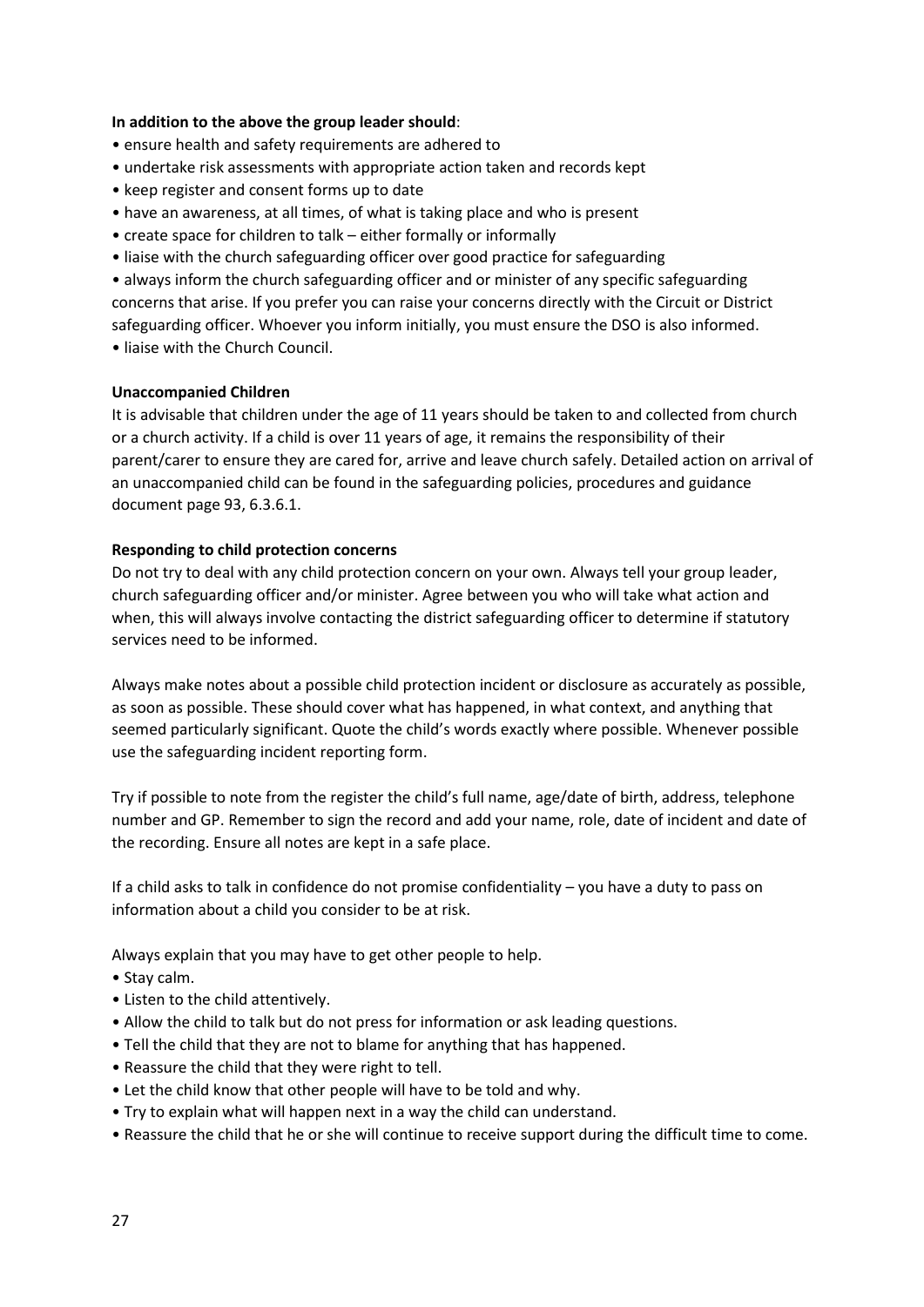#### **Immediate risk**

• If you encounter a child in a situation where the child is in imminent danger, you should act immediately to secure the safety of the child. Seek the assistance of the police and then make a referral to local authority Children's Services. The local authority Children's Services Duty/Referral team are also a source of advice and support 24 hours a day. Local Children's Services: Sheffield North, Tel: 0114 2039591, Sheffield East, Tel: 0114 2037463, Sheffield West, Tel: 0114 2734491, Sheffield Safeguarding Hub 0114 273 4855 (24hrs/7 days)

• If a child needs emergency medical attention, this should be sought immediately and directly from the emergency services. Parents, if available, should be kept fully informed.

## **Good practice guidelines for church-sponsored activities for children and young people**

#### **Recommended staffing levels**

It is the responsibility of the group leader to consider individual circumstances and make appropriate arrangements for sufficient supervision to ensure the safety and effective management of all activities.

The following issues must be considered when determining appropriate numbers of helpers:

- The gender of the group if mixed, then staff members should also be mixed, where possible
- Children with additional support needs extra staff may be necessary
- Any behavioural difficulty identified
- The layout of the room

• young people attending who are being encouraged to develop their leadership skills through helping (they should always be overseen by an appointed worker who will be responsible for ensuring that good practice and safeguarding procedures are followed and the work they are doing is appropriate to both their age and understanding)

- First aid cover
- The nature of the activity

• NSPCC guidance on staff to child ratios: there should always be a minimum of two adults present at any activity (it is recommended that there be at least one male and one female) and the ratios agreed should also be based on a risk assessment. See MCIB Website under; Safeguarding/Policies Procedures and Guidance, 7.6.1 recommended staffing levels. Also 'The Well Learning Hub' [resource](https://www.methodist.org.uk/our-work/children-youth-family-ministry/the-well-learning-hub-equipping-and-supporting-workers/) is very useful.

#### **Safe environment**

See also section 6.6 'Health and Safety', MCIB Website/Safeguarding/Policies and Procedures

When evaluating an appropriate venue, the following should be considered:

• The meeting place should be warm, well-lit and well ventilated. It should be kept clean and free of clutter

- Electric socket covers must never be used as they present a safety hazard
- Toilets and hand basins should be easily available with hygienic drying facilities
- Appropriate space and equipment should be available for any intended activity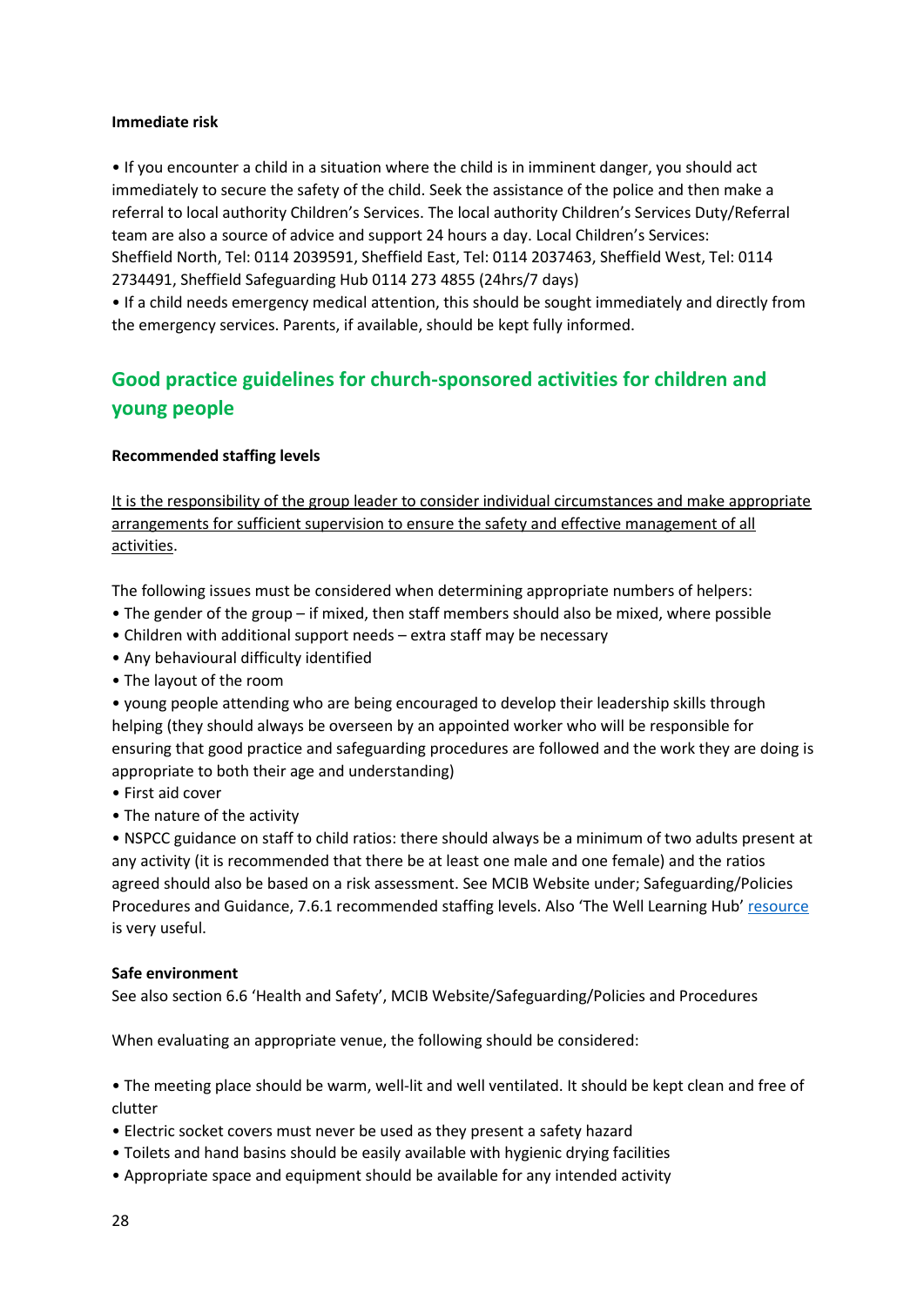• if food is regularly prepared for children or others on the premises, the facilities will need to be checked by the Environmental Health Office and a Food Handling and Hygiene Certificate acquired

- Children's packed lunches should be kept refrigerated
- Drinks should always be available
- Groups must have access to a phone in order to call for help if necessary
- Adults must be aware of the fire procedures
- Unaccompanied children or adults deemed vulnerable should be encouraged not to walk to or from your premises along dark and badly lit paths
- First aid

• Display both the Childline telephone number (0800 1111) in a prominent place where children and young people can see it and the Family Lives number (0808 800 2222) for parents.

#### **Special needs**

Welcome children and young people with special needs to the group. Try to make the premises, toilets and access suitable for people with disabilities. Ask the parent about how best to meet the child's special needs, and do not see this as the responsibility only of the child's parent. If premises are being designed or refurbished, take the opportunity to anticipate the possible special needs of future children and adults; advice is available. Disability legislation requires organisations to take reasonable steps to meet the needs of disabled people and this includes children.

#### **Activity risk assessments**

While the Church recognises that it is not possible to avoid all risk when working with vulnerable groups, it is possible to try and minimise those risks. This can be achieved through careful planning and preparation and by providing a written record of the thought processes and action taken. Activity risk assessments should be undertaken before any activity takes place, given approval by the event leader and retained securely in case they need to be seen at a later date (e.g. as a result of an accident taking place).

Activity risk assessments should include:

- The nature of the activity
- The location
- Transport needed and associated issues (e.g. insurance)
- Staffing levels/gender
- Experience of staff
- Ages of the group attending, abilities, special needs
- Medical and health needs of the group
- Emergency planning
- Any risks identified
- Action needed to address the risk
- A named person for resolving risk issues.

#### **Church photography and video recordings**

Photography and video recording are important ways of recording Methodist Church activity and for providing an historic record, illustrating and validating important moments in people's lives and the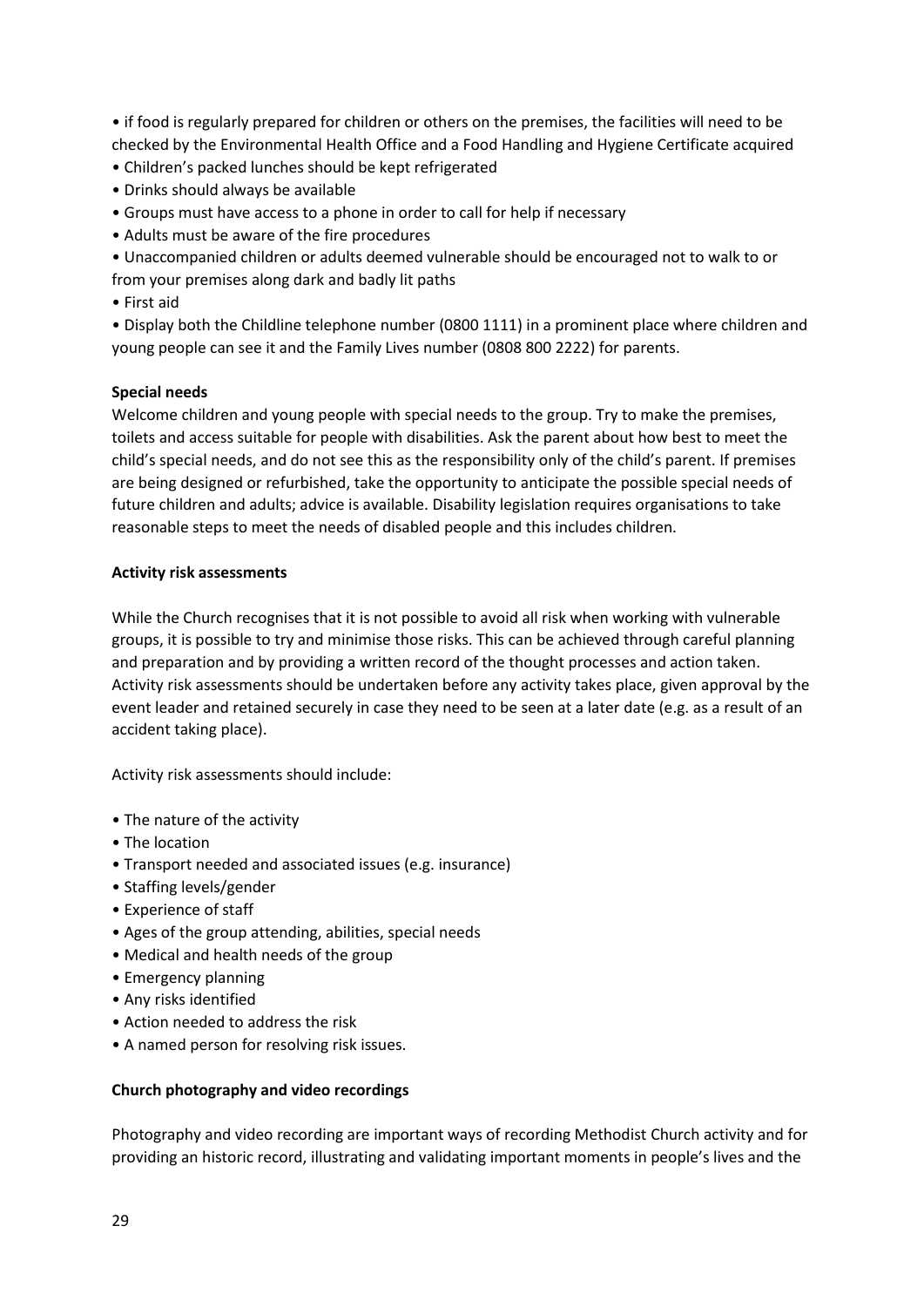life of our Church. It is, however, a powerful and personal process, and we must therefore respect the rights of everyone to make the choice whether or not to be photographed. Use the consent form (which can be found on the children and youth section on the MCIB website) as a matter of course for all groups and events at the same time as you collect contact details, permission slips or registration forms. Put the notice about photographs in prominent places or in the event programme. Make sure that official photographers are aware of the guidelines for photography.

#### **Procedures for photographers at church events**

• Do not photograph any child who has asked not to be photographed or who is under a court order (where this is known)

- Photography or recording should focus on the activity, not on a particular young person
- Images should focus on small groups rather than individuals
- If a young person is named, avoid using their photograph
- All children must be appropriately dressed when photographed
- All people taking photographs or recording footage for official use at the event should register with the event organiser

• All concerns regarding inappropriate behaviour or intrusive photography should be reported to the event organiser

#### **Consent**

Consent needs to be from a parent or person with parental responsibility. It can be from the child/young person if he/she has sufficient age and understanding in relation to the specific issue. For example, whilst parental consent is always required for a group residential holiday, a teenager would usually be able to consent to the photos from the holiday being displayed in church. You should record who has given consent for any specific activity.

NB. In most circumstances, parents have a legal responsibility for their children up to the age of 18. If it is felt that it may not be appropriate for consent to be requested of parents for a particular activity or due to the young person's circumstances and they are not living independently, this should be discussed with a safeguarding officer. There may also be circumstances known to the legal parent or guardian relating to the use of images of which the young person is unaware. Therefore, if a decision is taken that a consent form is not required, parents must still be informed of the consent given by the young person in relation to photographs and images.

#### **Age of Child or Young Person Consent Required;**

0-11 years - parent or carer, 12-17 years - parent or carer & young person, 16-17 years, living independently or estranged from parents - young person & social worker, youth worker or appropriate adult.

#### **Registration**

A registration form should be completed for every child or young person who attends groups or activities. The form should be updated annually and include the following:

- Name and address
- Date of birth
- Emergency contact details
- Medical information
- Any special needs including activities which the child is unable to take part in
- Consent for emergency medical treatment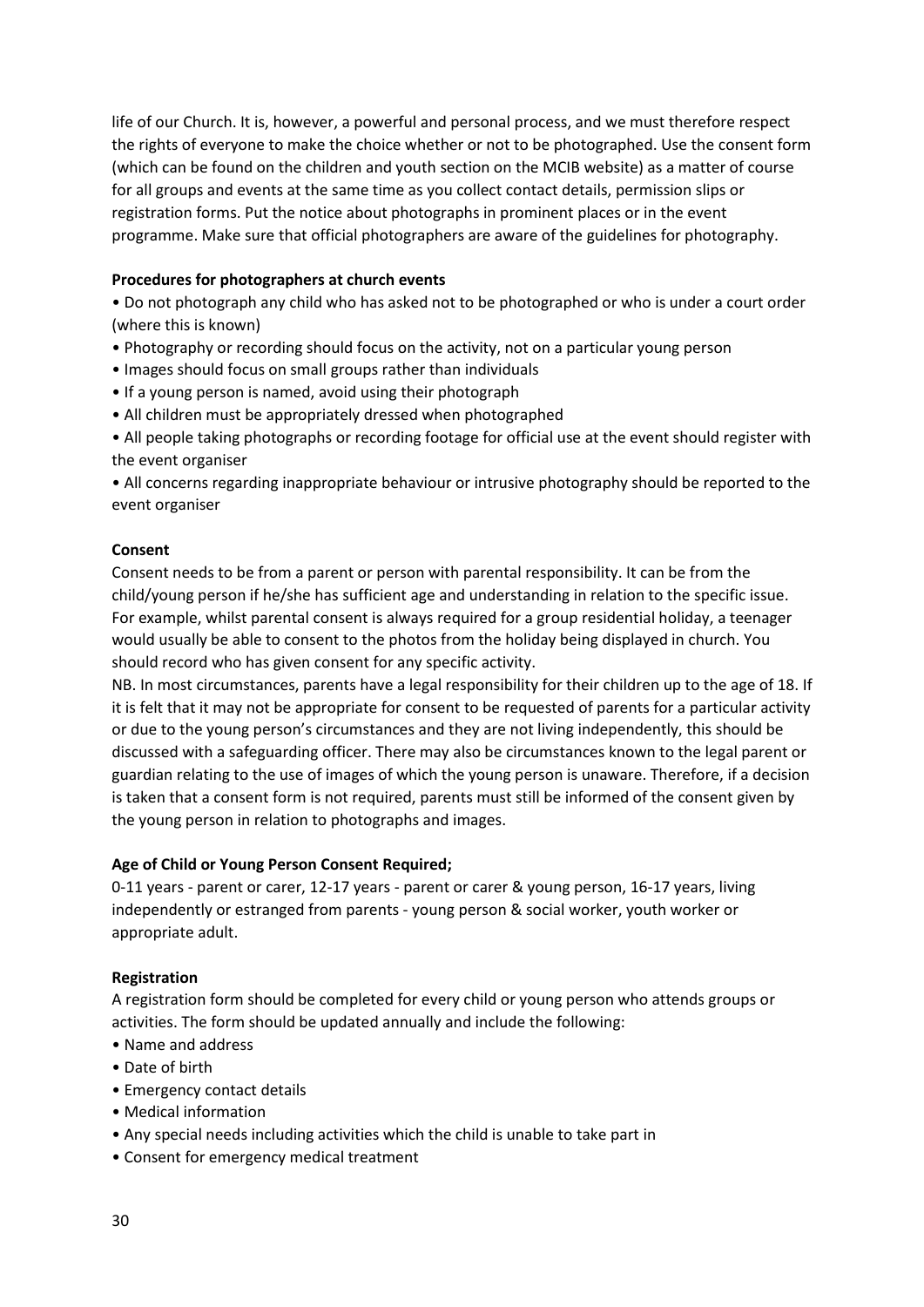• Consent for photographs/videos if relevant. Separate consent should be obtained for one-off events and activities (e.g. swimming) and also for outings, weekends away, etc. All personal details and consent forms must be stored securely.

#### **Register**

This is not always possible or proportionate but where possible, a register should be taken of those attending an activity and as a guide should include:

- The date of the activity
- The type of activity
- A list of adults present
- A list of children/young people present.

The register should be retained securely for a period until all children and young people contained within the document reach the age of 21. If this is unknown, a standard retention period of 20 years from the creation of the document may be applied.

#### **Venue**

• Meeting places should be warm, well-lit and well ventilated. They should be kept clean and free of clutter.

- Electric socket covers must never be used as they present a safety hazard.
- Toilets and hand basins should be easily available with hygienic drying facilities.
- Appropriate space and equipment should be available for any intended activity.
- If food is regularly prepared for children on the premises, the facilities will need to be checked by an environmental health officer and a food handling and hygiene certificate acquired.
- Children's packed lunches should be kept refrigerated. Drinks should always be available.
- Groups must have access to a phone in order to call for help if necessary.
- Adults should be aware of the fire procedures. Fire extinguishers should be regularly checked and smoke detectors fitted throughout the premises. A fire drill should be carried out regularly.
- Unaccompanied children and young people should be encouraged not to walk to or from your premises along dark or badly lit paths.

#### **First aid kits and accident books**

• A first aid kit and accident book should be available on the premises. The contents of the first aid kit should be stored in a waterproof container and be clearly marked. Each group should designate one worker to check the contents at prescribed intervals.

• All staff and volunteer workers should be encouraged have some first aid knowledge and the Church or Circuit should encourage access to first aid training. A list of first aiders should be compiled and kept available.

• All accidents should be recorded in an accident book.

#### **E-safety**

• Ensure all electronic communications are appropriate and professional.

• If using e-technology as a group activity, ensure that an adult worker knows and understands what is happening within the group.

• Do not make any relationship with a child (other than family members) through a social networking site.

• Maintain a log of all electronic contact with individuals or groups including messaging and texting.

• Ensure that parents or carers are aware of what their children or young people are doing and have given their written permission in advance.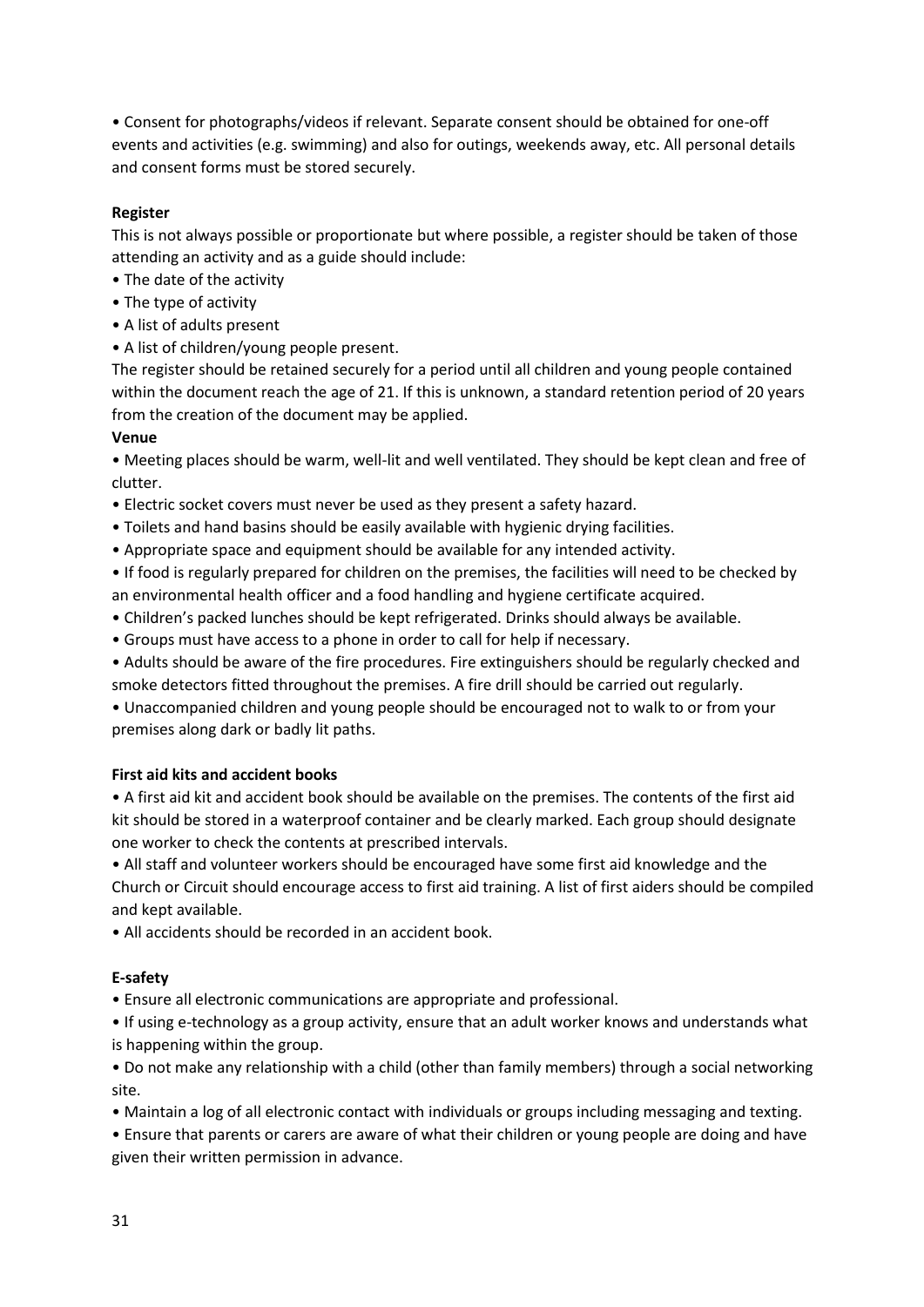• When demonstrations are being given, plan beforehand to ensure that all websites visited have material that is appropriate for the age group taking part.

• Children and young people should be regularly informed and reminded of safe Internet use and accessing social media. They must be encouraged to access websites such as NSPCC or Childline or talk to an adult if they have any concerns or fears.

#### **Mobile phones**

- All children and youth workers will be offered a dedicated work phone
- Use group texts wherever possible

• There should be an agreed length of time for conversations and a curfew (e.g. no communication between 9 pm and 7am)

- Conversations causing concern should be saved and passed to supervisor
- Photos should only be taken in accordance with safeguarding guidance
- Images should only be downloaded to a church computer.

#### **Drivers transporting children on behalf of the church**

• All those who drive children on church-organised activities should have held a full and clean driving licence for over two years.

• Drivers who are not children's workers should be recruited for the task through the normal recruitment process. This group is eligible for an Enhanced DBS check (with barred list checks)

• Any driver who has an endorsement of six points or more on their licence should inform the group leader and the Church/Circuit Safeguarding Officer.

• Any driver who has an unspent conviction for any serious road traffic offence should not transport children for the church.

• Drivers must always be in a fit state (i.e. not overtired, not under the influence of alcohol, not taking illegal substances and not under the influence of medicine which may induce drowsiness).

• Drivers of church-owned vehicles should provide a copy of their driving licence on an annual basis.

#### **Private cars**

• Children and young people should not be transported in a private car without the prior consent of their parents or carers. This also applies to formally arranged lifts to and from a church activity.

• All cars that carry children should be comprehensively insured for both private and 'social,

domestic and pleasure' use. This classification generally covers church members giving lifts as long as a fee isn't charged. It is the responsibility of the insured person to ensure that their insurance covers the giving of lifts relating to church sponsored activities.

• All cars that carry children should be in a roadworthy condition.

• All children must wear suitable seat belts and use appropriate booster seats. If there are insufficient seat belts additional children should not be carried.

• At no time should the number of children in a car exceed the usual passenger number.

• **There should be a non-driving adult escort, as well as the driver**. If in an emergency a driver has to transport one child on his or her own, the child must sit in the back of the car.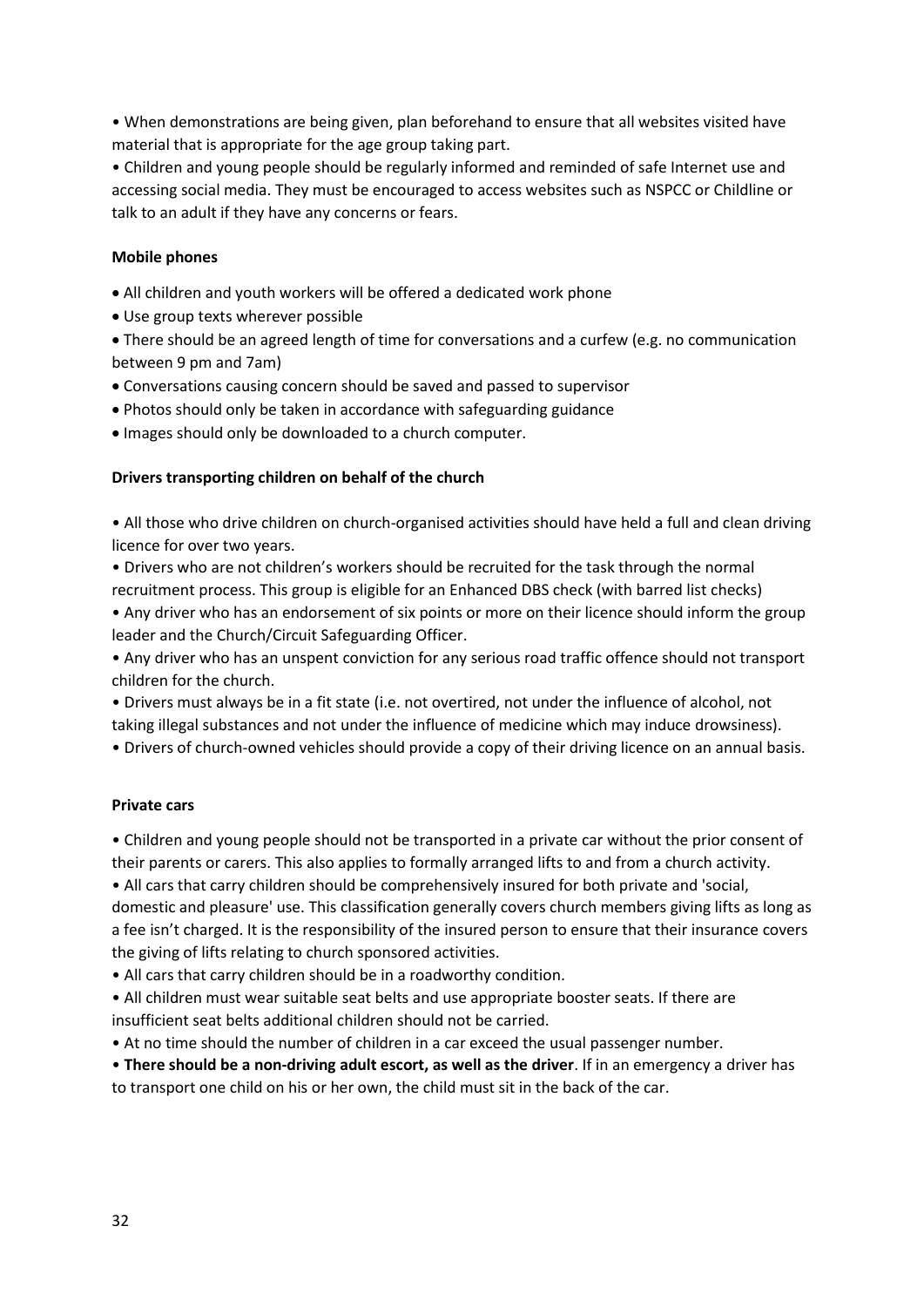## **[Social Media Guidelines](http://www.methodist.org.uk/socialmediaguidelines/)**

Please visit the link below for a **complete** [guide](https://www.methodist.org.uk/our-work/children-youth-family-ministry/the-well-learning-hub-equipping-and-supporting-workers/resources-from-the-well-to-download/policy-and-practical-help/social-media-guidelines/) to all information relating to social media within the Methodist Church. This information can be found on the MCIB Website – Guidance for Churches - Digital Communication for Churches.

'The Well' For Children, Youth, Schools and Family Workers, has also produced a comprehensive [Social Media guide](https://www.methodist.org.uk/our-work/children-youth-family-ministry/the-well-learning-hub-equipping-and-supporting-workers/) This information is also available on the MCIB Website – The Well - learning Hub – Social Media Guidelines.

#### **Guidance for workers; Internet, email and texting communication guidelines for workers**

#### **Rationale**

As a children's or youth worker in the Methodist Church, we recognise that using the Internet (and other forms of technology) is an important part of the lives of the children and young people we work with.

We understand that for many children and young people, using the Internet is a regular part of their lives and has a significant impact on their social development.

In accordance with The Methodist Church's Safeguarding Policy, we recognise that we must take all possible steps to protect young people from significant harm or risk whilst using the Internet or any other form of technology.

We also recognise the importance of establishing and updating procedures to ensure workers are protected whilst they work with children and young people.

All workers are responsible for reading any polices produced regarding safeguarding and communication matters and are expected to adhere to the guidelines in the current policies.

#### **Reasons for contacting a young person via the Internet or email**

It is not appropriate to have private non – work related contact in the form of electronic communication with the children and young people with whom we work.

We recognise that there will be times when it is necessary and important to use electronic communication. However, we recognise the need for an appropriate response and always encourage face-to-face contact as opposed to a contact or reply via online methods of communication.

Workers should only use electronic communication for reasons relating to work with children and young people, not for general socialising. Workers should make their line manager or youth group leader aware when they are using electronic communication. This must be set up as part of a group communication and not individual.

#### **Parental awareness and consent**

Parental consent for using electronic forms of communication is essential and should be included on your annual consent forms or by letter with a return slip agreeing to the use of this form of communication. You should outline what means you will be using for communication and what you will be communicating.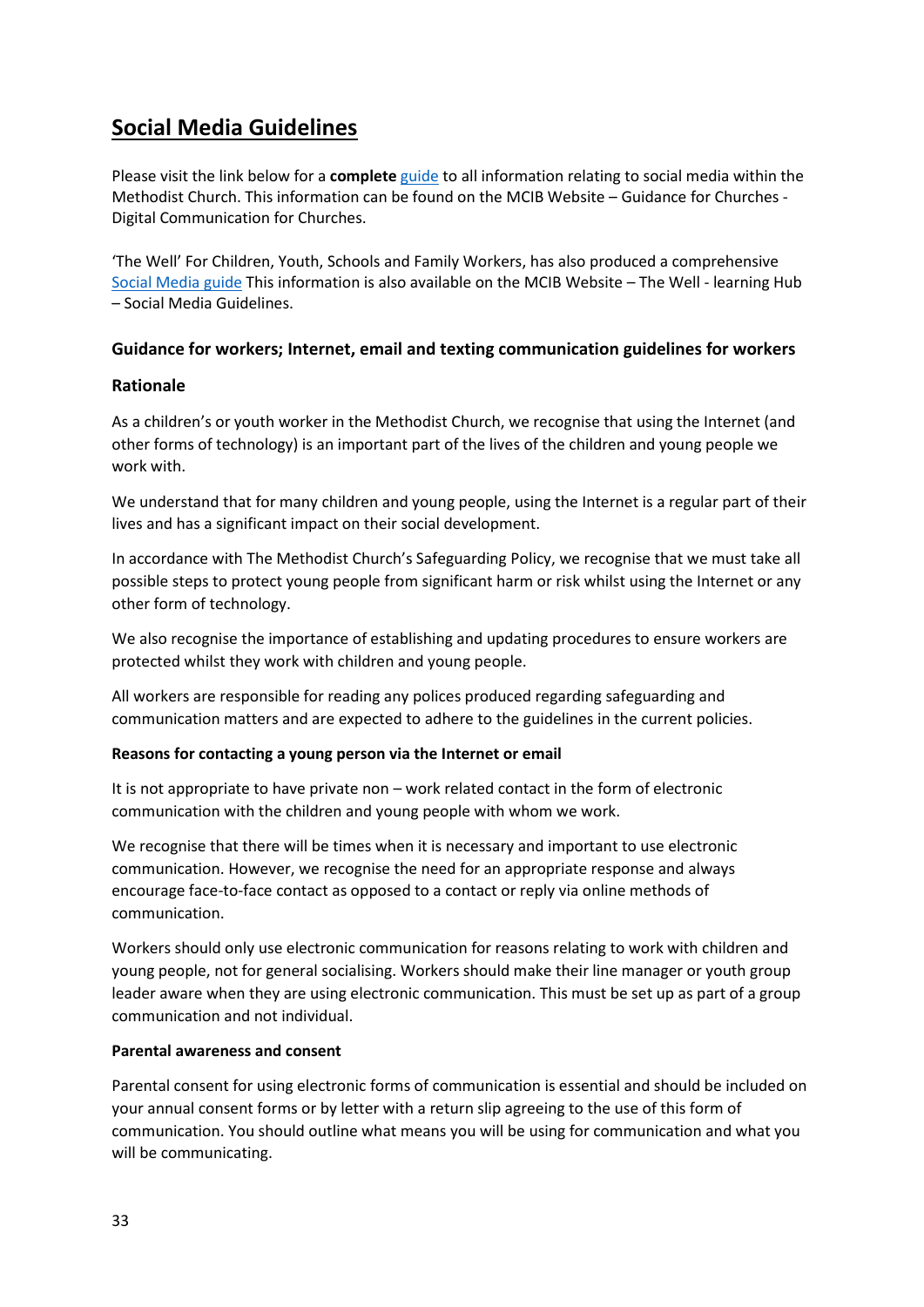It is important to explain this policy and practice to parents and careers and seek to ensure they are aware and are happy that we use electronic communication and what type of electronic communication we are using (e.g. email).

#### **Specific definitions**

'Internet' communication specifically refers to the use of social networking sites such as WhatsApp, Facebook, Twitter and other websites of a similar nature.

'Email' communication specifically refers to the use of emails, including written text and/or pictures sent from personal or work accounts.

#### **Email communication**

Email should only be used to communicate specific information (times and dates of events, for example). It should not be used as a relationship building tool.

We recommend having a 'shared' staff email account where all staff can access any emails, regardless of whether it is private or public. This would allow communication amongst staff and young people to remain safe.

Only group emails should be used. Workers should encourage appropriate 'face to face' contact where possible. Conversation (repeated sending of emails between two individuals) via email is discouraged. Workers should make their line manager or team leader aware when they are using email to contact young people. Email histories should be kept and dated.

#### **Email and accountability**

As specified above, email should only be used to convey information and not used as a relationship tool. However, if a young person discloses information or anything of a concerning matter arises via email, the following procedure must be followed:

1. Follow the Methodist Church safeguarding procedures when a safeguarding concern is raised.

2. Do not respond to the email.

3. Make attempts to contact the young person via other methods of communication and where possible, arrange to meet face to face if necessary.

#### **Language**

All language should be appropriate and where possible 'standard responses' should be used (e.g. if you have sent an email out containing event details and receive a reply asking for further details, create a standard response with additional details so that all young people receive the same information).

Workers and volunteers should take great care over the language used to reduce the risk of misinterpretation.

When sending emails, workers should not use informal language such as shorthand or 'text language' as this can often be misunderstood and lead to further complications.

#### **Hours of communication**

When using email/the Internet for communication with young people (within the guidelines above), it is advised that it should take place between the hours of 9am-5pm.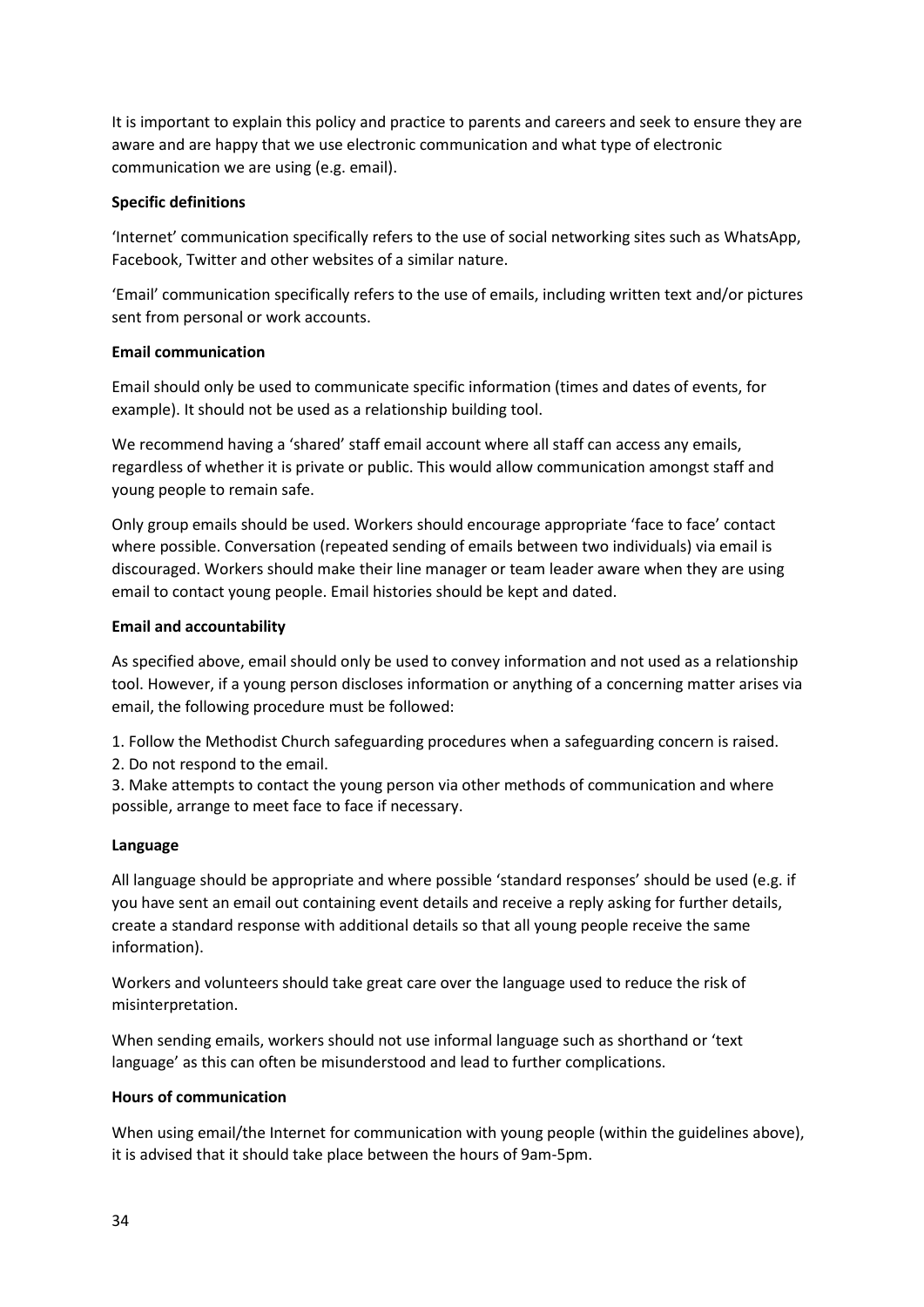If a project takes place in the evening (after 5pm) and it is necessary to send an email/use the Internet, Workers should seek advice from their line manager but there should be no email communication after 9pm.

#### **'Adding friends' on Facebook and similar sites**

You should not add children or young people on your personal social networking page who are part of the children's and youth ministry/project at your church or group and who are under the age of 18. You can set up a Facebook group for your project or group and invite them to be members (that is, if they are over the required minimum age limit – which is 13 for Facebook).

Workers should only use an agreed social networking account for contact with children and young people with whom they are working. This should normally be an account set up specifically for this purpose on behalf of a group rather than an individual (use project accounts, never personal accounts). You can set up a group via a personal Facebook account but ensure that your personal settings are secure and have limited viewing. It is possible also to set the Facebook group privacy settings so they can't see the profiles of others who have joined (on Facebook, click on the little starlike icon in the top right-hand corner, then select 'Privacy Settings' from the drop-down menu).

Workers should not use their personal social networking or instant messaging accounts for contact with children and young people.

Workers should seek to ensure that their personal profiles on any social networking sites should be set to the highest form of security to avoid young people accessing personal information or seeing any pictures of a personal nature.

#### **Chat facilities**

**Messenger and live chat Use of live chat facilities between workers and children or young people is not permitted**. Youth workers should refrain from engaging in conversation via these mediums. Live chat services and chat facilities cannot be kept on record and are therefore an unsuitable form of communication between workers, children and young people.

#### **Skype**

Workers should not use Skype on a one-to-one basis. It can be used for conference call and is considered appropriate if a project or group uses a webcam/Skype in a group environment for project purposes and has clear aims and objectives for its use. Always seek to inform a line manager or group leader when this is taking place and keep a record of it.

#### **Zoom - the virtual meeting platform**

The Methodist church recommend using Zoom a video conferencing app that can either be accessed by website with a computer/laptop or downloaded on to a device, such as a phone/tablet. Zoom is free, easy to use and the website is full of useful video tutorials to help you make the most of your online meetings. This platform has a number of advantages when gathering children and young people virtually. It supports a conversation with many participants, allowing your whole youth group to meet in one place. It also has a share screen feature available during the call makes sharing videos, passages and questions with your group very easy. Please find information [here](https://www.methodist.org.uk/our-work/children-youth-family-ministry/resources-and-help-for-lockdown-and-beyond/creating-safe-and-engaging-virtual-spaces-with-children-and-young-people/before-you-begin-some-safeguarding-pointers/) about using Zoom safely. This can also be found on the MCIB website under, Children and young people 'Creating safe and engaging virtual spaces with children and young people'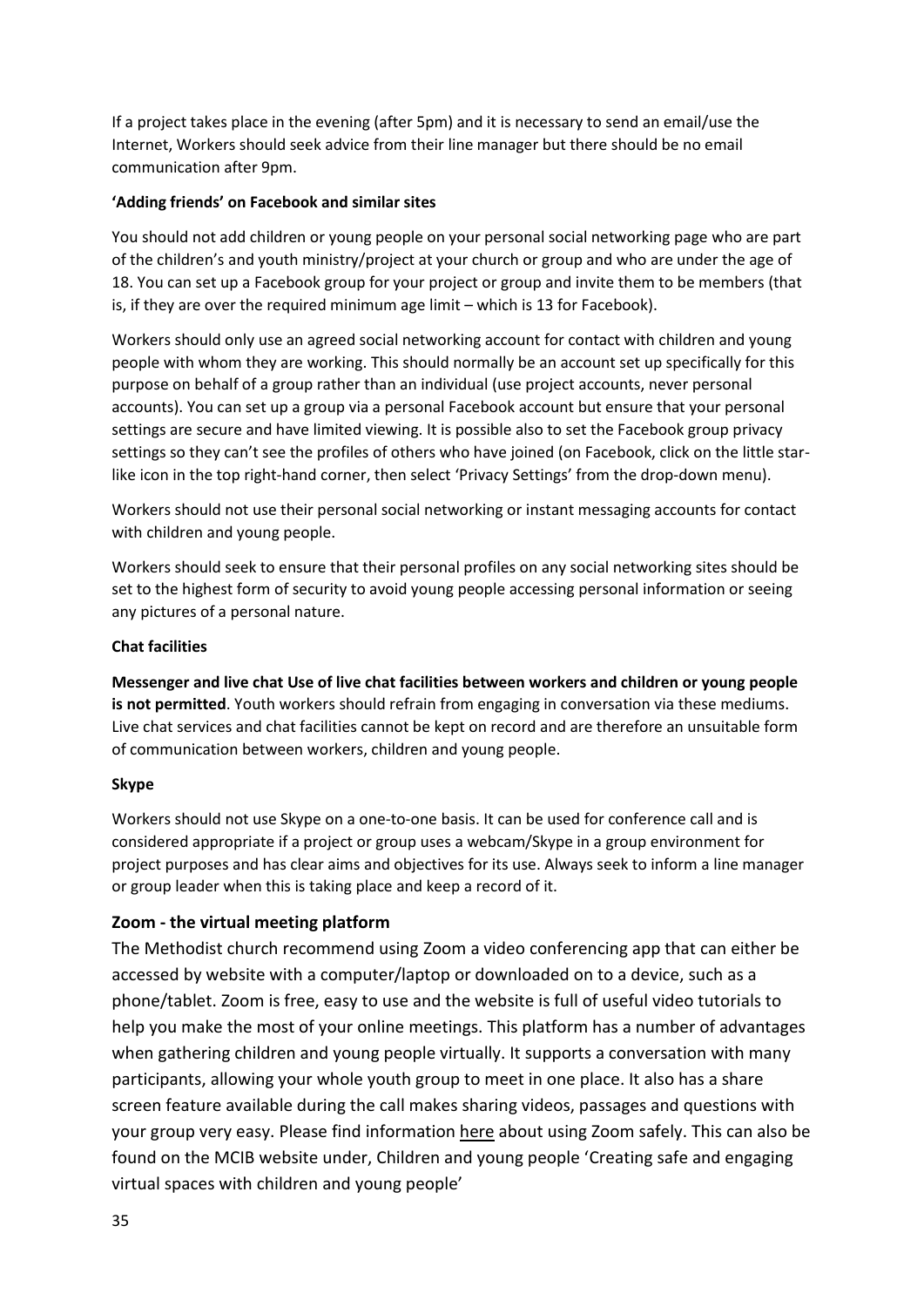#### **Cyberbullying and the law**

Most children and young people use mobile phones and the Internet appropriately. However, when technology is abused there may be legal consequences.

#### **Mobile Phones**

The rationale for texting and calling is the same as social networking and email contact.

| <b>Risks</b>                                                | <b>Solutions</b>                                                                                |
|-------------------------------------------------------------|-------------------------------------------------------------------------------------------------|
| Accusation of an inappropriate message or<br>receipt of one | Be very careful in what language you use. It is<br>not encouraged for workers to give out their |
|                                                             | personal mobile number to young people, (It is                                                  |
|                                                             | recognise that this may be necessary in certain                                                 |
|                                                             | instances)                                                                                      |
| Texting late in the evening $-$ potential to be             | No texting after 9pm.                                                                           |
| viewed as inappropriate                                     |                                                                                                 |
| Young Person's perception of relationship                   | Discourage text conversation or phone                                                           |
|                                                             | conversation where it is not about                                                              |
|                                                             | communicating information                                                                       |
| Texting/calling whilst YP in school/college                 | Make calls between 12noon-1pm and 4-9pm.                                                        |
| Data protection of YP numbers on workers                    | Have a lock on phone and do not allow access.                                                   |
| personal mobiles                                            | Use texting software package rather than                                                        |
|                                                             | personal phone for texting.                                                                     |

When you have received a phone call/text or made a phone call/text to a young person that is not giving out information you must make a record of the conversation and report it to your line manager or group leader.

As much as possible do not give children or young people your personal number, if you have a works phone use that. Or set up an online texting service that only allows outward communication to a group and is managed online.

But in all cases gain parental consent and limit your texts to the above guidelines.

## **Guidance relating to adults who may be vulnerable**

Safeguarding adults at risk of harm means protecting an adult's right to live in safety, free from abuse and neglect. It is about people and organisations working together to prevent and stop both the risks and experience of abuse and neglect, while at the same time making sure that the adult's well-being is promoted including where appropriate, having regard to their views, wishes, feelings and beliefs in deciding on any action.

#### **Safeguarding and the Care Act 2014**

A vulnerable adult is a person aged 18 or over whose ability to protect himself or herself from violence, abuse, neglect or exploitation is significantly impaired through physical or mental disability or illness, old age, emotional fragility or distress or otherwise.

For that purpose, the reference to being impaired is to being temporarily or indefinitely impaired. Although everyone is vulnerable in some ways and at certain times, some people by reason of their physical or social circumstances have higher levels of vulnerability than others. Some of the factors which increase vulnerability are: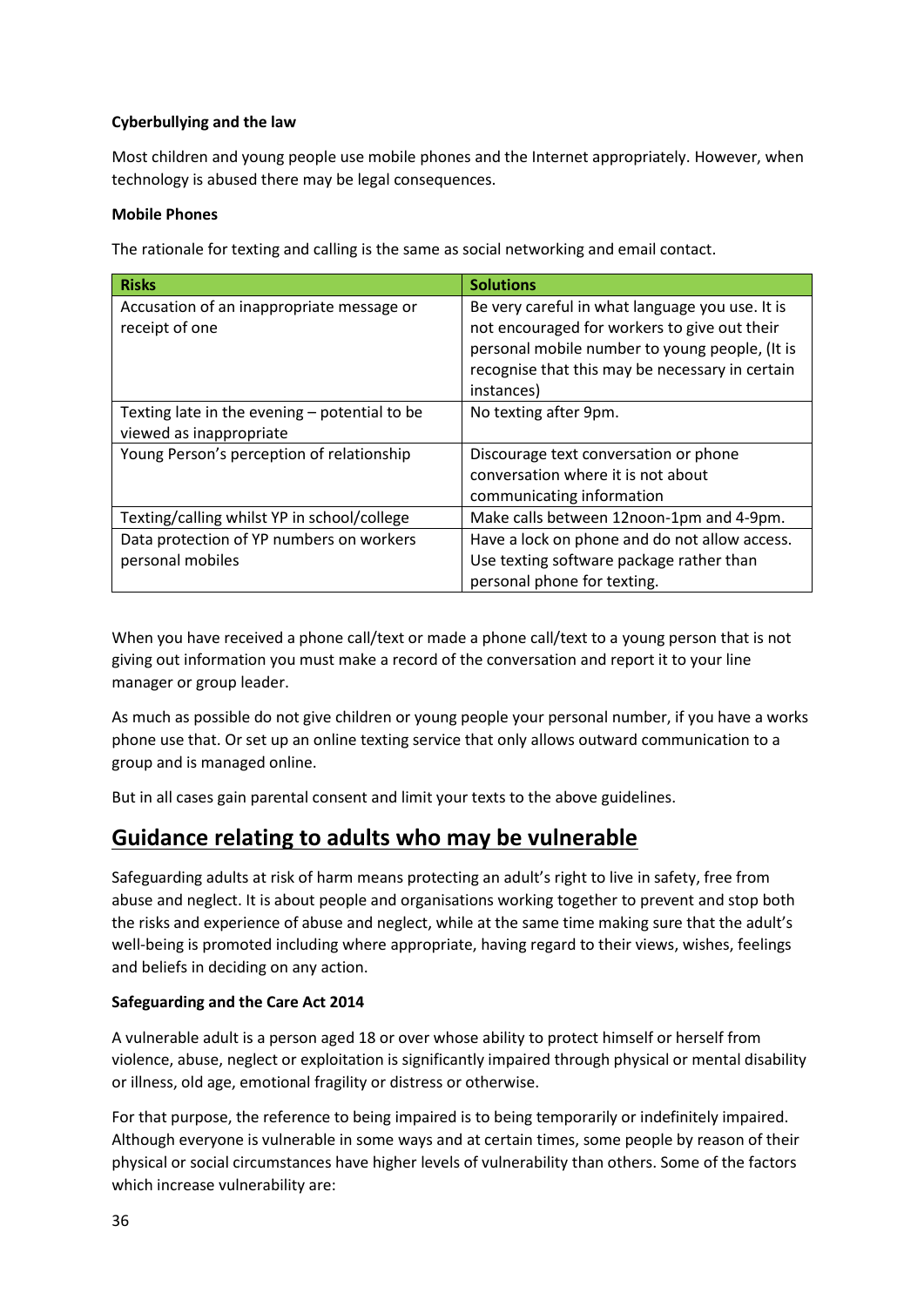- a sensory or physical disability or impairment
- a learning disability
- a physical illness
- mental ill health (including dementia), chronic or acute
- an addiction to alcohol or drugs
- the failing faculties in old age

• a permanent or temporary reduction in physical, mental or emotional capacity brought about by life events, for example bereavement or previous abuse or trauma.

#### Remember:

- vulnerability is often not a permanent state
- vulnerability is not always visible
- a person with apparently visible vulnerabilities may not perceive themselves as such
- we are all vulnerable at different stages of life
- vulnerable people may also pose risk and cause harm.

#### **The aims of adult safeguarding are to:**

- prevent harm and reduce the risk of abuse and neglect to adults with care and support needs
- stop abuse and neglect where possible
- safeguard adults in a way that supports them in making choices and having control about how they want to live
- promote an approach that concentrates on improving life for the adults concerned
- raise public awareness so that communities as a whole, alongside professionals, play their part in preventing, identifying and responding to abuse and neglect
- provide information and support in accessible ways to help people understand the different type of abuse, how to stay safe and how to raise a concern about the safety or well-being of an adult • address what has caused the abuse or neglect.

**The Creating Safer Space Foundation course contains more information on how to care for adults who may be vulnerable.**

#### **Visiting adults at home**

Most visits to adults in their own home will be straightforward as they will be well known to the Church. However, when visiting someone new for the first time, visitors should let someone else know whom they are visiting (and when).

• Visiting in twos may be advisable, especially if the adult lacks capacity. It is also advisable to take a mobile phone.

• Do not call unannounced. Call by appointment, telephoning the person just before visiting if appropriate.

• Be clear about what support can be offered to the adult if they ask for help with particular problems and refer back to the church if uncertain.

• Do not make referrals to any agency that could provide help without the adult's permission, and ideally encourage them to set up the contact.

• Never offer 'over the counter' remedies to people on visits or administer prescribed medicines, even if asked to do so.

• Do not accept any gifts from adults other than token items, to avoid misunderstandings or subsequent accusations from the person or their family. If someone wants to make a donation to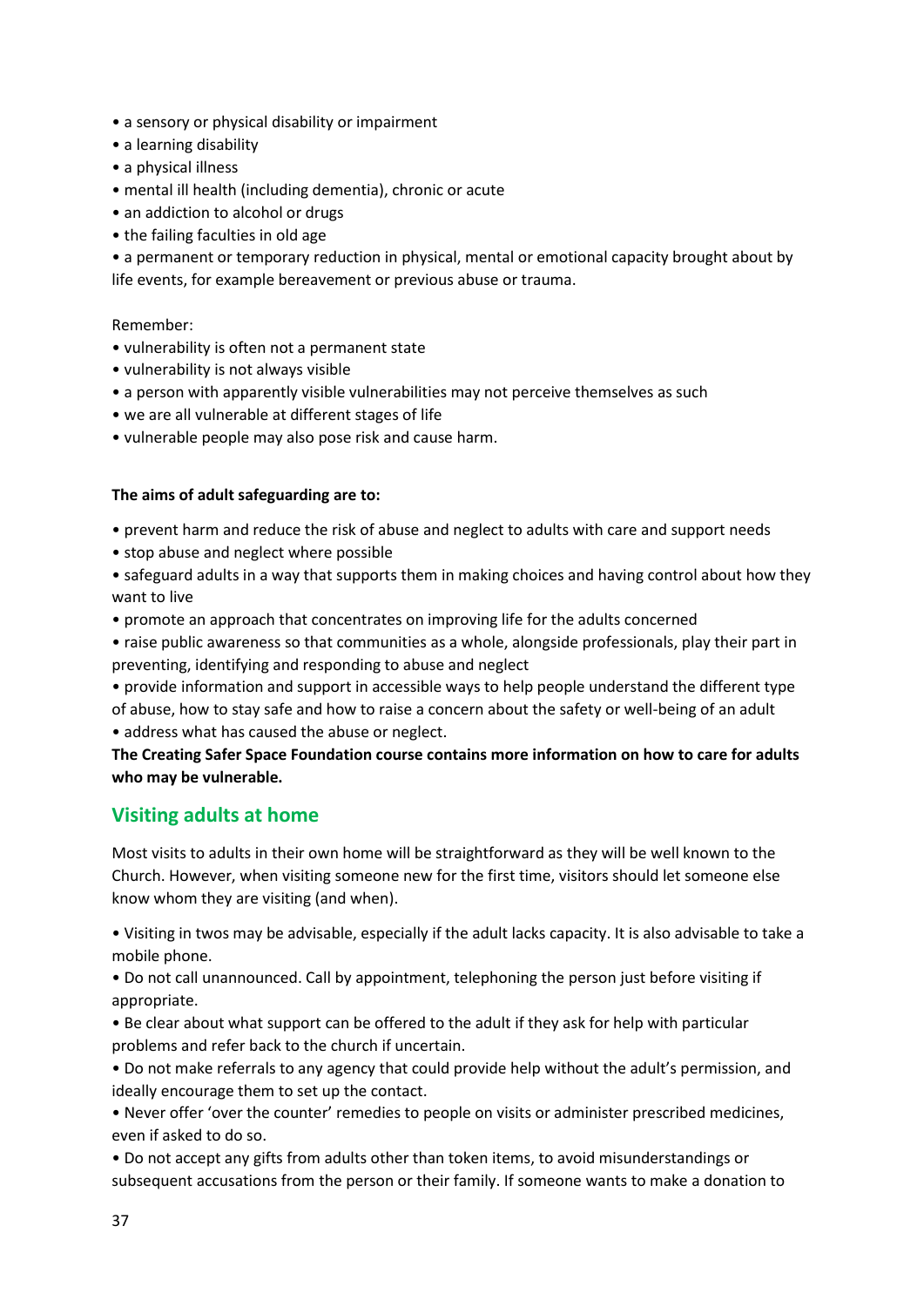the church, put it in an envelope, mark it on the outside as a donation and obtain a receipt from the treasurer.

• Pastoral visitors are encouraged to note the date when they visit people, to report back about their visit to the pastoral secretary and say what is concerning or going well. The pastoral secretary will report safeguarding concerns to the Minister and Safeguarding Officer as appropriate, agree what action should take place and who should record the incident.

## **Training**

All staff working with children and adults are required to attend Creating Safer Space.

The new Foundation Module 2020 Edition now serves as either a basic starting point or as a refresher course. This single course replaces the basic foundation module 2016 and the foundation refresher module 2016.

Whatever your role within the Church, it will help you understand safeguarding in the Methodist Church and our collective responsibility for creating safer spaces for all.

The 2016 Methodist Church Conference has decided that from September 2017, the refresher interval for undertaking training again will be four years. This is to reflect the pace of change in safeguarding understanding and legislation that the Church needs to be conscious of and able to respond to.

## **The following roles require the office holder to complete the foundation module;**

#### **Core List - Required Attendance:**

- presbyters with an active preaching or pastoral ministry
- deacons with an active preaching or pastoral ministry
- pre-ordination students and probationers
- lay employees & volunteer workers with pastoral responsibility
- pastoral Visitors
- anyone working with  $0 18$ -year olds in the name of the church (this includes Boy's Brigade and Girls Brigade leaders)
- anyone working in activities targeted at adults who are vulnerable (e.g. luncheon club for the housebound)
- church stewards
- circuit stewards
- local preachers
- worship leaders
- those training for local preaching or worship leading
- church and circuit safeguarding representatives
- choir/music group/drama leaders where there are 0-18-year olds or vulnerable adults in the group.
- district staff especially policy committee members, complaints and discipline, mediators
- core teaching staff at Methodist Church Training Institutions
- Connexional staff with direct safeguarding links e.g. children and youth workers
- leaders of other groups or organisations that regularly hire or use Methodist premises for work with children and vulnerable adults but do not have access to safeguarding training elsewhere and do not have their own safeguarding policy.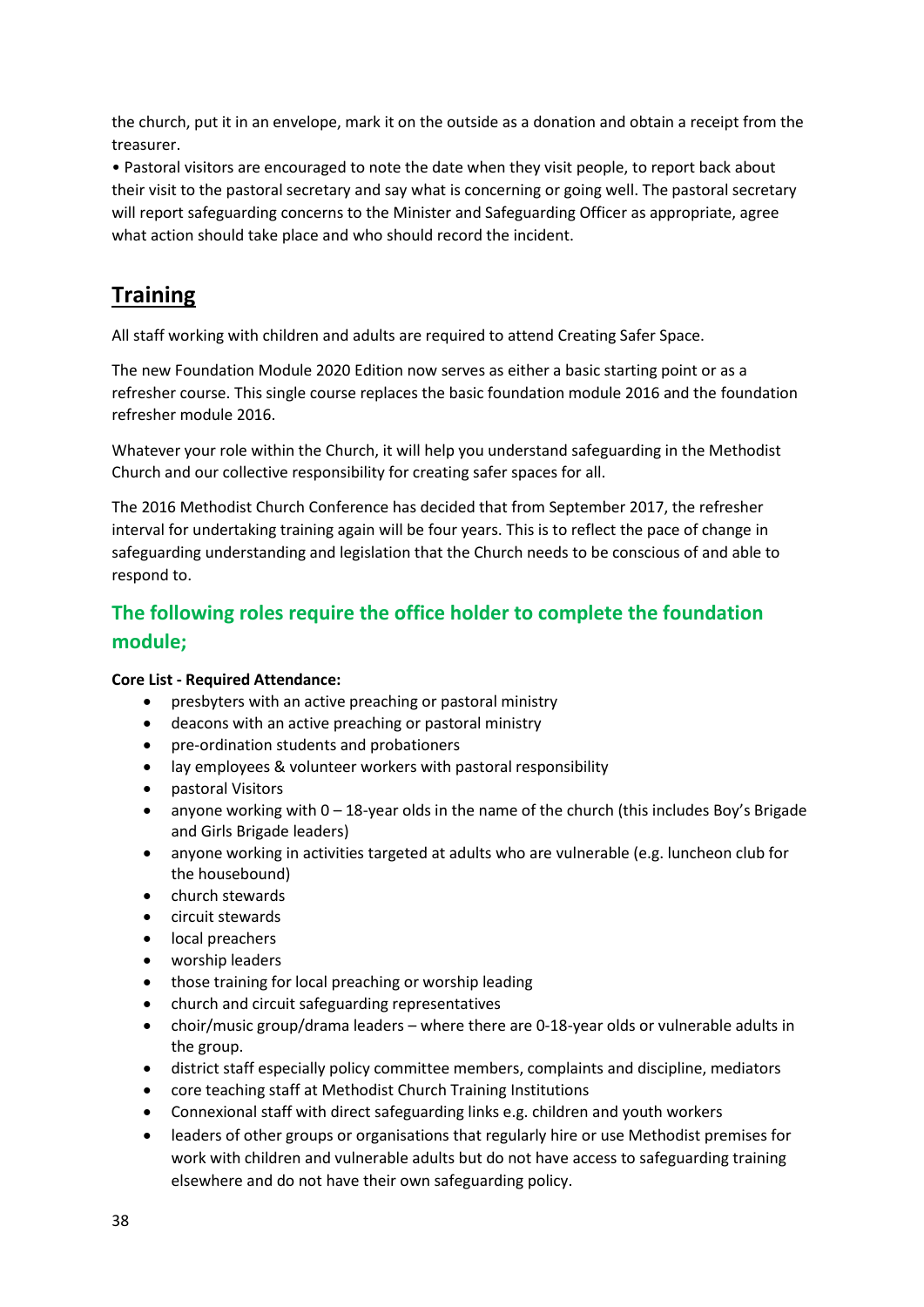#### **Warmly invited but not mandatory:**

- evangelism/mission enablers
- leaders of other organisations, working with 0-18yr olds or vulnerable adults who use church premises and have their own safeguarding policy and access to training
- remaining Choir/music group/drama leaders
- any other group leaders within the church, who may have adults within their particular group who are vulnerable.
- property stewards and other key holders
- caretakers
- church/circuit meeting secretaries
- church/circuit/district administrators
- remaining District and Connexional staff
- remaining teaching staff at Methodist Church Training Institutions

## **The following roles require the office holder to complete the Advanced Module;**

#### **Core List – Required Attendance**

- Safeguarding Officer Circuit
- Safeguarding Officer District
- Members of the District Safeguarding Group
- Members of the District Policy Committee
- All presbyters or deacons with an active preaching or pastoral ministry including those
- supernumerary ministers who have pastoral care of a church

• Those in leadership roles, paid or voluntary, where there is direct involvement with children, youth or vulnerable adults

- Lay persons who are appointed to exercise pastoral leadership within a local church
- Local preachers
- Worship leaders
- Safeguarding officer Church

#### **Warmly invited but not mandatory**

• Supernumerary ministers apart from those who have pastoral care of a church

NB.

1. People in the above roles who have received safeguarding training in other roles (e.g. as a teacher or police officer) still need to attend. The training is specific to the church context. In the same way, such a person would NOT be exempt from education/police training, because they have done the church training. Their attendance is also valuable because of the expertise they can share with other trainees.

2. Property stewards/key holders/caretakers. This covers a multitude of activities. Where these people have direct contact with vulnerable groups, it may be decided locally by the Church Council that they should attend. They are listed here in the second group to avoid unduly including people who have no apparent link at all with safeguarding.

3. Church and circuit stewards are included on the core list because of their important role in church life, and particularly their responsibilities in responding to adults who may be vulnerable, who might attend any church service on an ad hoc basis to access support. Where age or infirmity suggests that an exemption is needed, this should be the decision of the Church Council or Circuit Meeting.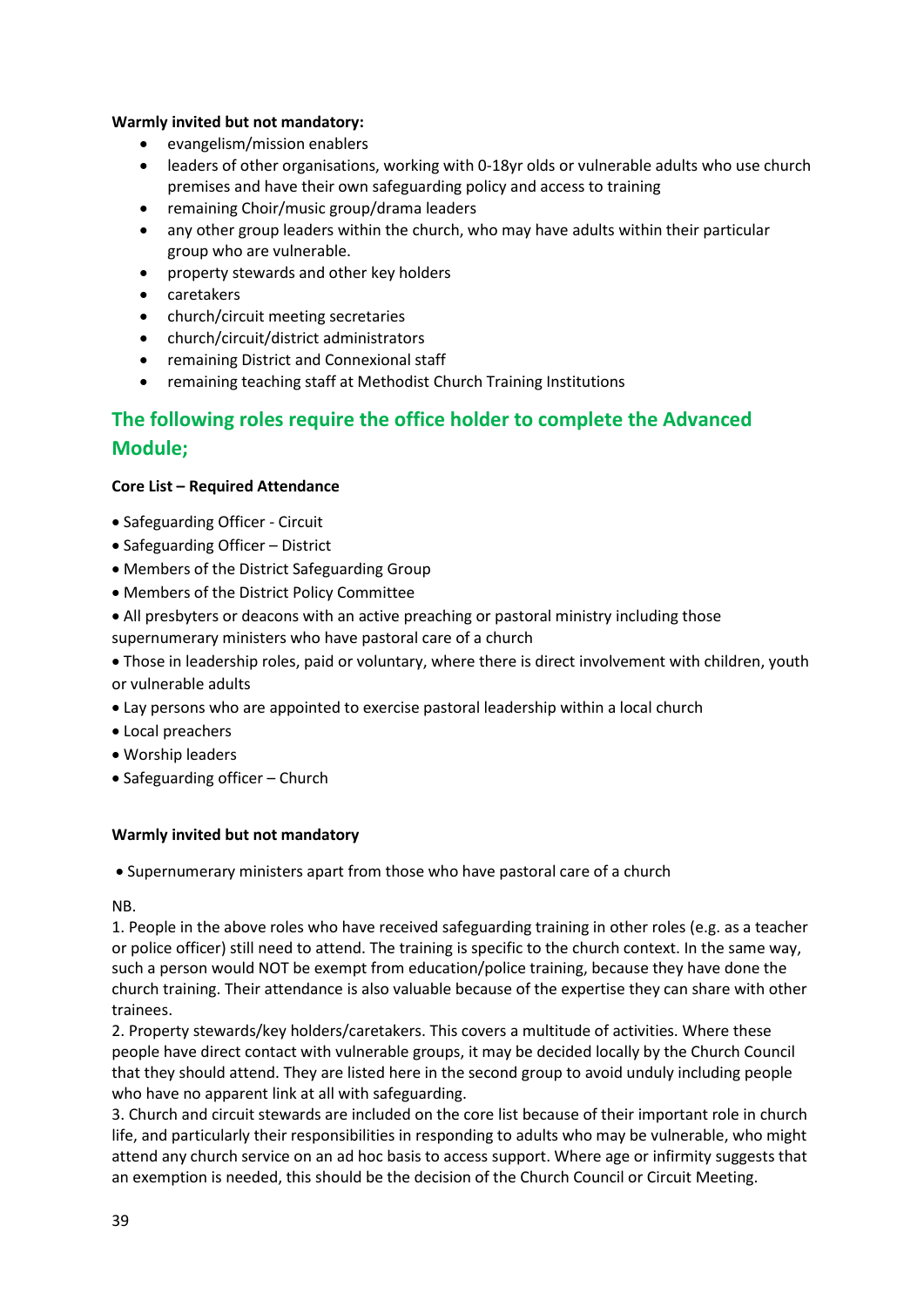The Safeguarding Creating Safer Space Foundation Module Handbook (2020) is located [here](http://www.sheffieldcircuit.org.uk/doc/D515670.pdf) and at the back of this folder and on the MCIB website

## **Hiring of Church Premises**

Church Councils are required to ensure that those who use their premises for regular parttime use under a licence or exclusive use under a lease are given a copy of the **local church Safeguarding Policy and declare their willingness to comply with the Safeguarding Policy of the Methodist Church or comparable equivalent guidelines and procedures.** If a group chooses to use their own safeguarding policy, a copy should be retained by the church council and reviewed annually. Managing Trustees play a valued role in ensuring that church premises best serve the mission of the Methodist Church. Managing Trustees across the Connexion encourage the local community to use church premises to seek, amongst other things, to;

- create links between the local community and the Methodist Church;
- support local community and youth projects; and/ or
- raise additional income to support Mission purposes

Depending on whether the arrangement with a third party is a one-off hire, regular parttime use under a licence or exclusive use under a lease, the requirements under charity law, Methodist law, policy and best practice are very different.

#### **Lease, licence or a one-off hire?**

Sometimes it can be difficult to decide exactly what sort of arrangement Managing Trustees have with a third-party group. The information below will assist Managing Trustees to determine whether a particular group's usage can be treated as "one-off", regular but parttime, non-exclusive use (a licence) or a lease.

#### **"One off Hire"**

For example, a child's birthday party, or several irregular occasions such as 3 craft workshops over the course of 8 weeks. A booking form would be appropriate here, one form per occasion of use.

This often takes the form of a simple contract setting out the terms and conditions of use including; what the premises will be used for, payment, and a cancellation policy.

Unlike leases and licences, Managing Trustees are free to use their own booking forms without the need for approval. The Template Booking Form produced by TMCP is just a template, although use of the same is recommended.

#### **[Booking Form](https://www.tmcp.org.uk/property/letting-property-and-third-party-use/resources/standard-documents-and-forms/template-booking-form) Template**

This document has been updated to include the new data protection clause.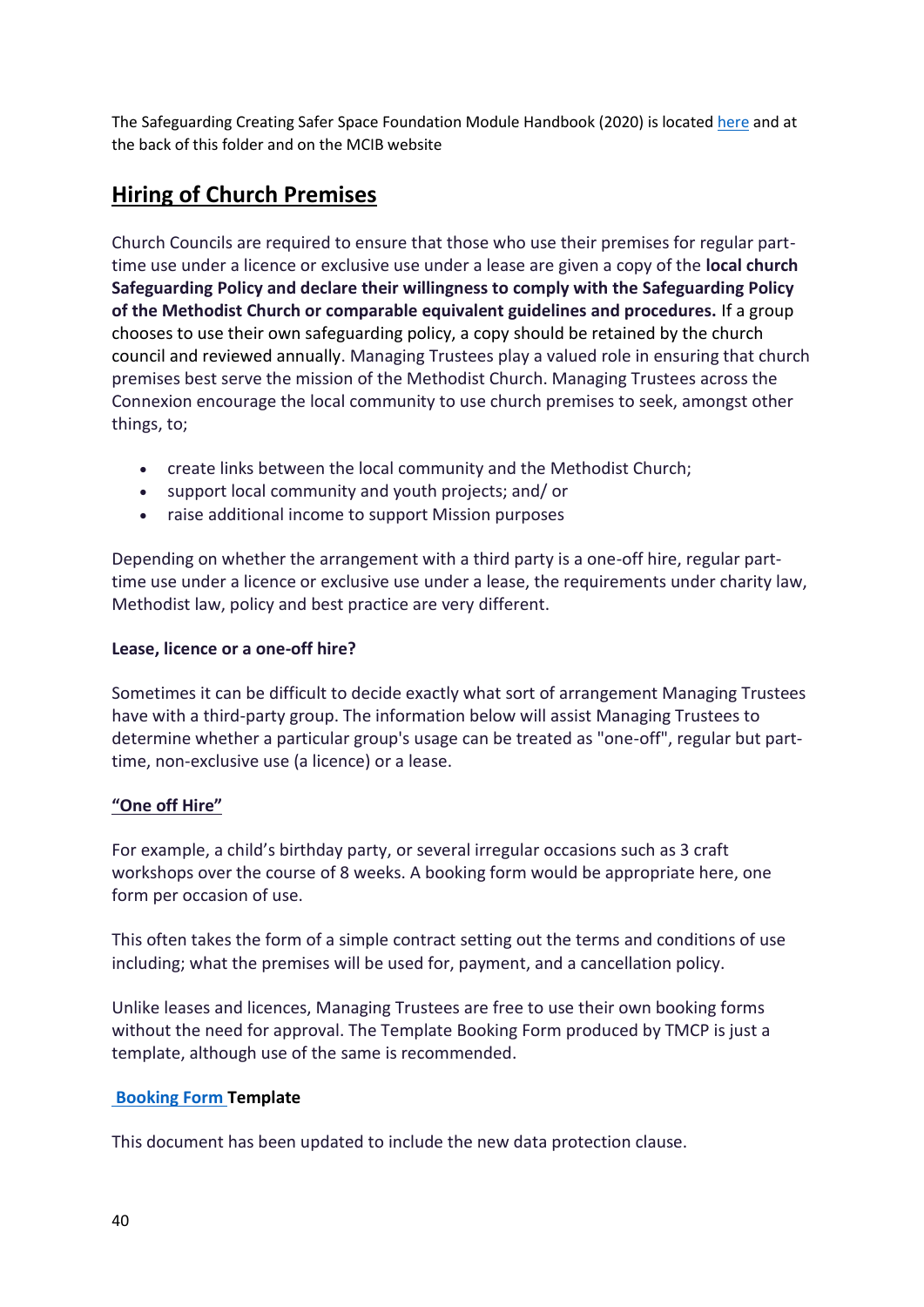A hard copy of the Booking Form can also be found at the rear of this folder, appendix (VI) and on the TMCP Website

#### **Standard Licence**

Many groups using Methodist Church premises will be using the premises on a regular but part-time basis. This would include for example, weekly baby massage, aerobics and dance classes. Such use is typically on the basis of a licence**.** 

#### **The Standard Licence is drafted on the basis that:**

- The third-party group (the Licensee) uses the premises on a regular but part-time basis, typically once or several times a week.
- The premises form part of a larger building or church complex and share services and common areas within the building.
- The Licence fee is inclusive of an agreed contribution towards anticipated utility costs.
- The Licensee will not use the premises to the exclusion of others i.e. the Managing Trustees and other authorised users will share use of the premises.

#### **When is the Standard Licence not suitable?**

- The Licensee wants the Managing Trustees to commit to letting them use the premises for more than 12months or for a fixed period not terminable on notice.
- The Licensee wants to use the whole or part of the premises exclusively, that is, to the exclusion of others. Please consider whether a lease would be more suitable.
- The Licensee is to use the premises on an isolated occasion such as a birthday party or a limited number of irregular occasions. The Template Booking Form may be more appropriate.
- The Licensee wants to worship on the premises. Where Christian worship is proposed, please [contact TMCP](https://www.tmcp.org.uk/contact) so that they can provide appropriate guidance and suggest amendments that can be made to the Standard Licence to make it appropriate for use. Please note that non-Christian worship is not permitted under the Model Trusts. Please see Licence FAQs for issues to be considered).
- A licence to use car parking spaces is proposed. TMCP is in the process of developing a specific form of car parking licence.

If any of these points do not apply in the circumstances of a particular Licensee's use of your building then please contact TMCP so that they can provide further guidance.

The Standard Licence reflects Methodist Church best practice and complies with Standing Orders. It has the deemed approval of the Connexional Team, if used without any alterations being made. If you use the Standard Licence without amendment you do not need to ask for the approval that would otherwise be required before entering into a licence.

\*You only need to fill-in the details on the first 2 pages of the Standard Licence to fit your specific licence situation. Help and advice is available from TMCP if needed.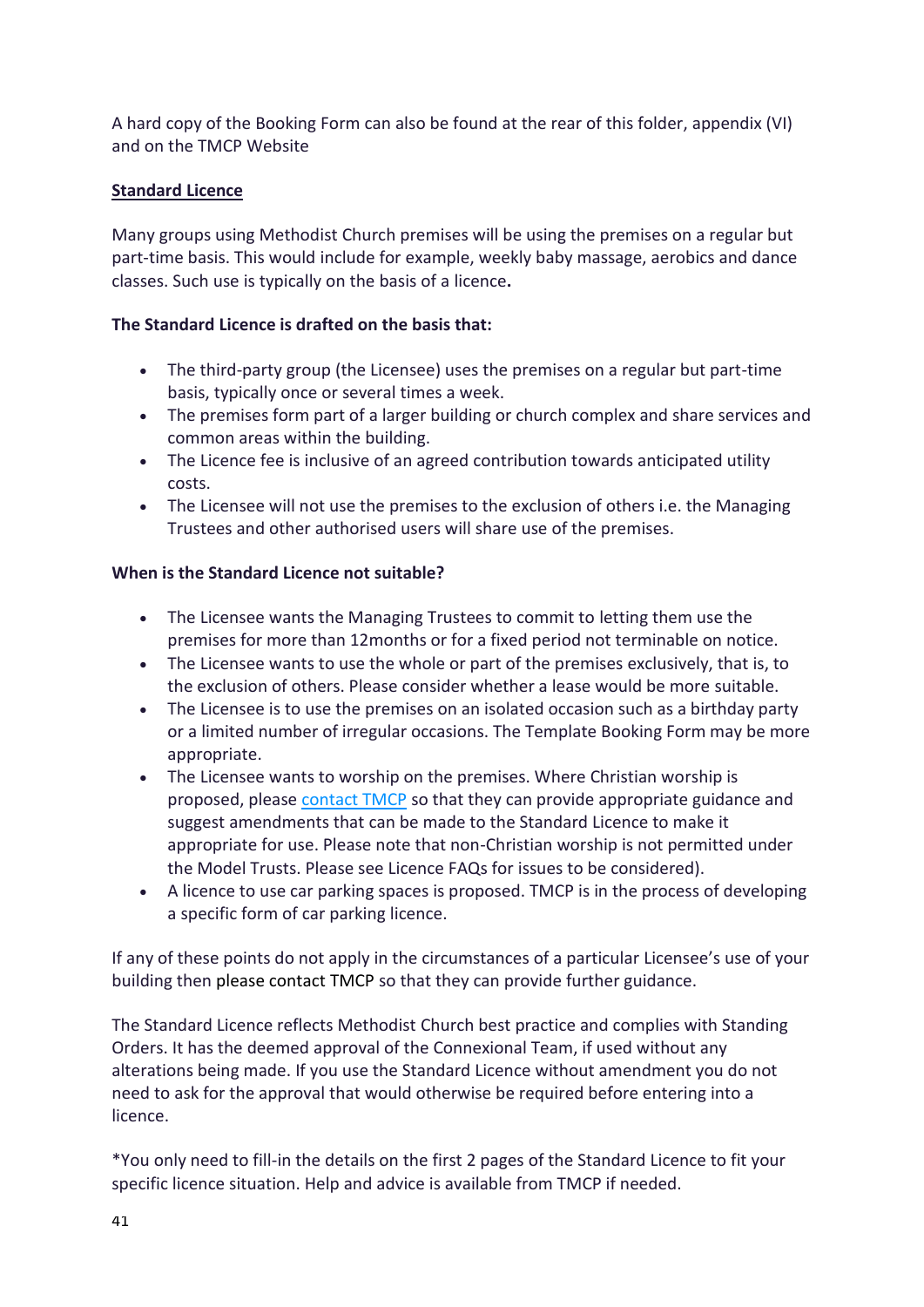#### **Template - [Standard form of licence for third party use](https://www.tmcp.org.uk/property/letting-property-and-third-party-use/resources/standard-documents-and-forms/standard-licence)**

This document has been updated to include the new data protection clause.

(The standard licence template replaces Form E.)

A hard copy of the licence is to be found at the rear of this folder, appendix (VII) and on the TMCP Website

#### **Lease**

A third party who uses church premises, or part of church premises to the exclusion of others, who holds the only set of keys or who uses church premises on a more than parttime basis i.e. Monday to Friday 8am to 8pm could be seen as enjoying exclusive possession. In these circumstances contact TMCP to discuss the type of lease to be considered.

#### [Information and guidance on granting a non-residential lease of Methodist property](https://www.tmcp.org.uk/property/letting-property-and-third-party-use/leases)

See TMCP Website/property/letting-3<sup>rd</sup> party use for more information.

#### **Third Parties Worshiping on Methodist Church Premises**

Please contact TMCP for guidance.

#### **Key Holders**

The Methodist Church is not obliged to give anyone access to church premises unless access to the premises is required as part of their role or for regular hire of premises. Before the keys can be issued the key holder is asked to sign the declaration and acknowledge the conditions of issue. Please note that a Privacy Notice is now attached as standard.

#### Template; [Key Holder Declaration Form and Privacy Notice](https://www.methodist.org.uk/safeguarding/recruitment-dbspvg-forms-etc/forms/key-holder-declaration-form-d/)

A hard copy of this document is to be found at the rear of this folder, appendix (VIII) and on the MCIB Website under recruitment/forms.

#### **Safeguarding and Hiring of Church Premises**

Church Councils are required to ensure that those who use their premises under license or exclusive use under a lease, are given a copy of the **Local Church Safeguarding Policy and declare their willingness to comply with the Safeguarding Policy of the Methodist Church, or to provide sight of comparable equivalent guidelines and procedures.** Whichever policy is used the policy must be signed and a copy kept by the Church.

There are a number of key points to look for when checking user group safeguarding policies, these are listed in the Model Policy Key Points for User Groups 202[0, here.](http://www.sheffieldcircuit.org.uk/doc/D512487.pdf) The document can also be found on the MCIB website/policies & procedures as a separate document.